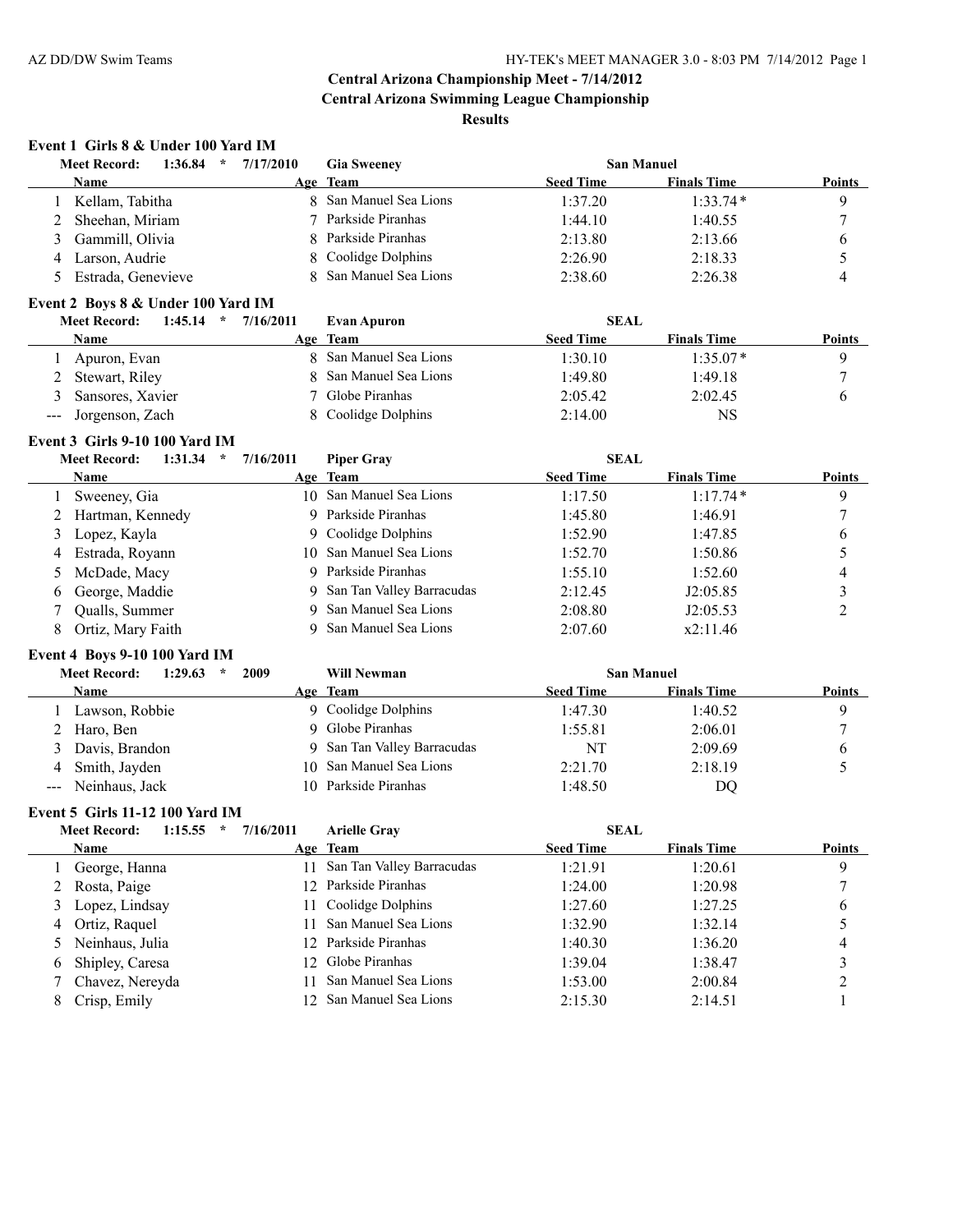# **Event 6 Boys 11-12 100 Yard IM**

|   | 2008<br><b>Meet Record:</b><br>1:20.72<br>$\star$ |     | <b>Parker Grav</b>           | <b>San Manuel</b> |                    |               |
|---|---------------------------------------------------|-----|------------------------------|-------------------|--------------------|---------------|
|   | <b>Name</b>                                       |     | Age Team                     | <b>Seed Time</b>  | <b>Finals Time</b> | <b>Points</b> |
|   | Newman, Will                                      |     | 12 San Manuel Sea Lions      | 1:09.80           | $1:15.19*$         | 9             |
|   | 2 Baker, Dalton                                   |     | 12 Florence Sharks           | 1:50.73           | 1:27.99            |               |
| 3 | Venditti, Devin                                   |     | 12 Parkside Piranhas         | 1:32.90           | 1:30.80            | 6             |
|   | 4 Koltz, David                                    | 11. | Parkside Piranhas            | 1:37.50           | 1:36.54            |               |
|   | 5 Irish, Jakob                                    | 11  | Globe Piranhas               | 1:43.78           | 1:52.96            | 4             |
|   | --- Argento, Andrew                               |     | 12 San Tan Valley Barracudas | 1:58.84           | DQ                 |               |
|   | --- McEvoy, Ezekiel                               | 11. | Coolidge Dolphins            | 1:53.30           | NS                 |               |
|   |                                                   |     |                              |                   |                    |               |

#### **Event 7 Girls 13-14 200 Yard IM**

| 2:36.36<br><b>Meet Record:</b><br>$\star$ | <b>Madison McGinnis</b><br>7/16/2011 | <b>COOL</b>      |                                     |
|-------------------------------------------|--------------------------------------|------------------|-------------------------------------|
| Name                                      | Age Team                             | <b>Seed Time</b> | <b>Finals Time</b><br><b>Points</b> |
| Hall, Jayla                               | 13 Coolidge Dolphins                 | 2:42.40          | 2:44.32<br>Q                        |
| 2 McGinnis, Savannah                      | 13 Coolidge Dolphins                 | 2:56.10          | 2:54.76                             |
| 3 Rivera, Angela                          | 14 Florence Sharks                   | 3:09.21          | 3:02.09<br>b                        |
| Yanez-Brokeshoulder, Sienna<br>4          | 13 Coolidge Dolphins                 | 3:02.00          | 3:07.03                             |
| 5 Koltz, Megan                            | Parkside Piranhas<br>l 3.            | 2:59.30          | 3:08.38                             |
| Eiring, Raven                             | San Tan Valley Barracudas            | 3:12.15          | 3:08.63                             |

#### **Event 8 Boys 13-14 200 Yard IM**

| 2:23.28<br><b>Meet Record:</b><br>$\star$ | 7/17/2010 | <b>Parker Gray</b>      | <b>San Manuel</b> |                    |               |
|-------------------------------------------|-----------|-------------------------|-------------------|--------------------|---------------|
| Name                                      |           | Age Team                | <b>Seed Time</b>  | <b>Finals Time</b> | <b>Points</b> |
| Sanchez, Michael                          |           | 14 San Manuel Sea Lions | 2:52.90           | 2:57.42            |               |
| 2 Garcia, Michael                         |           | 13 San Manuel Sea Lions | 3:26.60           | 3:23.36            |               |
| 3 Flores, Jacob                           |           | 14 Globe Piranhas       | 3:27.57           | 3:32.52            |               |
| 4 Sweeney, Robert                         |           | 13 San Manuel Sea Lions | 3:52.40           | 3:41.40            |               |
| --- Scott, Trevor                         |           | 14 Parkside Piranhas    | 2:53.60           | DNF                |               |

#### **Event 9 Girls 15-18 200 Yard IM**

| <b>Meet Record:</b>  | 2:38.49<br>$\star$ | 7/16/2011 | <b>Mava Gort</b>        | <b>SEAL</b>      |                    |               |
|----------------------|--------------------|-----------|-------------------------|------------------|--------------------|---------------|
| Name                 |                    |           | Age Team                | <b>Seed Time</b> | <b>Finals Time</b> | <b>Points</b> |
| Primero, Nicole      |                    |           | 15 San Manuel Sea Lions | 2:57.50          | 2:54.59            |               |
| 2 Scheumeman, Olivia |                    |           | 17 Coolidge Dolphins    | 3:18.80          | 3:14.71            |               |
| Sanchez, Jazelle     |                    |           | 15 San Manuel Sea Lions | 3:24.40          | 3:16.41            |               |
| Harrison, Madison    |                    |           | 15 Coolidge Dolphins    | 3:28.70          | 3:25.94            |               |

#### **Event 10 Boys 15-18 200 Yard IM**

|   | <b>Meet Record:</b><br>2:25.38<br>2009<br>$\star$ |     | <b>Austin Pratt</b>     | Coolidge            |                      |               |
|---|---------------------------------------------------|-----|-------------------------|---------------------|----------------------|---------------|
|   | <b>Name</b>                                       |     | Age Team                | <b>Seed Time</b>    | <b>Finals Time</b>   | <b>Points</b> |
|   | Contreras, Bruce                                  |     | 16 Florence Sharks      | 2:39.64             | 2:38.72              | 9             |
|   | 2 Fryhover, Wyatt                                 |     | 15 Parkside Piranhas    | 2:44.20             | 2:46.31              | ┑             |
| 3 | Mortensen, PJ                                     |     | 18 San Manuel Sea Lions | 2:40.50             | 2:46.49              | $\mathfrak b$ |
| 4 | Bribeiescas, John                                 |     | 16 San Manuel Sea Lions | 3:01.40             | 2:57.77              |               |
|   | 5 Koltz, Alexander                                | 15. | Parkside Piranhas       | 3:09.30             | 2:58.75              | 4             |
|   | Event 11 Girls 8 & Under 100 Yard Medley Relay    |     |                         |                     |                      |               |
|   | <b>Meet Record:</b><br>1:42.03<br>÷<br>2006       |     | <b>Stingrays</b>        | Kearny              |                      |               |
|   |                                                   |     | Haley, Stormee, Sarah   |                     |                      |               |
|   | Team                                              |     | Relay                   | <b>Seed Time</b>    | <b>Finals Time</b>   | <b>Points</b> |
|   | San Manuel Sea Lions                              |     | А                       | 1:53.00             | 1:44.50              | 18            |
|   | 1) Maestas, Bella 8                               |     | 2) Qualls, Krista 8     | 3) Parker, Ashlee 7 | 4) Kellam, Tabitha 8 |               |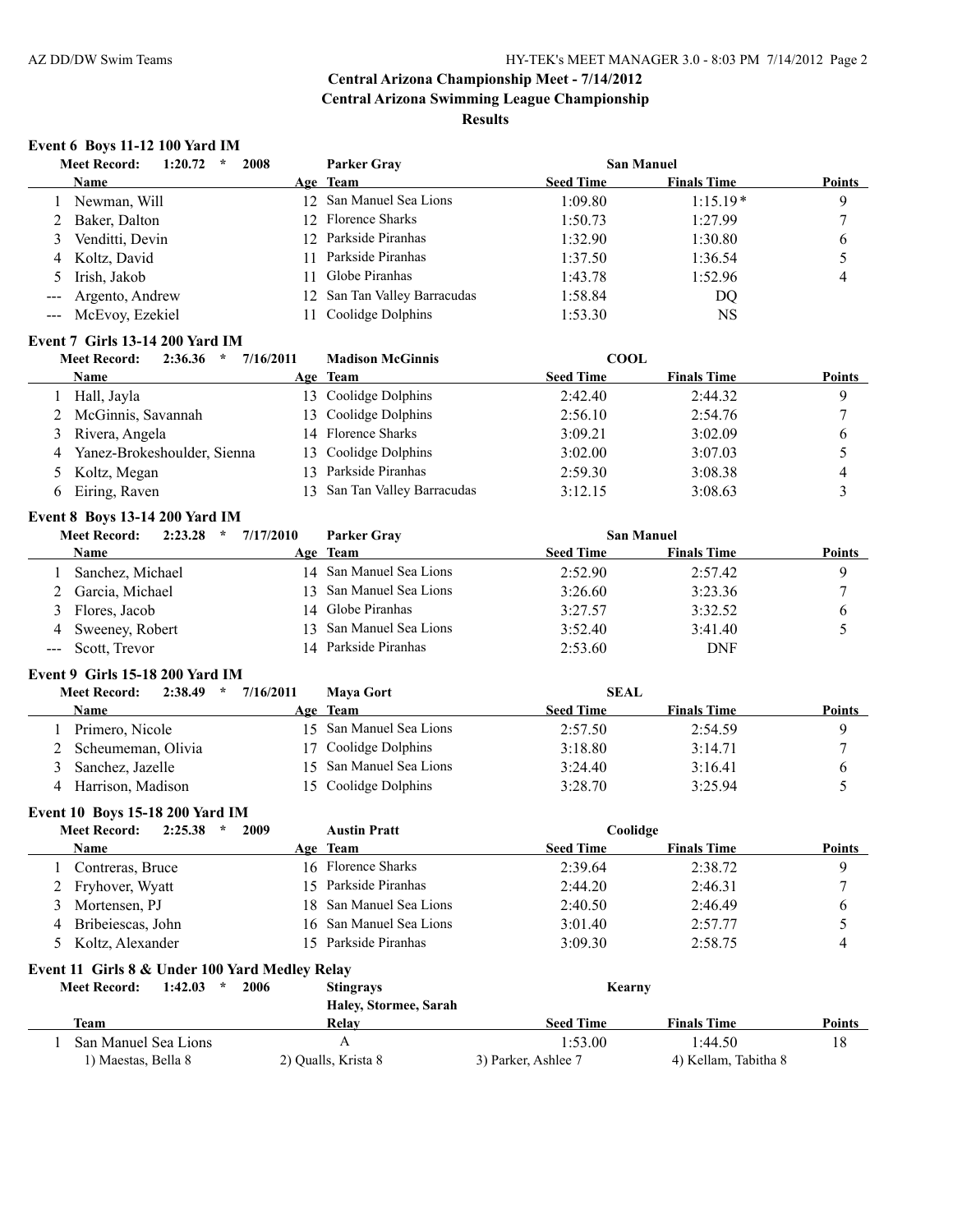#### AZ DD/DW Swim Teams **HY-TEK's MEET MANAGER 3.0 - 8:03 PM 7/14/2012** Page 3

# **Central Arizona Championship Meet - 7/14/2012**

**Central Arizona Swimming League Championship**

**Results**

| (Event 11 Girls 8 & Under 100 Yard Medley Relay) |  |  |  |
|--------------------------------------------------|--|--|--|
|                                                  |  |  |  |

|    | Team                    | Relay                    | <b>Seed Time</b>       | <b>Finals Time</b>        | <b>Points</b> |
|----|-------------------------|--------------------------|------------------------|---------------------------|---------------|
|    | 2 Parkside Piranhas     | А                        | 1:50.50                | 1:45.13                   | 14            |
|    | 1) Sheehan, Miriam 7    | 2) Linderholm, Sadie 7   | 3) Venditti, Taryn 8   | 4) Gammill, Olivia 8      |               |
| 3  | Coolidge Dolphins       | А                        | 2:24.12                | 1:46.94                   | 12            |
|    | 1) Larson, Audrie 8     | 2) Clare, Isabelle 8     | 3) McGinnis, Paige 7   | 4) Rowley, Ressa 8        |               |
| 4  | Globe Piranhas          | A                        | NT                     | 2:10.07                   | 10            |
|    | 1) Anthony, Mackenzie 7 | 2) Gillum, Avery 8       | 3) Pearlman, Emily 8   | 4) Ontiveros, Angelique 8 |               |
| 5. | Parkside Piranhas       | В                        | 2:36.50                | 2:13.92                   | 8             |
|    | 1) Terhaar, Dakota 8    | 2) Riley, Morela 8       | 3) Shaw, Megan 7       |                           |               |
| 6  | Coolidge Dolphins       | В                        | NT                     | J2:52.69                  | 6             |
|    | 1) Rosette, Tiera 7     | 2) Paterno, Allesandra 7 | 3) Larson, Hailey 6    | 4) Clare, Cora 5          |               |
|    | San Manuel Sea Lions    | B                        | 2:41.00                | J2:33.08                  | 4             |
|    | 1) Estrada, Genevieve 8 | 2) Derrick, Nevaeh 6     | 3) Johnson, Markayla 8 | 4) Jimenez, Kyla 7        |               |

#### **Event 12 Boys 8 & Under 100 Yard Medley Relay**

**Meet Record: 1:35.75 \* 2002 Stingrays Kearny**

**Dustin,Gabriel, Zane Team Relay Seed Time Finals Time Points** 1 San Manuel Sea Lions A 1:23.00 1:32.46 \* 18 1) Noriega, Saul 8 2) Stewart, Riley 8 3) Apuron, Evan 8 4) Mulholland, Brian 8 2 Coolidge Dolphins A 2:17.20 1:50.93 14 1) Jorgenson, Zach 8 2) Lopez, Connor 8 3) Pisano, Anthony 8 4) Pisano, Crush 6 3 San Manuel Sea Lions B 2:25.00 2:14.18 12 1) Hill, Hunter 8 2) Stewart, Mason 6 3) Kellam, Ethan 6 4) Fister, Ben 7 4 Globe Piranhas A A NT 2:21.89 10 1) Sansores, Xavier 7 2) Anthony, Landon 6 3) Robinson, Levi 6 --- Parkside Piranhas A 2:43.10 DQ 1) Runice, Clifton 7 2) McGinnis, Quincy 6

#### **Event 13 Girls 9-10 200 Yard Medley Relay**

|        | <b>Meet Record:</b><br>3:02.53 | 2009<br><b>Sea Lions</b> |                        | <b>San Manuel</b>       |               |
|--------|--------------------------------|--------------------------|------------------------|-------------------------|---------------|
|        |                                | Arielle, Ivy             |                        |                         |               |
|        | Team                           | Relay                    | <b>Seed Time</b>       | <b>Finals Time</b>      | <b>Points</b> |
|        | San Manuel Sea Lions           | A                        | 2:54.30                | $2:49.99*$              | 18            |
|        | 1) Sweeney, Gia 10             | 2) Cazares, Vanessa 10   | 3) Apuron, Darien 10   | 4) Estrada, Royann 10   |               |
|        | Coolidge Dolphins              | A                        | NT                     | 3:22.53                 | 14            |
|        | 1) West, Kiara 9               | 2) Lopez, Kayla 9        |                        |                         |               |
| 3      | Parkside Piranhas              | $\mathsf{A}$             | 3:43.50                | 3:37.83                 | 12            |
|        | 1) Hartman, Kennedy 9          | 2) McDade, Macy 9        | 3) Linderholm, Zoe 9   | 4) Goodson, Makayla 10  |               |
| 4      | San Manuel Sea Lions           | В                        | 3:42.20                | 3:42.83                 | 10            |
|        | 1) Ortiz, Mary Faith 9         | 2) Chavez, Star 9        | 3) Parker, Kayla 10    | 4) Qualls, Summer 9     |               |
| 5.     | Coolidge Dolphins              | B                        | NT                     | 4:51.12                 | 8             |
|        | 1) Lofgreen, Harley 10         | 2) Wainwright, Barbara 9 | 3) Navarro, Isabella 9 |                         |               |
|        | Parkside Piranhas              | В                        | 4:17.70                | DQ                      |               |
|        | 1) Hartman, Makayla 9          | 2) Shaw, Lauren 9        | 3) Berlanga, Audrey 10 |                         |               |
| $-- -$ | Globe Piranhas                 | A                        | NT                     | DQ                      |               |
|        | 1) Hatch, Akala 9              | 2) Irish, Samantha 10    | 3) Gillum, Carley 9    | 4) Robinson, Jesalyn 10 |               |

# **Event 14 Boys 9-10 200 Yard Medley Relay**<br>Meet Beegreby 3:00.63  $\pm$  2007

| 3:09.63<br><b>Meet Record:</b> | 2007 | <b>Sea Lions</b><br>Mark, Effren, Cody |                      | <b>San Manuel</b>   |        |  |
|--------------------------------|------|----------------------------------------|----------------------|---------------------|--------|--|
| Team                           |      | Relav                                  | <b>Seed Time</b>     | <b>Finals Time</b>  | Points |  |
| Coolidge Dolphins              |      |                                        | 3:45.31              | 3:54.29             |        |  |
| 1) Adams, Sam 10               |      | 2) Clare, Hyrum 10                     | 3) Reafleng, David 9 | 4) Lawson, Robbie 9 |        |  |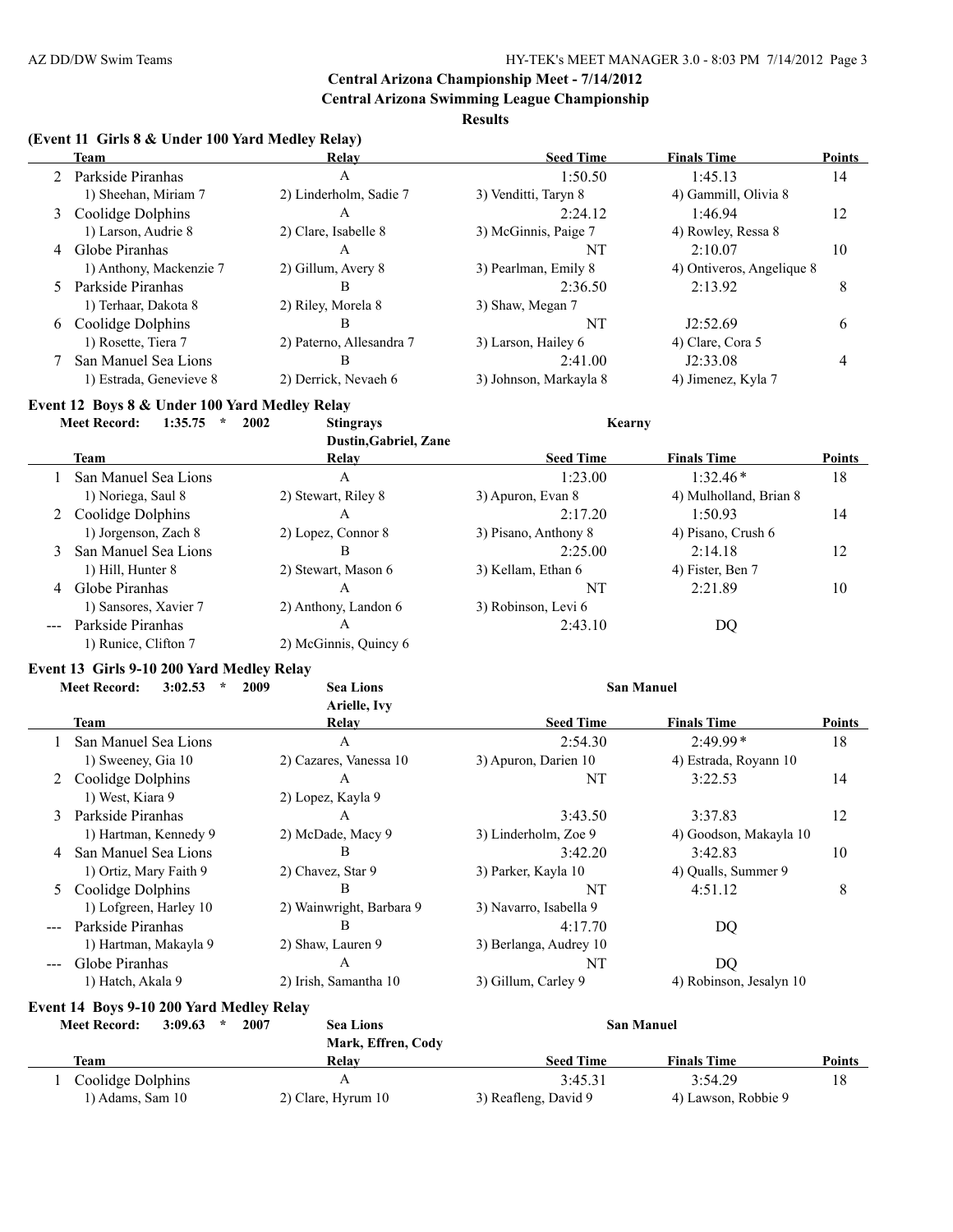**Central Arizona Swimming League Championship**

**Results**

#### **(Event 14 Boys 9-10 200 Yard Medley Relay)**

|                        | <b>Team</b>          | Relay                 | <b>Seed Time</b>    | <b>Finals Time</b> | <b>Points</b> |
|------------------------|----------------------|-----------------------|---------------------|--------------------|---------------|
|                        | San Manuel Sea Lions |                       | 6:27.00             | 5:33.25            | 14            |
|                        | 1) Smith, Grant 9    | 2) Fister, Nate 9     | 3) Smith, Jayden 10 | 4) Dadow, Garry 10 |               |
| $\qquad \qquad \cdots$ | Globe Piranhas       |                       | NT                  | DO                 |               |
|                        | $1)$ Haro, Ben 9     | 2) Willis, Riggs 9    | 3) Skelly, Brent 10 |                    |               |
| $\qquad \qquad - -$    | Parkside Piranhas    |                       | 4:04.60             | DO                 |               |
|                        | 1) Neinhaus, Jack 10 | 2) Hartman, Brandon 9 |                     |                    |               |

#### **Event 15 Girls 11-12 200 Yard Medley Relay**

| Meet Record: 2:31.13 * 7/16/2011 |  |  |  | <b>Coolidge Dolphins</b> | Coolidge |
|----------------------------------|--|--|--|--------------------------|----------|
|----------------------------------|--|--|--|--------------------------|----------|

| Jayla, Megan, Paige, Savannah |                       |                        |                    |               |  |  |  |
|-------------------------------|-----------------------|------------------------|--------------------|---------------|--|--|--|
| Team                          | Relay                 | <b>Seed Time</b>       | <b>Finals Time</b> | <b>Points</b> |  |  |  |
| Globe Piranhas                | A                     | NT                     | 3:44.52            | 18            |  |  |  |
| 1) Foster, Kylie 11           | 2) Shipley, Caresa 12 |                        |                    |               |  |  |  |
| 2 Parkside Piranhas           | A                     | 3:29.00                | 3:45.20            | 14            |  |  |  |
| 1) Neinhaus, Julia 12         | 2) Vazquez, Hannah 11 | 3) Mustic, Kathleen 12 |                    |               |  |  |  |
| 3 San Manuel Sea Lions        | B                     | 4.45.50                | 4.2959             | 12            |  |  |  |
| 1) Crisp, Emily 12            | 2) Brown, Desdine 11  | 3) Smith, Jasmine 11   |                    |               |  |  |  |
| --- Coolidge Dolphins         | A                     | 3:54.96                | DQ.                |               |  |  |  |
| 1) Bustamante, Anela 11       | 2) Gatlin, Tess 12    | 3) Lopez, Lindsay 11   | 4) Valdez, Maya 11 |               |  |  |  |
| San Manuel Sea Lions          | A                     | 3:21.10                | DO.                |               |  |  |  |
| $1)$ Rice, Jessi $11$         | 2) Chavez, Nereyda 11 | 3) Ortiz, Raquel 11    | 4) Woods, Raya 12  |               |  |  |  |

#### **Event 16 Boys 11-12 200 Yard Medley Relay**

| 2:37.94<br>$\star$<br><b>Meet Record:</b> | 2007<br><b>Sea Lions</b> |                     |                     |                   |
|-------------------------------------------|--------------------------|---------------------|---------------------|-------------------|
|                                           | Parker, Wayne, Austin    |                     |                     |                   |
| <b>Team</b>                               | Relay                    | <b>Seed Time</b>    | <b>Finals Time</b>  | <b>Points</b>     |
| San Manuel Sea Lions                      | A                        | 2:29.60             | 2:49.75             | 18                |
| 1) Primero, Michael 11                    | 2) Newman, Will 12       | 3) Brown, Nakia 11  |                     |                   |
| 2 Parkside Piranhas                       | A                        | 3:14.30             | 3:14.03             | 14                |
| 1) Johncola, Christian 12                 | 2) Venditti, Devin 12    | 3) Koltz, David 11  | 4) Darrow, Kaleb 11 |                   |
| Eloy Otters                               | A                        | 3:37.15             | DO                  |                   |
| 1) Perez, Seth 12                         | 2) Jimenez, Andy 11      | 3) Sauceda, Mark 11 | 4) Sosa, Thomas 12  |                   |
| Globe Piranhas                            | A                        | NT                  | DQ                  |                   |
| 1) Robison, Logan 11                      | 2) Irish, Jakob 11       | 3) Bergman, Alex 12 |                     |                   |
|                                           |                          |                     |                     | <b>San Manuel</b> |

#### **Event 17 Girls 13-14 200 Yard Medley Relay**

 $\overline{a}$ 

**Meet Record: 2:21.80 \* 7/17/2010 San Manuel Sea Lions San Manuel**

**M Cook, A Apuron, N Primero**

|   | Team                   | Relay                | <b>Seed Time</b>                                           | <b>Finals Time</b>       | <b>Points</b> |
|---|------------------------|----------------------|------------------------------------------------------------|--------------------------|---------------|
|   | Coolidge Dolphins      | A                    | 2:25.47                                                    | $2:15.07*$               | 18            |
|   | 1) Hall, Jayla 13      | 2) Key, Megan 13     | 3) Silva, Bianca 14                                        | 4) McGinnis, Savannah 13 |               |
|   | 2 Coolidge Dolphins    | В                    | 2:38.91                                                    | 2:39.60                  | 14            |
|   | 1) Bailey, Paige 13    | 2) Heet, Allyson 14  | 3) Yanez-Brokeshoulder, Sienna 134) Higgenbotham, Devan 14 |                          |               |
| 3 | Parkside Piranhas      | Α                    | 2:58.00                                                    | 2:54.37                  | 12            |
|   | 1) Koltz, Megan 13     | 2) Runice, Taylor 13 | 3) Rosta, Paige 12                                         |                          |               |
| 4 | Globe Piranhas         | A                    | NT                                                         | 3:18.74                  | 10            |
|   | 1) Gillum, Cloey 14    | 2) Hatch, Jerrica 14 | 3) Das, Angali 14                                          |                          |               |
|   | San Manuel Sea Lions   | Α                    | 3:54.50                                                    | DO                       |               |
|   | 1) Sweeney, Theresa 14 | 2) Cantrell, Mary 12 | 3) Smith, Alexis 11                                        |                          |               |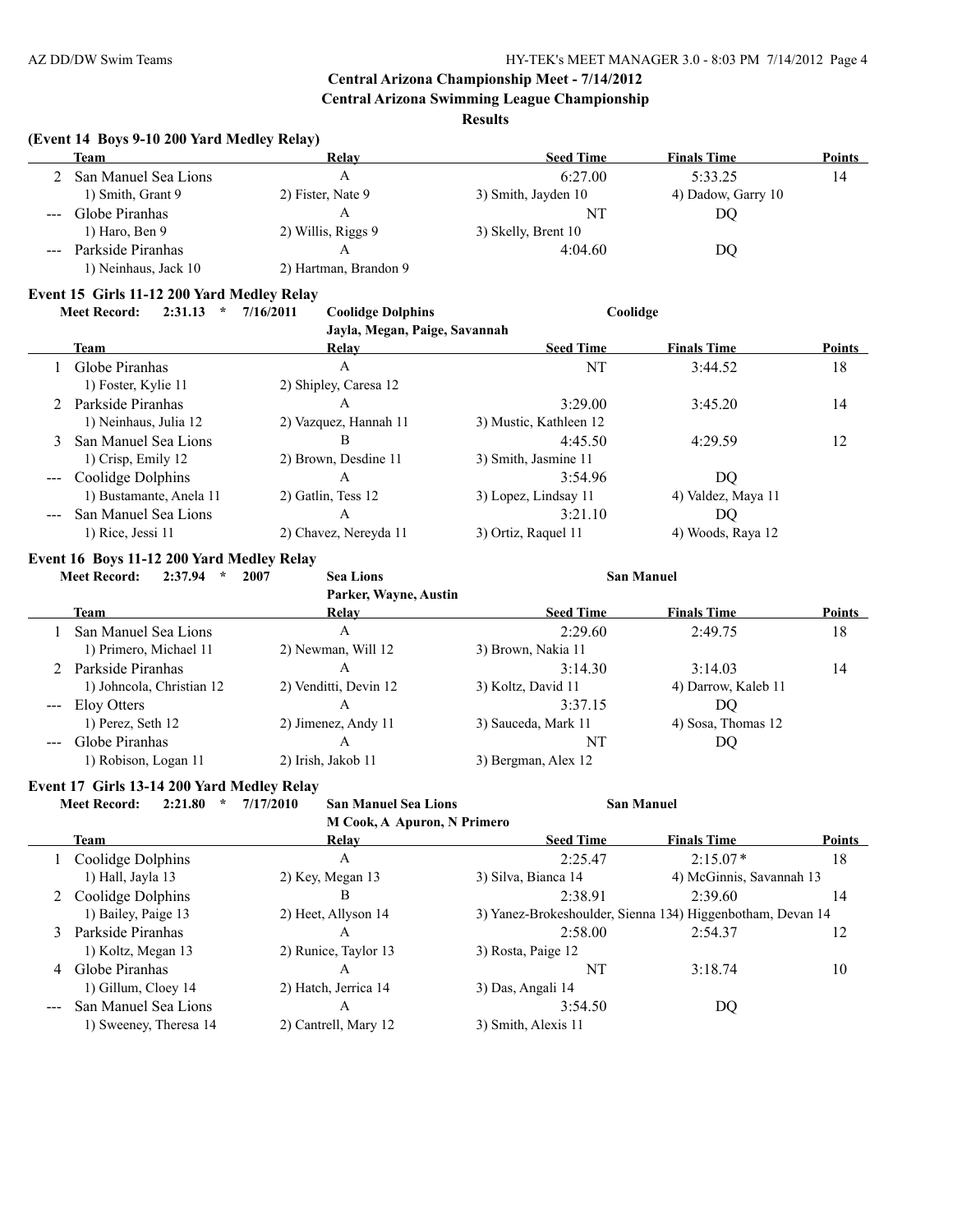**Central Arizona Swimming League Championship**

**Results**

#### **Event 18 Boys 13-14 200 Yard Medley Relay**

| 2:20.19<br><b>Meet Record:</b><br>$\star$ | 2009<br><b>Sea Lions</b> |                        | <b>San Manuel</b>  |               |
|-------------------------------------------|--------------------------|------------------------|--------------------|---------------|
|                                           | Parker, Wayne            |                        |                    |               |
| <b>Team</b>                               | Relay                    | <b>Seed Time</b>       | <b>Finals Time</b> | <b>Points</b> |
| San Manuel Sea Lions                      | А                        | 2:31.50                | 2:24.15            | 18            |
| 1) Stratton, Colby 13                     | 2) Noriega, Armando 14   | 3) Sanchez, Michael 14 |                    |               |
| San Manuel Sea Lions                      | В                        | 2:58.30                | 3:05.51            | 14            |
| 1) Garcia, Michael 13                     | 2) Sweeney, Robert 13    | 3) Woods, Taylor 14    |                    |               |
| Globe Piranhas                            | А                        | NT                     | 3:11.30            | 12            |
| 1) Flores, Jacob 14                       | 2) Haro, Matthew 14      |                        |                    |               |

#### **Event 19 Girls 15-18 200 Yard Medley Relay**

#### **Meet Record: 2:14.41 \* 2002 Barracudas Maricopa Elisa, Amber, Andreanna Team Relay Seed Time Finals Time Points** 1 San Manuel Sea Lions A 2:18.82 2:26.99 18 1) Gort, Maya 18 2) Primero, Nicole 15 2 San Manuel Sea Lions B 2:36.65 2:34.98 14 1) Garcia, Megan 16 2) Apuron, Amara 16 3) Sanchez, Jazelle 15 3 Coolidge Dolphins A 2:35.67 2:39.32 12 1) Scheumeman, Olivia 17 2) Higgenbotham, Danielle 17 3) Harrison, Madison 15 4) Bresee, Kamarie 17 4 Florence Sharks A 2:42.78 2:50.83 10 1) Hamilton, Breann 17 2) Cundiff, Grace 17 3) Harmon, Mimi 15 4) Olson, Sabrina 15

#### **Event 20 Boys 15-18 200 Yard Medley Relay**

**Meet Record: 1:58.18 \* 2002 Piranhas Globe**

**Bobby, Tucker, Talmage, Greg**

|                                                                                                                                                                                                                                                                                                                                                                                              | <b>Team</b>              | Relay                  | <b>Seed Time</b>       | <b>Finals Time</b>    | <b>Points</b> |
|----------------------------------------------------------------------------------------------------------------------------------------------------------------------------------------------------------------------------------------------------------------------------------------------------------------------------------------------------------------------------------------------|--------------------------|------------------------|------------------------|-----------------------|---------------|
|                                                                                                                                                                                                                                                                                                                                                                                              | San Manuel Sea Lions     | A                      | 2:22.03                | 2:03.10               | 18            |
|                                                                                                                                                                                                                                                                                                                                                                                              | 1) Mortensen, PJ 18      | 2) Newman, Wayne 17    | 3) Payne, Ross 18      |                       |               |
|                                                                                                                                                                                                                                                                                                                                                                                              | Parkside Piranhas        | A                      | 2:16.60                | 2:07.27               | 14            |
|                                                                                                                                                                                                                                                                                                                                                                                              | 1) Fryhover, Wyatt 15    | 2) Koltz, Alexander 15 | 3) Scott, Trevor 14    |                       |               |
| 3                                                                                                                                                                                                                                                                                                                                                                                            | Coolidge Dolphins        | A                      | 2:24.76                | 2:09.33               | 12            |
|                                                                                                                                                                                                                                                                                                                                                                                              | 1) Heet, Erik 17         | 2) Rosette, Vinnie 15  | 3) Lynde, Nathaniel 16 | 4) Curiel, Michael 14 |               |
| $\overline{4}$                                                                                                                                                                                                                                                                                                                                                                               | San Manuel Sea Lions     | B                      | 3:31.63                | 2:45.32               | 10            |
|                                                                                                                                                                                                                                                                                                                                                                                              | 1) Bribeiescas, John 16  | $2)$ Odom, Nate 16     | 3) Newman, Alec 14     |                       |               |
| $\frac{1}{2} \frac{1}{2} \frac{1}{2} \frac{1}{2} \frac{1}{2} \frac{1}{2} \frac{1}{2} \frac{1}{2} \frac{1}{2} \frac{1}{2} \frac{1}{2} \frac{1}{2} \frac{1}{2} \frac{1}{2} \frac{1}{2} \frac{1}{2} \frac{1}{2} \frac{1}{2} \frac{1}{2} \frac{1}{2} \frac{1}{2} \frac{1}{2} \frac{1}{2} \frac{1}{2} \frac{1}{2} \frac{1}{2} \frac{1}{2} \frac{1}{2} \frac{1}{2} \frac{1}{2} \frac{1}{2} \frac{$ | <b>Florence Sharks</b>   | Α                      | 2:20.37                | <b>NS</b>             |               |
|                                                                                                                                                                                                                                                                                                                                                                                              | 1) Contreras, Brandon 15 | 2) Contreras, Bruce 16 | 3) Dean, Brandon 16    |                       |               |

#### **Event 21 Girls 6 & Under 25 Yard Butterfly**

| <b>Meet Record:</b><br>28.00<br>2006                 | Victoria Dittmar       | Maricopa         |                    |               |
|------------------------------------------------------|------------------------|------------------|--------------------|---------------|
| <b>Name</b>                                          | Age Team               | <b>Seed Time</b> | <b>Finals Time</b> | <b>Points</b> |
| Esser, Brooke                                        | 6 Florence Sharks      | 42.21            | 36.89              | 9             |
| Renteria, Malayah                                    | 6 San Manuel Sea Lions | 39.24            | J37.55             |               |
| Derrick, Nevaeh                                      | 6 San Manuel Sea Lions | 42.55            | J37.14             | 6             |
| 4 Corona, Katarina                                   | 6 San Manuel Sea Lions | 47.28            | 52.73              |               |
| Larson, Hailey                                       | 6 Coolidge Dolphins    | 49.58            | 53.00              | 4             |
| Wainwright, Sarah<br>6                               | 5 Coolidge Dolphins    | 59.72            | 59.53              | ◠             |
| Mers, McKinlee<br>$---$                              | 6 Parkside Piranhas    | 51.35            | <b>NS</b>          |               |
| Event 22 Boys 6 & Under 25 Yard Butterfly            |                        |                  |                    |               |
| <b>Meet Record:</b><br>7/17/2010<br>29.44<br>$\star$ | AJ Lopez               | Copper Area      |                    |               |
| <b>Name</b>                                          | Age Team               | <b>Seed Time</b> | <b>Finals Time</b> | <b>Points</b> |
| Pisano, Crush                                        | 6 Coolidge Dolphins    | 33.51            | 33.40              | 9             |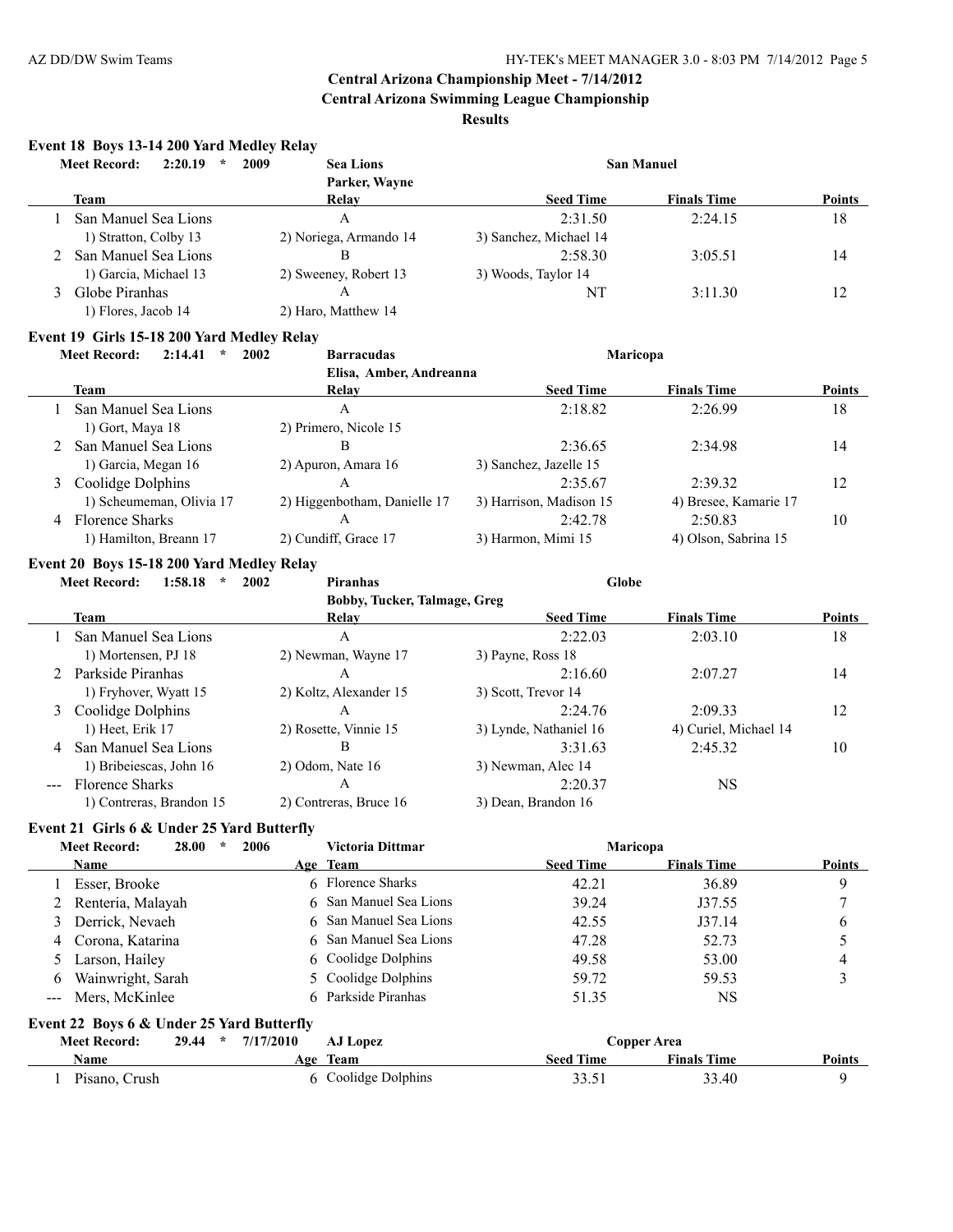# **Results**

# **(Event 22 Boys 6 & Under 25 Yard Butterfly)**

| <b>Name</b>         | Age Team               | <b>Seed Time</b> | <b>Finals Time</b> | <b>Points</b> |
|---------------------|------------------------|------------------|--------------------|---------------|
| 2 Pizarro, Zach     | 6 Eloy Otters          | 35.00            | 36.82              |               |
| 3 Kellam, Ethan     | 6 San Manuel Sea Lions | 33.81            | 36.89              | O             |
| 4 Stewart, Mason    | 6 San Manuel Sea Lions | 43.87            | 40.04              |               |
| 5 Andrade, Rocky    | 6 San Manuel Sea Lions | 48.83            | 47.18              | 4             |
| 6 Zovko, Emerick    | 6 San Manuel Sea Lions | 50.36            | x47.61             |               |
| --- Anthony, Landon | 6 Globe Piranhas       | 43.44            | NS                 |               |
| --- Palms, Sean     | 6 Eloy Otters          | 43.60            | NS                 |               |

#### **Event 23 Girls 7-8 25 Yard Butterfly**

|     | 20.71<br>$\star$<br><b>Meet Record:</b> | 2002 | <b>Robin Ferguson</b>  | Coolidge         |                    |               |
|-----|-----------------------------------------|------|------------------------|------------------|--------------------|---------------|
|     | Name                                    |      | Age Team               | <b>Seed Time</b> | <b>Finals Time</b> | <b>Points</b> |
|     | Kellam, Tabitha                         | 8    | San Manuel Sea Lions   | 19.38            | $18.80*$           | 9             |
|     | Sheehan, Miriam                         |      | Parkside Piranhas      | 21.12            | $20.10*$           | 7             |
| 3   | McGinnis, Paige                         |      | Coolidge Dolphins      | 26.65            | 25.08              | 6             |
| 4   | Clare, Isabelle                         | 8    | Coolidge Dolphins      | 27.09            | 27.97              | 5             |
| 5.  | Estrada, Genevieve                      |      | San Manuel Sea Lions   | 33.01            | 29.79              | 4             |
| b   | Paterno, Allesandra                     |      | 7 Coolidge Dolphins    | 45.40            | 31.94              | 3             |
|     | Qualls, Krista                          | 8.   | San Manuel Sea Lions   | 31.75            | 32.41              | 2             |
| 8   | Riley, Morela                           | 8    | Parkside Piranhas      | 35.14            | 34.90              |               |
| 9   | Larson, Landon                          |      | <b>Florence Sharks</b> | 36.15            | 36.75              |               |
| 10  | Terhaar, Dakota                         |      | Parkside Piranhas      | 33.78            | 37.27              |               |
| 11  | Ontiveros, Angelique                    | 8.   | Globe Piranhas         | 38.70            | 38.48              |               |
| 12  | Johnson, Markayla                       |      | San Manuel Sea Lions   | 32.84            | x40.48             |               |
| 13  | Shaw, Megan                             |      | Parkside Piranhas      | 39.27            | x41.75             |               |
| 14  | Haley-Brown, Isabel                     |      | San Manuel Sea Lions   | 55.21            | x44.69             |               |
|     | Anthony, Mackenzie                      |      | Globe Piranhas         | 31.96            | <b>NS</b>          |               |
| --- | Leonard, Sarah                          |      | 7 Coolidge Dolphins    | 38.63            | <b>NS</b>          |               |

#### **Event 24 Boys 7-8 25 Yard Butterfly**

|    | 2009<br>19.28<br><b>Meet Record:</b><br>$\star$ | <b>Zeke Miller</b>     | <b>Sea Lions</b> |                    |               |
|----|-------------------------------------------------|------------------------|------------------|--------------------|---------------|
|    | <b>Name</b>                                     | Age Team               | <b>Seed Time</b> | <b>Finals Time</b> | <b>Points</b> |
|    | Apuron, Evan                                    | 8 San Manuel Sea Lions | 17.27            | $18.35*$           | 9             |
|    | 2 Mulholland, Brian                             | 8 San Manuel Sea Lions | 25.85            | 27.38              |               |
|    | 3 Noriega, Saul                                 | 8 San Manuel Sea Lions | 25.92            | 27.98              | 6             |
|    | 4 Pisano, Anthony                               | 8 Coolidge Dolphins    | 31.15            | 29.34              |               |
|    | 5 Cundiff, Eddy                                 | 8 Florence Sharks      | 43.68            | 30.78              | 4             |
| 6. | Molina, Jude                                    | 8 Florence Sharks      | 32.35            | 34.31              |               |
|    | Bean, Brenden                                   | 8 Coolidge Dolphins    | 40.39            | 37.70              |               |
|    | Fister, Ben                                     | San Manuel Sea Lions   | 42.56            | x47.52             |               |

#### **Event 25 Girls 9-10 50 Yard Butterfly**

| <b>Meet Record:</b><br>33.97       | Samantha Arellano |                                                                                                                                                                                                                       |                    |               |
|------------------------------------|-------------------|-----------------------------------------------------------------------------------------------------------------------------------------------------------------------------------------------------------------------|--------------------|---------------|
| <b>Name</b>                        |                   | <b>Seed Time</b>                                                                                                                                                                                                      | <b>Finals Time</b> | <b>Points</b> |
| Apuron, Darien                     |                   | 37.53                                                                                                                                                                                                                 | 38.20              | 9             |
| West, Kiara                        |                   | 57.50                                                                                                                                                                                                                 | 51.90              |               |
| Irish, Samantha                    |                   | 56.72                                                                                                                                                                                                                 | 55.26              | O             |
| 4 George, Maddie                   |                   | NT                                                                                                                                                                                                                    | 56.60              |               |
| 5 Linderholm, Zoe                  |                   | 1:02.90                                                                                                                                                                                                               | 56.84              | 4             |
| Cazares, Vanessa<br>$\mathfrak{b}$ |                   | 1:10.30                                                                                                                                                                                                               | 57.28              |               |
| Parker, Kayla                      |                   | 58.74                                                                                                                                                                                                                 | 59.08              |               |
| Chavez, Star                       |                   | 1:07.60                                                                                                                                                                                                               | x1:05.99           |               |
|                                    | 2006              | Age Team<br>10 San Manuel Sea Lions<br>9 Coolidge Dolphins<br>10 Globe Piranhas<br>9 San Tan Valley Barracudas<br>9 Parkside Piranhas<br>10 San Manuel Sea Lions<br>10 San Manuel Sea Lions<br>9 San Manuel Sea Lions |                    | Maricopa      |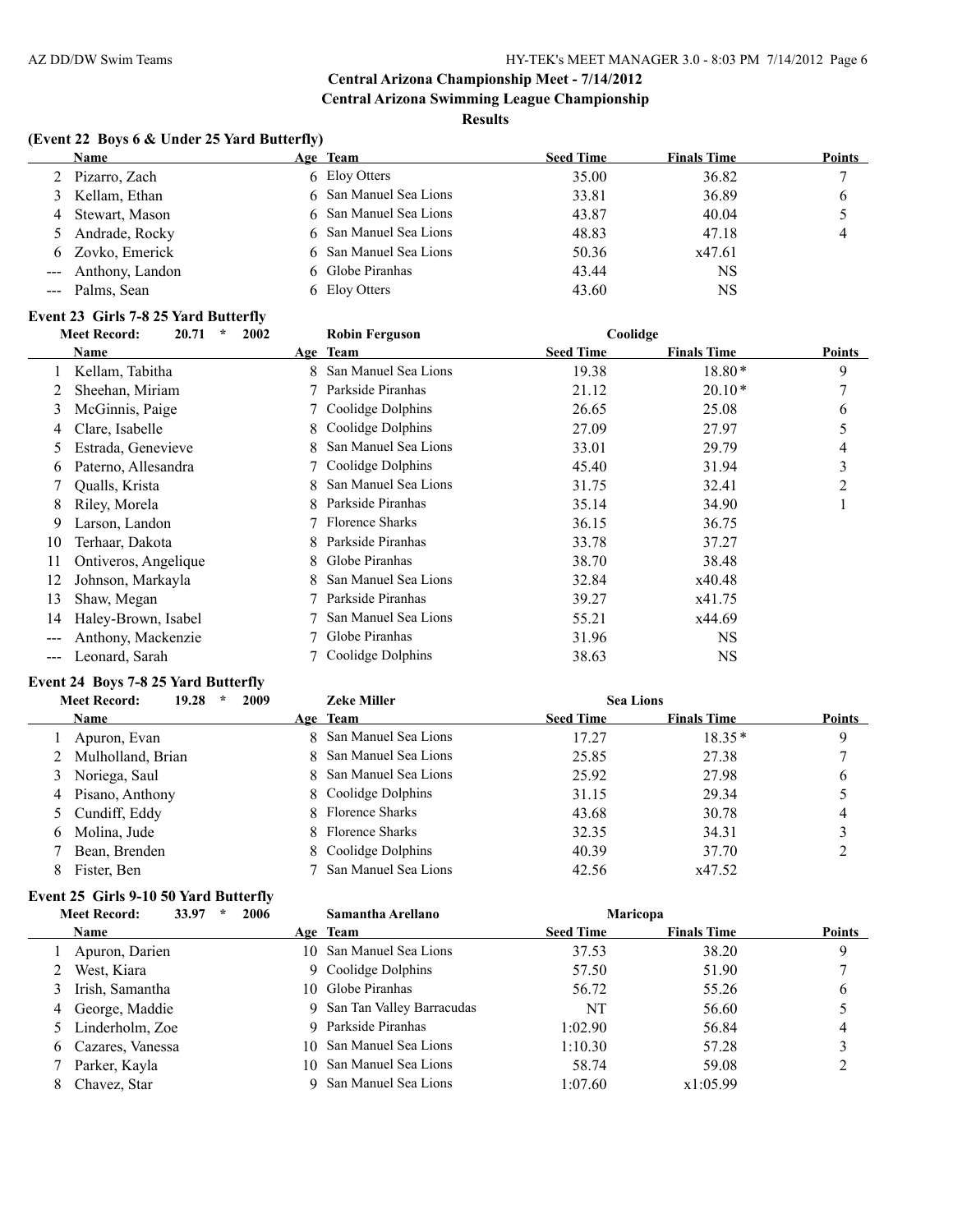#### **Results**

#### **(Event 25 Girls 9-10 50 Yard Butterfly)**

|    | Name                  | Age Team             | <b>Seed Time</b> | <b>Finals Time</b> | <b>Points</b> |
|----|-----------------------|----------------------|------------------|--------------------|---------------|
|    | Hartman, Makayla      | Parkside Piranhas    | 1:05.50          | 1:06.21            |               |
| 10 | Lofgreen, Harley      | 10 Coolidge Dolphins | 1:15.30          | 1:13.44            |               |
|    | --- Robinson, Jesalyn | 10 Globe Piranhas    | 1:10.87          | DQ                 |               |
|    | --- Reed, Sophia      | 9 Coolidge Dolphins  | NT               | <b>NS</b>          |               |

#### **Event 26 Boys 9-10 50 Yard Butterfly**

|   | <b>Meet Record:</b><br>34.14<br>$\star$ | 7/17/2010 | <b>Will Newman</b>      | <b>San Manuel</b> |                    |               |
|---|-----------------------------------------|-----------|-------------------------|-------------------|--------------------|---------------|
|   | Name                                    |           | Age Team                | <b>Seed Time</b>  | <b>Finals Time</b> | <b>Points</b> |
|   | Clare, Hyrum                            |           | 10 Coolidge Dolphins    | 1:01.00           | 1:00.91            | q             |
|   | Hartman, Brandon                        |           | 9 Parkside Piranhas     | 1:08.60           | 1:05.98            |               |
| 3 | Jimenez, Joaquin                        |           | 9 Eloy Otters           | 1:04.75           | 1:06.37            |               |
| 4 | Smith, Jayden                           |           | 10 San Manuel Sea Lions | 1:12.40           | 1:15.94            |               |
|   | --- Dadow, Garry                        |           | 10 San Manuel Sea Lions | NT                | DQ                 |               |
|   | --- Sarabia, Anselmo                    |           | 10 Eloy Otters          | 52.68             | DQ                 |               |

# **Event 27 Girls 11-12 50 Yard Butterfly**<br>Meet Becord:  $\frac{31.95}{2} \times \frac{716}{20}$

|               | EVENT#/   GHT\$ 11-14 50 TATU DUUCITIV  |                 |                           |                  |                    |               |  |  |  |
|---------------|-----------------------------------------|-----------------|---------------------------|------------------|--------------------|---------------|--|--|--|
|               | <b>Meet Record:</b><br>31.85<br>$\star$ | 7/16/2011       | <b>Arielle Grav</b>       | <b>SEAL</b>      |                    |               |  |  |  |
|               | Name                                    |                 | Age Team                  | <b>Seed Time</b> | <b>Finals Time</b> | <b>Points</b> |  |  |  |
|               | George, Hanna                           | 11              | San Tan Valley Barracudas | 37.56            | 37.44              | 9             |  |  |  |
|               | Ortiz, Raquel                           |                 | San Manuel Sea Lions      | 38.69            | 38.41              |               |  |  |  |
| 3             | Lopez, Lindsay                          | 11.             | Coolidge Dolphins         | 40.97            | 38.71              | 6             |  |  |  |
| 4             | Padilla, Amy                            |                 | 12 Florence Sharks        | 50.03            | 48.22              |               |  |  |  |
|               | 5 Rice, Jessi                           |                 | San Manuel Sea Lions      | 52.73            | 51.00              | 4             |  |  |  |
| 6             | Woods, Raya                             |                 | 12 San Manuel Sea Lions   | 1:07.40          | 54.29              | 3             |  |  |  |
|               | Vazquez, Hannah                         |                 | Parkside Piranhas         | 1:02.30          | 54.97              |               |  |  |  |
| 8             | Valdez, Mava                            |                 | Coolidge Dolphins         | 1:01.10          | 1:01.46            |               |  |  |  |
| 9             | Smith, Jasmine                          |                 | San Manuel Sea Lions      | 1:13.00          | x1:16.62           |               |  |  |  |
| $\frac{1}{2}$ | Mustic, Kathleen                        | 12 <sup>°</sup> | Parkside Piranhas         | 1:02.60          | DQ                 |               |  |  |  |
|               | Brown, Desdine                          |                 | San Manuel Sea Lions      | 1:22.00          | NS                 |               |  |  |  |

#### **Event 28 Boys 11-12 50 Yard Butterfly**

|                                                                                                                                                                                                                                                                                                                                                                                              | <b>Meet Record:</b> | 31.70 | 7/16/2011<br>$\ast$ | <b>Will Newman</b>   | <b>SEAL</b>      |                    |               |
|----------------------------------------------------------------------------------------------------------------------------------------------------------------------------------------------------------------------------------------------------------------------------------------------------------------------------------------------------------------------------------------------|---------------------|-------|---------------------|----------------------|------------------|--------------------|---------------|
|                                                                                                                                                                                                                                                                                                                                                                                              | <b>Name</b>         |       |                     | Age Team             | <b>Seed Time</b> | <b>Finals Time</b> | <b>Points</b> |
|                                                                                                                                                                                                                                                                                                                                                                                              | 1 Primero, Michael  |       | 11                  | San Manuel Sea Lions | 43.97            | 39.07              | 9             |
|                                                                                                                                                                                                                                                                                                                                                                                              | 2 Koltz, David      |       | 11.                 | Parkside Piranhas    | 39.91            | 39.77              |               |
|                                                                                                                                                                                                                                                                                                                                                                                              | Sosa, Thomas        |       |                     | 12 Eloy Otters       | 48.16            | 42.23              | 6             |
| 4                                                                                                                                                                                                                                                                                                                                                                                            | Brown, Nakia        |       | 11.                 | San Manuel Sea Lions | 58.21            | 51.40              |               |
|                                                                                                                                                                                                                                                                                                                                                                                              | 5 Jimenez, Andy     |       | 11.                 | Eloy Otters          | 57.72            | 56.90              | 4             |
|                                                                                                                                                                                                                                                                                                                                                                                              | 6 Darrow, Kaleb     |       | 11.                 | Parkside Piranhas    | 1:16.00          | 1:21.08            |               |
|                                                                                                                                                                                                                                                                                                                                                                                              | --- Sauceda, Mark   |       | 11.                 | Eloy Otters          | 1:12.17          | DQ                 |               |
| $\frac{1}{2} \frac{1}{2} \frac{1}{2} \frac{1}{2} \frac{1}{2} \frac{1}{2} \frac{1}{2} \frac{1}{2} \frac{1}{2} \frac{1}{2} \frac{1}{2} \frac{1}{2} \frac{1}{2} \frac{1}{2} \frac{1}{2} \frac{1}{2} \frac{1}{2} \frac{1}{2} \frac{1}{2} \frac{1}{2} \frac{1}{2} \frac{1}{2} \frac{1}{2} \frac{1}{2} \frac{1}{2} \frac{1}{2} \frac{1}{2} \frac{1}{2} \frac{1}{2} \frac{1}{2} \frac{1}{2} \frac{$ | Robison, Logan      |       | 11.                 | Globe Piranhas       | 1:14.04          | <b>NS</b>          |               |
|                                                                                                                                                                                                                                                                                                                                                                                              | Jorgensen, Jaron    |       |                     | 12 Coolidge Dolphins | 1:06.40          | <b>NS</b>          |               |
|                                                                                                                                                                                                                                                                                                                                                                                              | --- Reed, Robert    |       |                     | Coolidge Dolphins    | 1:01.00          | NS                 |               |

#### **Event 29 Girls 13-14 100 Yard Butterfly**

|   | 1:09.55<br>$\star$<br><b>Meet Record:</b> | 7/16/2011 | <b>Madison McGinnis</b> | <b>COOL</b>      |                    |               |
|---|-------------------------------------------|-----------|-------------------------|------------------|--------------------|---------------|
|   | Name                                      |           | Age Team                | <b>Seed Time</b> | <b>Finals Time</b> | <b>Points</b> |
|   | Silva, Bianca                             |           | 14 Coolidge Dolphins    | 1:07.50          | $1:08.30*$         |               |
|   | Rivera, Angela                            |           | 14 Florence Sharks      | 1:19.58          | 1:19.01            |               |
|   | 3 Koltz, Megan                            |           | 13 Parkside Piranhas    | 1:27.00          | 1:25.37            |               |
| 4 | Yanez-Brokeshoulder, Sienna               |           | 13 Coolidge Dolphins    | 1:31.10          | 1:33.62            |               |
|   | Gillum, Cloey                             |           | 14 Globe Piranhas       | 1:39.81          | 1:48.21            | 4             |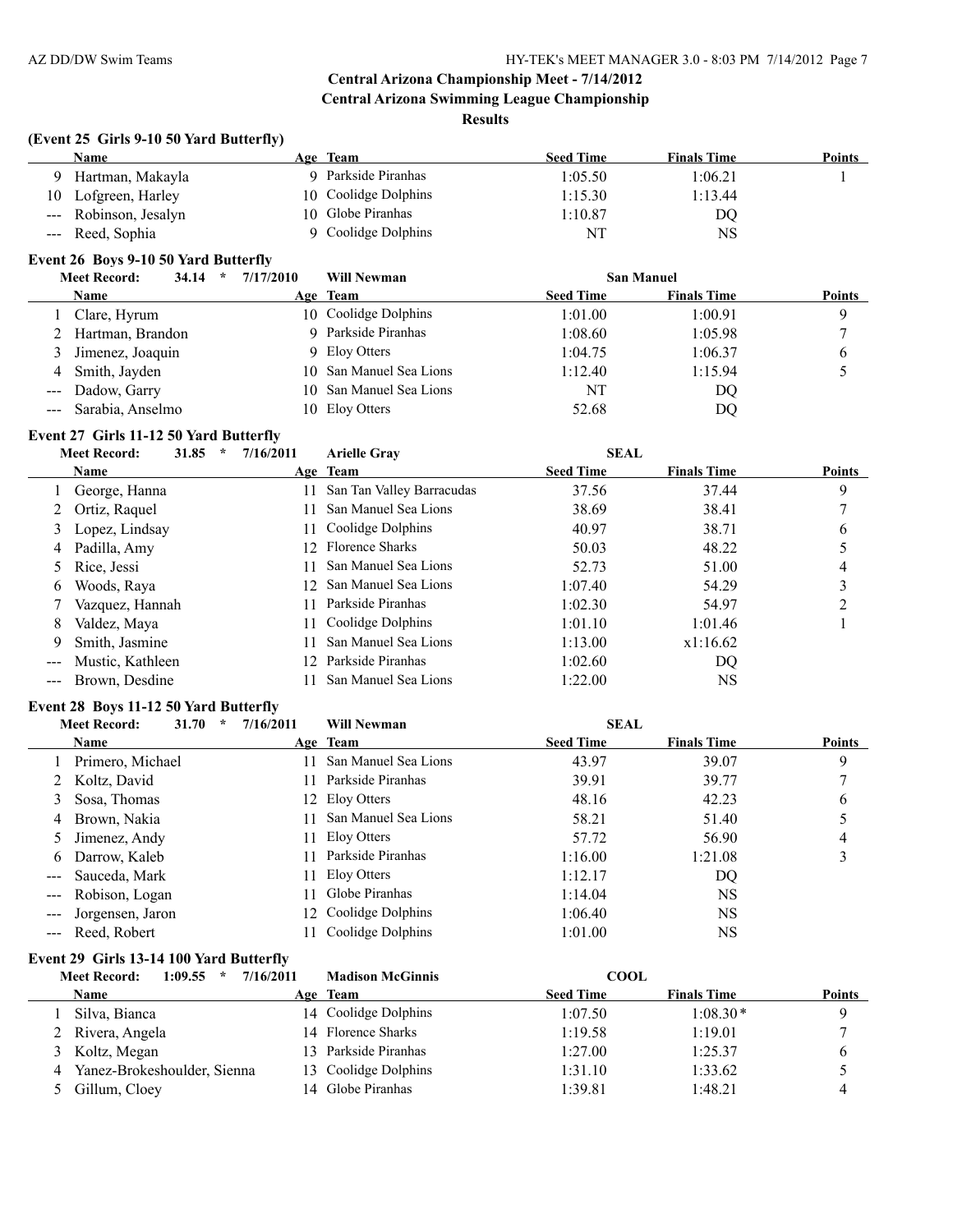**Results**

# **(Event 29 Girls 13-14 100 Yard Butterfly)**

| $($ Event 29 Girls 15-14 Too Tard Butterny<br>Name |           | Age Team                | <b>Seed Time</b> | <b>Finals Time</b> | Points        |
|----------------------------------------------------|-----------|-------------------------|------------------|--------------------|---------------|
| --- Bailey, Paige                                  |           | 13 Coolidge Dolphins    | 1:32.70          | <b>NS</b>          |               |
| Event 30 Boys 13-14 100 Yard Butterfly             |           |                         |                  |                    |               |
| <b>Meet Record:</b><br>1:02.94<br>$\mathcal{R}$    | 7/16/2011 | <b>Adriel Huerta</b>    | <b>SVAL</b>      |                    |               |
| Name                                               |           | Age Team                | <b>Seed Time</b> | <b>Finals Time</b> | <b>Points</b> |
| Scott, Trevor<br>1                                 |           | 14 Parkside Piranhas    | 1:17.90          | 1:13.20            | 9             |
| Stratton, Colby<br>2                               | 13        | San Manuel Sea Lions    | 1:31.00          | 1:28.79            | 7             |
| Noriega, Armando<br>3                              | 14        | San Manuel Sea Lions    | 1:36.40          | 1:32.16            | 6             |
| Garcia, Michael<br>4                               | 13        | San Manuel Sea Lions    | 1:48.40          | 1:44.33            | 5             |
| Haro, Matthew<br>5                                 | 14        | Globe Piranhas          | 2:01.44          | 1:47.06            | 4             |
| Woods, Taylor<br>6                                 | 14        | San Manuel Sea Lions    | 1:58.50          | x1:51.07           |               |
| Jorgensen, Tyler<br>$---$                          | 14        | Coolidge Dolphins       | NT               | <b>NS</b>          |               |
| Event 31 Girls 15-18 100 Yard Butterfly            |           |                         |                  |                    |               |
| $1:10.60$ *<br><b>Meet Record:</b>                 | 7/16/2011 | <b>Meghan Cook</b>      | <b>SEAL</b>      |                    |               |
| Name                                               |           | Age Team                | <b>Seed Time</b> | <b>Finals Time</b> | <b>Points</b> |
| Gort, Maya<br>1                                    |           | 18 San Manuel Sea Lions | 1:13.60          | 1:13.90            | 9             |
| Sanchez, Jazelle<br>2                              |           | 15 San Manuel Sea Lions | 1:39.40          | 1:34.49            | 7             |
| Scheumeman, Olivia<br>3                            | 17        | Coolidge Dolphins       | 1:35.20          | 1:35.00            | 6             |
| Harrison, Madison<br>4                             | 15        | Coolidge Dolphins       | 1:39.20          | 1:39.25            | 5             |
| Event 32 Boys 15-18 100 Yard Butterfly             |           |                         |                  |                    |               |
| <b>Meet Record:</b><br>1:00.58<br>$\star$          | 7/17/2010 | <b>Austin Pratt</b>     | Coolidge         |                    |               |
| Name                                               |           | Age Team                | <b>Seed Time</b> | <b>Finals Time</b> | <b>Points</b> |
| Contreras, Bruce<br>1                              |           | 16 Florence Sharks      | 1:13.71          | 1:04.12            | 9             |
| Payne, Ross<br>2                                   | 18        | San Manuel Sea Lions    | 1:06.80          | 1:05.65            | 7             |
| Xxx, Riley<br>3                                    | 15        | Globe Piranhas          | 1:27.72          | 1:24.31            | 6             |
| Bribeiescas, John<br>4                             | 16        | San Manuel Sea Lions    | 1:28.50          | 1:27.19            | 5             |
| Event 33 Girls 6 & Under 25 Yard Backstroke        |           |                         |                  |                    |               |
| <b>Meet Record:</b><br>$28.79$ *                   | 7/16/2011 | <b>Miriam Sheehan</b>   | <b>PARK</b>      |                    |               |
| Name                                               |           | Age Team                | <b>Seed Time</b> | <b>Finals Time</b> | <b>Points</b> |
| Lankhaar, Ayla                                     |           | 6 Florence Sharks       | 40.85            | 41.07              | 9             |
| Derrick, Nevaeh<br>2                               | 6         | San Manuel Sea Lions    | 43.68            | 43.68              | 7             |
| Larson, Hailey<br>3                                | 6         | Coolidge Dolphins       | 49.18            | 43.72              | 6             |
| Clare, Cora<br>4                                   | 5         | Coolidge Dolphins       | 48.47            | 45.79              | 5             |
| Corona, Katarina<br>5                              |           | San Manuel Sea Lions    | 1:07.00          | 58.00              | 4             |
| McEvoy, Andi<br>$---$                              |           | 6 Coolidge Dolphins     | 44.00            | <b>NS</b>          |               |
| Mers, McKinlee<br>$\qquad \qquad - -$              |           | 6 Parkside Piranhas     | 47.80            | NS                 |               |
| Webb, Cheyenne<br>$\qquad \qquad - -$              | 6         | Coolidge Dolphins       | 46.21            | <b>NS</b>          |               |
| Event 34 Boys 6 & Under 25 Yard Backstroke         |           |                         |                  |                    |               |
| 27.55<br>$\mathcal{R}$<br><b>Meet Record:</b>      | 7/17/2010 | <b>Evan Apuron</b>      |                  | <b>San Manuel</b>  |               |
| Name                                               |           | Age Team                | <b>Seed Time</b> | <b>Finals Time</b> | <b>Points</b> |
| Pisano, Crush                                      |           | 6 Coolidge Dolphins     | 31.78            | 31.97              | 9             |
| Froman, Gage<br>2                                  | 6         | Florence Sharks         | 42.25            | 36.43              | 7             |
| Stewart, Mason<br>3                                | 6         | San Manuel Sea Lions    | 44.24            | 38.01              | 6             |
| Kellam, Ethan<br>4                                 | 6         | San Manuel Sea Lions    | 36.58            | 38.66              | 5             |
| Robinson, Levi<br>5                                | 6         | Globe Piranhas          | 1:30.79          | 40.08              | 4             |
| Corona, Mikael<br>6                                | 5         | San Manuel Sea Lions    | 1:12.60          | 1:50.44            | 3             |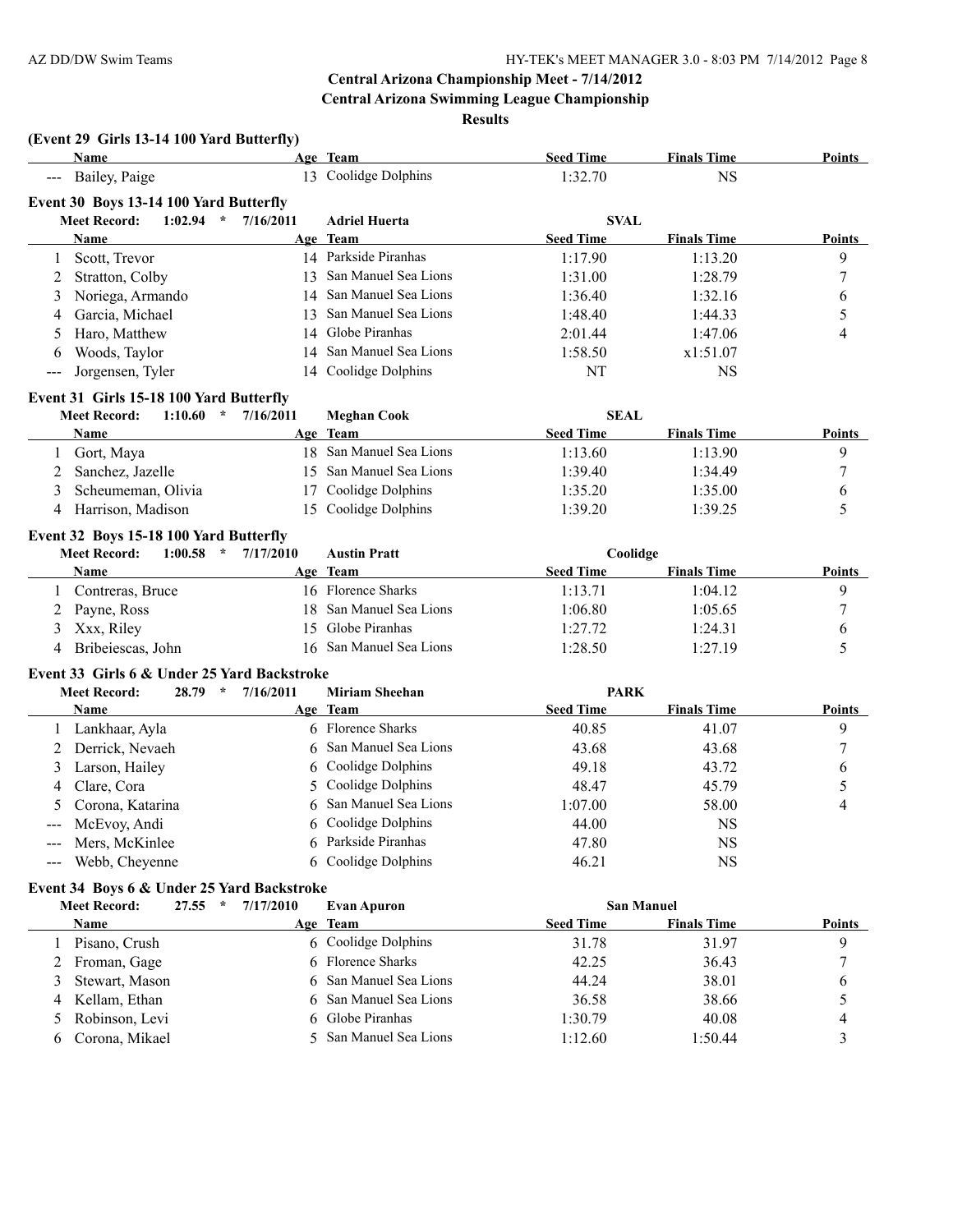# **Event 35 Girls 7-8 25 Yard Backstroke**

|                        | $\star$<br><b>Meet Record:</b><br>22.02<br>2005 |   | Samantha Arellano<br>Maricopa |                  |                    |        |
|------------------------|-------------------------------------------------|---|-------------------------------|------------------|--------------------|--------|
|                        | Name                                            |   | Age Team                      | <b>Seed Time</b> | <b>Finals Time</b> | Points |
|                        | Larson, Audrie                                  | 8 | Coolidge Dolphins             | 28.03            | 24.79              | 9      |
|                        | Maestas, Bella                                  | 8 | San Manuel Sea Lions          | 26.69            | 26.32              | 7      |
| 3                      | Gammill, Olivia                                 | 8 | Parkside Piranhas             | 24.95            | 26.54              | 6      |
| 4                      | Gillum, Avery                                   | 8 | Globe Piranhas                | 28.50            | 27.29              | 5      |
| 5                      | Pizarro, Jezy                                   | 8 | Eloy Otters                   | 26.37            | 29.31              | 4      |
| 6                      | Linderholm, Sadie                               |   | Parkside Piranhas             | 28.65            | 29.80              | 3      |
|                        | Parker, Ashlee                                  |   | San Manuel Sea Lions          | 32.24            | 29.87              | 2      |
| 8                      | Pearlman, Emily                                 | 8 | Globe Piranhas                | 38.31            | 30.43              | 1      |
| 9                      | Haley-Brown, Isabel                             |   | San Manuel Sea Lions          | 42.16            | 30.52              |        |
| 10                     | Venditti, Taryn                                 | 8 | Parkside Piranhas             | 26.58            | 30.99              |        |
| 11                     | Estrada, Genevieve                              | 8 | San Manuel Sea Lions          | 30.36            | x31.77             |        |
| 12                     | Johnson, Markayla                               | 8 | San Manuel Sea Lions          | 36.71            | x32.80             |        |
| 13                     | Rowley, Ressa                                   | 8 | Coolidge Dolphins             | 37.07            | 32.94              |        |
| 14                     | Shaw, Megan                                     |   | Parkside Piranhas             | 32.75            | x34.51             |        |
| 15                     | Salazar, Alexis                                 | 8 | Eloy Otters                   | 26.80            | 37.03              |        |
| 16                     | Trejo, Sophia                                   |   | Coolidge Dolphins             | 1:14.20          | 52.81              |        |
| 17                     | Jimenez, Kyla                                   |   | San Manuel Sea Lions          | 52.90            | x1:03.67           |        |
| ---                    | Hudson, Brianne                                 |   | Globe Piranhas                | 50.46            | <b>NS</b>          |        |
| $\qquad \qquad \cdots$ | Rosette, Tiera                                  |   | Coolidge Dolphins             | 41.12            | <b>NS</b>          |        |

# **Event 36 Boys 7-8 25 Yard Backstroke**

|   | <b>Meet Record:</b><br>23.22<br>2007<br>$\star$ | <b>Will Newman</b>     |                  | <b>San Manuel</b>  |               |
|---|-------------------------------------------------|------------------------|------------------|--------------------|---------------|
|   | <b>Name</b>                                     | Age Team               | <b>Seed Time</b> | <b>Finals Time</b> | <b>Points</b> |
|   | Apuron, Evan                                    | 8 San Manuel Sea Lions | 20.40            | $21.04*$           | 9             |
|   | 2 Noriega, Saul                                 | 8 San Manuel Sea Lions | 26.39            | 26.98              |               |
|   | 3 Sansores, Xavier                              | 7 Globe Piranhas       | 30.16            | 27.69              | 6             |
|   | 4 Runice, Clifton                               | 7 Parkside Piranhas    | 27.59            | 29.30              |               |
|   | 5 Hill, Hunter                                  | 8 San Manuel Sea Lions | 30.68            | 30.37              | 4             |
| 6 | Bean, Brenden                                   | 8 Coolidge Dolphins    | 41.12            | 36.54              |               |
|   | Willis, Rider                                   | 7 Globe Piranhas       | 44.10            | 39.04              |               |
|   | McEvoy, Josh                                    | 8 Coolidge Dolphins    | 32.03            | <b>NS</b>          |               |
|   | Palms, Dayveon                                  | 8 Eloy Otters          | NT               | NS                 |               |
|   | Jorgenson, Zach                                 | 8 Coolidge Dolphins    | 25.94            | NS                 |               |

# **Event 37 Girls 9-10 50 Yard Backstroke**

|    | 40.31<br>$\star$<br>2008<br><b>Meet Record:</b> |     | <b>Arielle Gray</b>         |                  | <b>San Manuel</b>  |               |
|----|-------------------------------------------------|-----|-----------------------------|------------------|--------------------|---------------|
|    | <b>Name</b>                                     |     | Age Team                    | <b>Seed Time</b> | <b>Finals Time</b> | <b>Points</b> |
|    | Apuron, Darien                                  |     | 10 San Manuel Sea Lions     | 37.40            | $39.22*$           | 9             |
|    | Hatch, Akala                                    |     | 9 Globe Piranhas            | 49.35            | 47.62              |               |
| 3  | West, Kiara                                     |     | 9 Coolidge Dolphins         | 56.61            | 51.26              | 6             |
| 4  | Hartman, Kennedy                                |     | 9 Parkside Piranhas         | 50.89            | 54.18              |               |
|    | Shaw, Lauren                                    |     | 9 Parkside Piranhas         | 1:02.70          | 57.86              | 4             |
| 6. | Castillo, Anaya                                 |     | 10 Eloy Otters              | 1:06.13          | 58.82              | 3             |
|    | Robinson, Jesalyn                               | 10. | Globe Piranhas              | 58.34            | 59.60              |               |
| 8. | George, Maddie                                  |     | 9 San Tan Valley Barracudas | 1:07.32          | 59.71              |               |
| 9. | Qualls, Summer                                  |     | 9 San Manuel Sea Lions      | 58.47            | 59.77              |               |
| 10 | Ortiz, Mary Faith                               | 9.  | San Manuel Sea Lions        | 56.81            | 1:01.75            |               |
| 11 | Berlanga, Audrey                                | 10. | Parkside Piranhas           | 1:06.60          | 1:02.25            |               |
| 12 | McDade, Macy                                    | 9   | Parkside Piranhas           | 58.29            | x1:04.96           |               |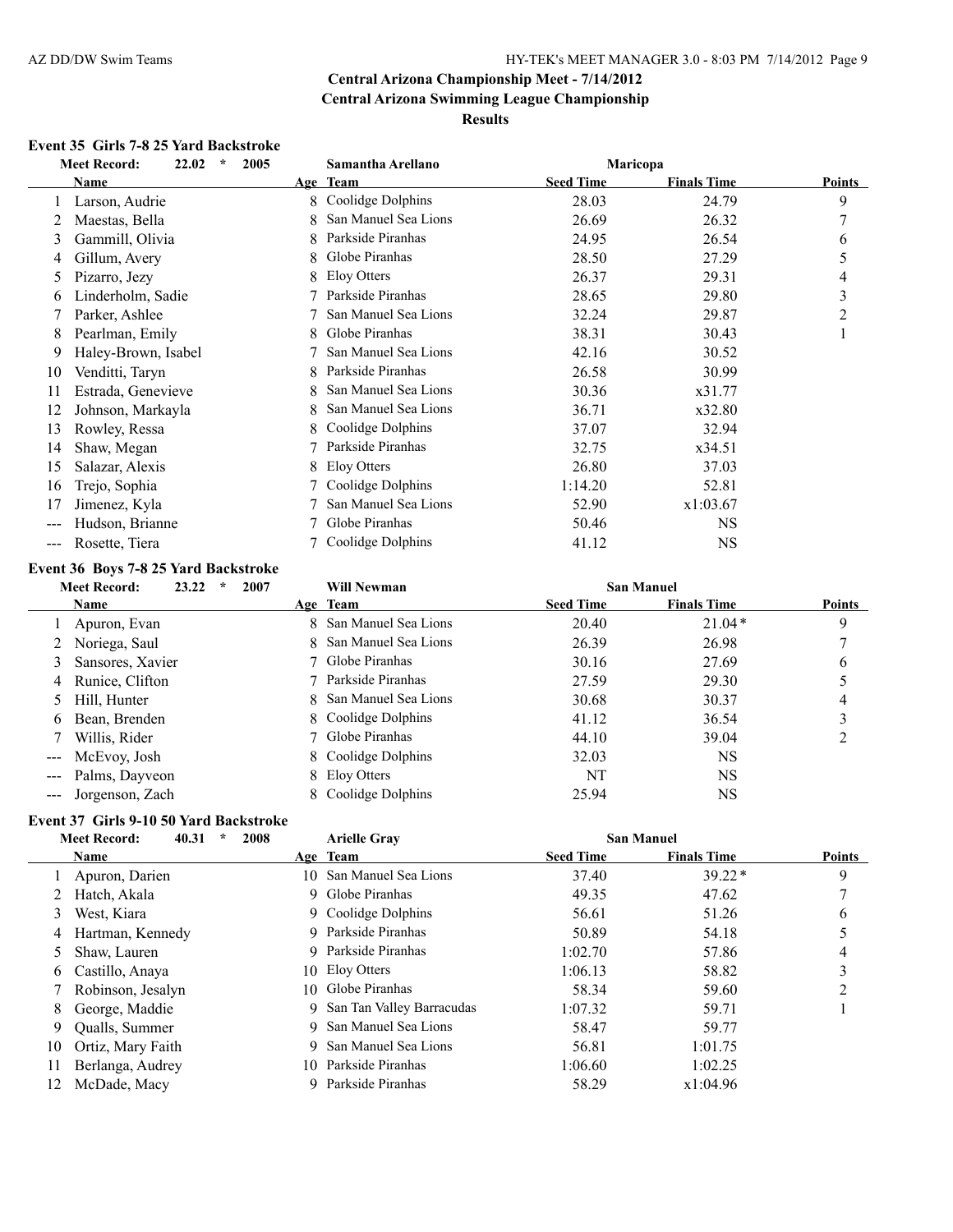# **(Event 37 Girls 9-10 50 Yard Backstroke)**

|    | Name                   | Age Team                | <b>Seed Time</b> | <b>Finals Time</b> | <b>Points</b> |
|----|------------------------|-------------------------|------------------|--------------------|---------------|
|    | 13 Gillum, Carley      | 9 Globe Piranhas        | 1:06.81          | 1:05.59            |               |
|    | 14 Hill, BaiLee        | 10 San Manuel Sea Lions | 1:18.50          | x1:06.53           |               |
|    | 15 Navarro, Isabella   | 9 Coolidge Dolphins     | 1:26.30          | 1:10.25            |               |
|    | 16 McLaughlin, Kethryn | 9 Florence Sharks       | 56.96            | 1:19.87            |               |
| 17 | Wainwright, Barbara    | 9 Coolidge Dolphins     | 1:38.90          | 1:38.16            |               |
|    | --- Miller, Dine       | 10 San Manuel Sea Lions | 1:05.40          | DQ                 |               |
|    | --- Leonard, Rachel    | 9 Coolidge Dolphins     | 1:38.60          | <b>NS</b>          |               |
|    | --- Reed, Monica       | 9 Coolidge Dolphins     | 1:04.50          | <b>NS</b>          |               |
|    | --- Reed, Sophia       | 9 Coolidge Dolphins     | NT               | NS                 |               |

# **Event 38 Boys 9-10 50 Yard Backstroke**

|               | 43.75<br>$\star$<br><b>Meet Record:</b><br>2006 |     | <b>Austin Roszko</b>        | <b>San Manuel</b> |                    |               |
|---------------|-------------------------------------------------|-----|-----------------------------|-------------------|--------------------|---------------|
|               | Name                                            |     | Age Team                    | <b>Seed Time</b>  | <b>Finals Time</b> | <b>Points</b> |
|               | Lawson, Robbie                                  |     | 9 Coolidge Dolphins         | 53.75             | 47.09              | 9             |
|               | Cruz, Ignacio                                   |     | 9 Eloy Otters               | 54.57             | 49.60              |               |
| 3             | Neinhaus, Jack                                  | 10. | Parkside Piranhas           | 55.41             | 50.91              | 6             |
| 4             | Clare, Hyrum                                    |     | 10 Coolidge Dolphins        | 1:02.50           | 58.96              |               |
| 5             | Reafleng, David                                 | 9.  | Coolidge Dolphins           | 1:30.50           | 59.69              | 4             |
| 6             | Haro, Ben                                       |     | 9 Globe Piranhas            | 1:03.34           | 1:03.61            | 3             |
|               | Xxx, Devon                                      |     | 10 Globe Piranhas           | 1:09.72           | 1:04.53            | 2             |
| 8             | Davis, Brandon                                  |     | 9 San Tan Valley Barracudas | 1:15.60           | 1:05.26            |               |
| 9             | Adams, Sam                                      |     | 10 Coolidge Dolphins        | 1:26.80           | x1:17.76           |               |
| 10            | Skelly, Brent                                   |     | 10 Globe Piranhas           | 1:12.09           | 1:32.97            |               |
| 11            | Fister, Nate                                    | 9.  | San Manuel Sea Lions        | 1:49.00           | 1:34.28            |               |
| 12            | Smith, Grant                                    | 9.  | San Manuel Sea Lions        | 1:29.00           | 1:39.40            |               |
| $\frac{1}{2}$ | Dadow, Garry                                    | 10. | San Manuel Sea Lions        | 1:31.70           | DQ                 |               |
|               | Palms, Trayveon                                 | 10. | Eloy Otters                 | 1:08.96           | NS                 |               |

#### **Event 39 Girls 11-12 50 Yard Backstroke**

|                   | <b>Meet Record:</b><br>34.53<br>$\star$ | 7/17/2010 | <b>Bianca Silva</b>     |                  | <b>San Tan Valley</b> |               |
|-------------------|-----------------------------------------|-----------|-------------------------|------------------|-----------------------|---------------|
|                   | Name                                    |           | Age Team                | <b>Seed Time</b> | <b>Finals Time</b>    | <b>Points</b> |
|                   | Gatlin, Tess                            |           | 12 Coolidge Dolphins    | 50.88            | 44.03                 | 9             |
|                   | Froman, Tatum                           |           | 12 Florence Sharks      | 1:02.46          | 46.42                 |               |
| 3                 | Rice, Jessi                             | 11.       | San Manuel Sea Lions    | 58.03            | 55.41                 | 6             |
| 4                 | Foster, Kylie                           | 11        | Globe Piranhas          | 1:53.06          | 55.49                 |               |
|                   | Vazquez, Hannah                         | 11.       | Parkside Piranhas       | 56.76            | 59.75                 | 4             |
| 6                 | Crisp, Emily                            |           | 12 San Manuel Sea Lions | 1:00.60          | 1:04.44               | 3             |
|                   | Bustamante, Anela                       | 11.       | Coolidge Dolphins       | 1:09.40          | 1:12.08               | C             |
| 8.                | Cantrell, Mary                          |           | 12 San Manuel Sea Lions | 1:03.10          | 1:12.40               |               |
| $---$             | Smith, Alexis                           | 11        | San Manuel Sea Lions    | 1:03.80          | DQ                    |               |
|                   | Neinhaus, Julia                         |           | 12 Parkside Piranhas    | 48.58            | DQ                    |               |
| $\qquad \qquad -$ | Leonard, Hannah                         | 11.       | Coolidge Dolphins       | 1:15.90          | <b>NS</b>             |               |
|                   | Leifring, Jamie                         | 12.       | Eloy Otters             | 1:00.00          | NS                    |               |

#### **Event 40 Boys 11-12 50 Yard Backstroke**

|   | <b>Meet Record:</b> | 36.09<br>$\star$ | 7/17/2010 | <b>Michael Sanchez</b>  |                  | <b>San Manuel</b>  |               |
|---|---------------------|------------------|-----------|-------------------------|------------------|--------------------|---------------|
|   | <b>Name</b>         |                  | Age       | Team                    | <b>Seed Time</b> | <b>Finals Time</b> | <b>Points</b> |
|   | Newman, Will        |                  |           | 12 San Manuel Sea Lions | 31.21            | $31.31*$           |               |
|   | Venditti, Devin     |                  |           | 12 Parkside Piranhas    | 48.16            | 45.66              |               |
|   | Cantrell, Kainen    |                  |           | 12 Florence Sharks      | 49.79            | 53.07              |               |
| 4 | Brown, Nakia        |                  |           | San Manuel Sea Lions    | 1:05.30          | 56.17              |               |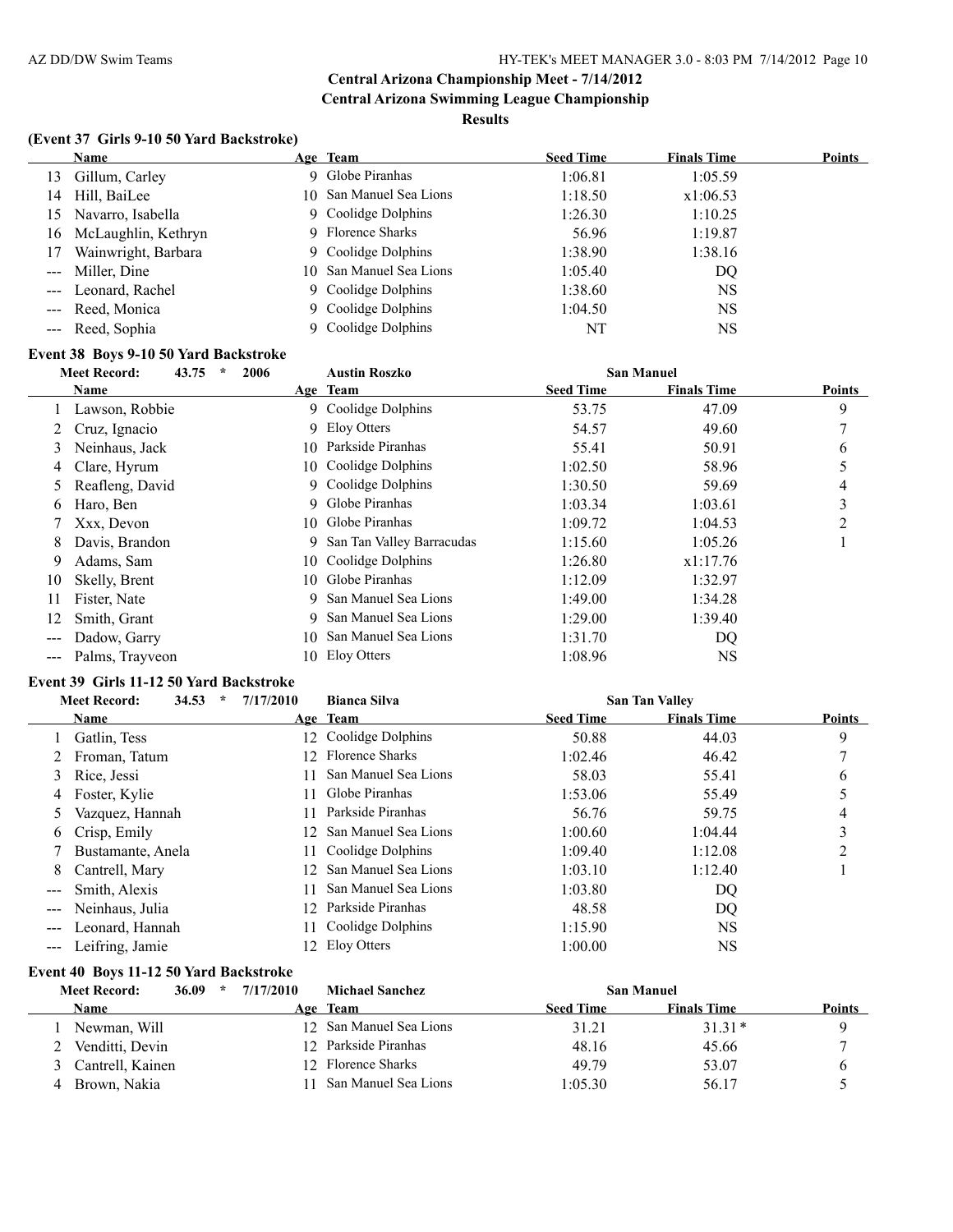#### **Results**

# **(Event 40 Boys 11-12 50 Yard Backstroke)**

| Name                    | Age Team                     | <b>Seed Time</b> | <b>Finals Time</b> | <b>Points</b> |
|-------------------------|------------------------------|------------------|--------------------|---------------|
| 5 Robison, Logan        | 11 Globe Piranhas            | 1:10.57          | 58.43              | 4             |
| 6 Xxx, David            | 12 Globe Piranhas            | 1:17.91          | 1:01.25            |               |
| 7 Davis, Cameron        | 12 San Tan Valley Barracudas | 1:00.59          | 1:02.59            |               |
| --- Johncola, Christian | 12 Parkside Piranhas         | 48.99            | DQ.                |               |
| --- McEvoy, Ezekiel     | 11 Coolidge Dolphins         | 52.56            | NS                 |               |
| --- Mounce, Zane        | 12 Globe Piranhas            | 1:04.56          | NS                 |               |
| --- Jorgensen, Jaron    | 12 Coolidge Dolphins         | 1:00.90          | NS                 |               |

#### **Event 41 Girls 13-14 100 Yard Backstroke**

|                     | 1:15.76<br><b>Meet Record:</b><br>x | 7/16/2011 | <b>Bianca Silva</b>     | <b>SVAL</b>      |                    |               |
|---------------------|-------------------------------------|-----------|-------------------------|------------------|--------------------|---------------|
|                     | Name                                |           | Age Team                | <b>Seed Time</b> | <b>Finals Time</b> | <b>Points</b> |
|                     | Hall, Jayla                         |           | 13 Coolidge Dolphins    | 1:17.60          | $1:13.02*$         | 9             |
|                     | 2 McGinnis, Savannah                |           | 13 Coolidge Dolphins    | 1:21.90          | 1:20.91            |               |
|                     | 3 Key, Megan                        |           | 13 Coolidge Dolphins    | 1:29.60          | 1:23.11            | 6             |
|                     | 4 Sweeney, Theresa                  |           | 14 San Manuel Sea Lions | 1:23.60          | 1:24.43            |               |
|                     | 5 Higgenbotham, Devan               |           | 14 Coolidge Dolphins    | 1:38.90          | x1:26.50           |               |
| 6                   | Runice, Taylor                      |           | 13 Parkside Piranhas    | 1:54.30          | 1:46.43            | 4             |
|                     | Hatch, Jerrica                      |           | 14 Globe Piranhas       | 2:00.67          | 1:53.73            |               |
| $\qquad \qquad - -$ | Gillum, Cloey                       |           | 14 Globe Piranhas       | 1:45.01          | NS                 |               |
|                     | --- Bailey, Paige                   |           | Coolidge Dolphins       | 1:34.30          | NS                 |               |

# **Event 42 Boys 13-14 100 Yard Backstroke**

| 1:22.99<br>$\star$ | 7/16/2011                                                                                                                              | <b>Michael Sanchez</b> | <b>SEAL</b>                                                                                                                                                                                                               |                    |               |
|--------------------|----------------------------------------------------------------------------------------------------------------------------------------|------------------------|---------------------------------------------------------------------------------------------------------------------------------------------------------------------------------------------------------------------------|--------------------|---------------|
| Name               |                                                                                                                                        |                        | <b>Seed Time</b>                                                                                                                                                                                                          | <b>Finals Time</b> | <b>Points</b> |
| Sanchez, Michael   |                                                                                                                                        |                        | 1:15.60                                                                                                                                                                                                                   | $1:18.86*$         | 9             |
|                    |                                                                                                                                        |                        | NT                                                                                                                                                                                                                        | 1:29.50            |               |
|                    |                                                                                                                                        |                        | 1:35.00                                                                                                                                                                                                                   | 1:40.40            | 6             |
|                    |                                                                                                                                        |                        | 1:46.90                                                                                                                                                                                                                   | 1:48.12            |               |
|                    |                                                                                                                                        |                        | 2:10.18                                                                                                                                                                                                                   | 1:56.32            | 4             |
|                    |                                                                                                                                        |                        | 2:07.00                                                                                                                                                                                                                   | 1:57.17            |               |
| Woods, Taylor      |                                                                                                                                        |                        | 1:41.80                                                                                                                                                                                                                   | NS                 |               |
|                    |                                                                                                                                        |                        | 1:59.00                                                                                                                                                                                                                   | NS                 |               |
|                    | <b>Meet Record:</b><br>2 Curiel, Michael<br>3 Newman, Alec<br>Sweeney, Robert<br>5 Haro, Matthew<br>Davis, Aaron<br>--- McEvoy, Joseph |                        | Age Team<br>14 San Manuel Sea Lions<br>14 Coolidge Dolphins<br>14 San Manuel Sea Lions<br>13 San Manuel Sea Lions<br>14 Globe Piranhas<br>13 San Tan Valley Barracudas<br>14 San Manuel Sea Lions<br>13 Coolidge Dolphins |                    |               |

#### **Event 43 Girls 15-18 100 Yard Backstroke**

|                      | 1:16.12<br><b>Meet Record:</b><br>$\star$ | 7/17/2010 | <b>Maya Gort</b>        | <b>San Manuel</b> |                    |               |
|----------------------|-------------------------------------------|-----------|-------------------------|-------------------|--------------------|---------------|
|                      | Name                                      |           | Age Team                | <b>Seed Time</b>  | <b>Finals Time</b> | <b>Points</b> |
|                      | Apuron, Amara                             |           | 16 San Manuel Sea Lions | 1:17.10           | $1:14.78*$         | 9             |
|                      | Primero, Nicole                           | 15.       | San Manuel Sea Lions    | 1:16.60           | 1:18.33            |               |
| 3                    | Scheumeman, Olivia                        |           | 17 Coolidge Dolphins    | 1:28.00           | 1:29.86            | 6             |
| 4                    | Garcia, Megan                             |           | 16 San Manuel Sea Lions | 1:37.80           | 1:33.48            |               |
| 5.                   | Hamilton, Breann                          | 17.       | <b>Florence Sharks</b>  | 1:36.56           | 1:37.10            | 4             |
| 6                    | Olson, Sabrina                            |           | 15 Florence Sharks      | 1:32.57           | 1:37.39            | 3             |
|                      | Harris, Brooke                            |           | 15 Florence Sharks      | 1:46.52           | 2:11.54            | 2             |
| $\sim$ $\sim$ $\sim$ | Harmon, Mimi                              |           | 15 Florence Sharks      | 1:50.45           | DQ                 |               |
| $\qquad \qquad - -$  | Reed, Cienna                              |           | 15 Coolidge Dolphins    | 1:23.20           | NS                 |               |
|                      | Event 44 Boys 15-18 100 Yard Backstroke   |           |                         |                   |                    |               |
|                      | <b>Meet Record:</b><br>1:05.46<br>$\star$ | 7/16/2011 | Erik Heet               | <b>COOL</b>       |                    |               |
|                      | Name                                      |           | Age Team                | <b>Seed Time</b>  | <b>Finals Time</b> | <b>Points</b> |

| <b>Name</b>       | <b>Team</b><br>Age   | Seed Time | <b>Finals Time</b> | <b>Points</b> |
|-------------------|----------------------|-----------|--------------------|---------------|
| Newman, Wayne     | San Manuel Sea Lions | :09.60    | $1:04.66*$         |               |
| 2 Heet, Erik      | 17 Coolidge Dolphins | 1:05.00   | $1:05.32*$         |               |
| 3 Fryhover, Wyatt | 15 Parkside Piranhas | l:13.90   | 1:11.06            |               |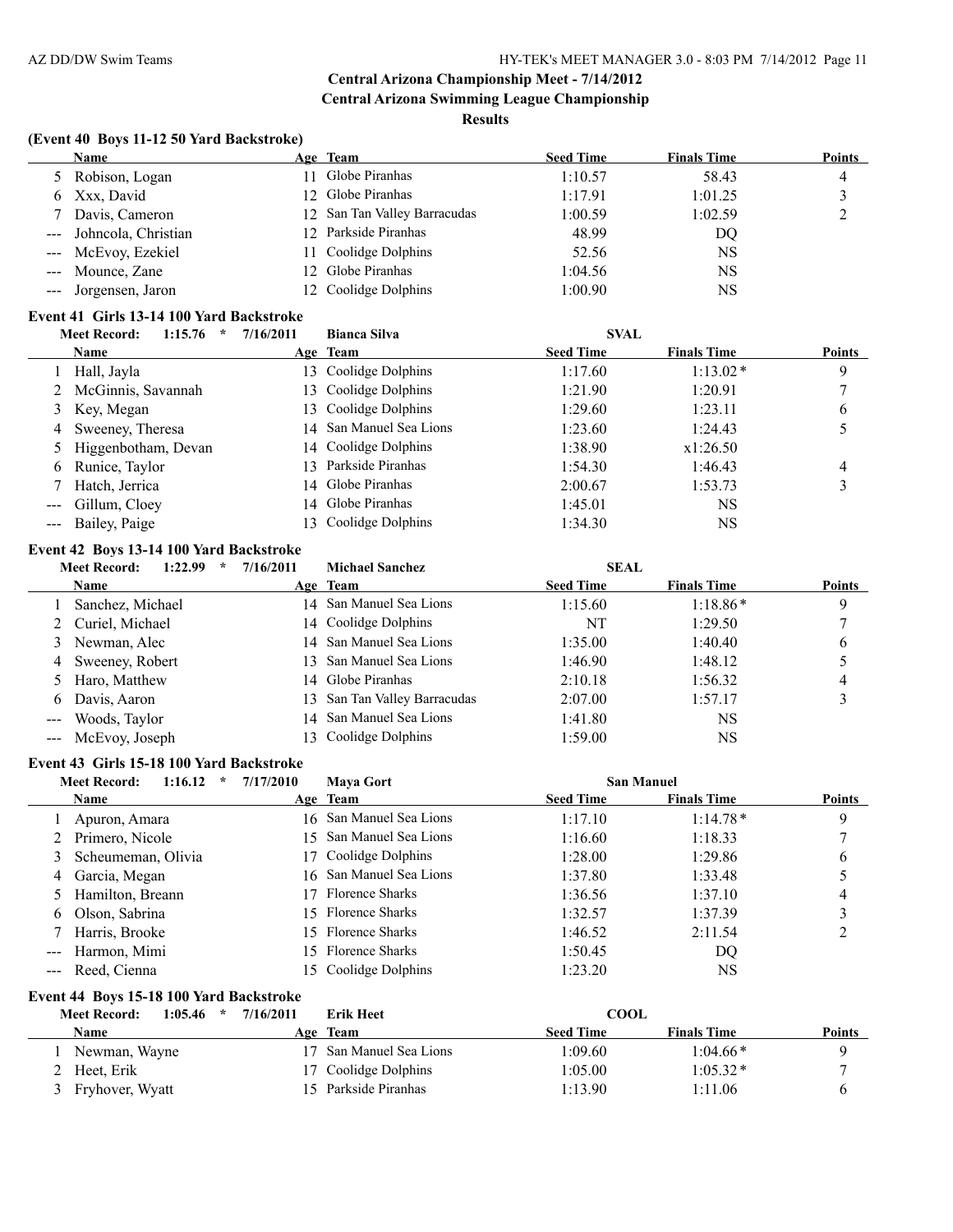#### **Results**

# **(Event 44 Boys 15-18 100 Yard Backstroke)**

|                            | <b>Name</b>                                |           | Age Team               | <b>Seed Time</b> | <b>Finals Time</b> | <b>Points</b> |
|----------------------------|--------------------------------------------|-----------|------------------------|------------------|--------------------|---------------|
|                            | Contreras, Bruce                           | 16        | Florence Sharks        | 1:15.38          | 1:16.56            | 5             |
| 5                          | Mortensen, PJ                              | 18        | San Manuel Sea Lions   | 1:18.50          | 1:18.59            | 4             |
|                            | Event 45 Girls 8 & Under 50 Yard Freestyle |           |                        |                  |                    |               |
|                            | <b>Meet Record:</b><br>37.85<br>$\star$    | 7/17/2010 | <b>Gia Sweeney</b>     |                  | <b>San Manuel</b>  |               |
|                            | Name                                       |           | Age Team               | <b>Seed Time</b> | <b>Finals Time</b> | <b>Points</b> |
|                            | Kellam, Tabitha                            | 8         | San Manuel Sea Lions   | 38.84            | $37.25*$           | 9             |
|                            | Sheehan, Miriam                            |           | Parkside Piranhas      | 43.66            | 39.53              |               |
| 3                          | Venditti, Taryn                            |           | Parkside Piranhas      | 46.94            | 51.76              | 6             |
| 4                          | Maestas, Bella                             | 8         | San Manuel Sea Lions   | 58.69            | 51.95              | 5             |
| $\mathcal{D}$              | Larson, Audrie                             |           | Coolidge Dolphins      | 1:00.60          | 56.69              | 4             |
| 6                          | Terhaar, Dakota                            | 8         | Parkside Piranhas      | 55.95            | 58.23              | 3             |
|                            | Qualls, Krista                             |           | San Manuel Sea Lions   | 1:06.70          | 1:01.00            | 2             |
| 8                          | Pearlman, Emily                            |           | Globe Piranhas         | 1:14.81          | 1:01.50            |               |
| 9                          | Linderholm, Sadie                          |           | Parkside Piranhas      | 55.23            | x1:01.75           |               |
| 10                         | McGinnis, Paige                            |           | Coolidge Dolphins      | 59.91            | 1:01.89            |               |
| $\qquad \qquad \text{---}$ | Anthony, Mackenzie                         |           | Globe Piranhas         | 1:19.82          | <b>NS</b>          |               |
|                            | Event 46 Boys 8 & Under 50 Yard Freestyle  |           |                        |                  |                    |               |
|                            | 39.49<br><b>Meet Record:</b><br>$\star$    | 7/16/2011 | <b>Evan Apuron</b>     | <b>SEAL</b>      |                    |               |
|                            | Name                                       |           | Age Team               | <b>Seed Time</b> | <b>Finals Time</b> | <b>Points</b> |
|                            | Stewart, Riley                             |           | San Manuel Sea Lions   | 44.05            | 39.91              | 9             |
| 2                          | Lopez, Connor                              | 8         | Coolidge Dolphins      | 46.85            | 42.26              | 7             |
| 3                          | Hill, Hunter                               |           | San Manuel Sea Lions   | 58.99            | 51.98              | 6             |
| 4                          | Mulholland, Brian                          |           | San Manuel Sea Lions   | 52.81            | 53.77              | 5             |
| 5                          | Molina, Jude                               |           | <b>Florence Sharks</b> | 33.56            | 1:02.01            | 4             |
| 6                          | McGinnis, Quincy                           | 6         | Parkside Piranhas      | 1:11.30          | 1:04.45            | 3             |
| ---                        | McEvoy, Josh                               |           | Coolidge Dolphins      | 1:09.40          | NS                 |               |

#### **Event 47 Girls 9-10 100 Yard Freestyle**

|       | 2009<br><b>Meet Record:</b><br>1:20.22<br>$\star$ |     | <b>Arielle Gray</b>     | <b>San Manuel</b> |                    |               |
|-------|---------------------------------------------------|-----|-------------------------|-------------------|--------------------|---------------|
|       | Name                                              |     | Age Team                | <b>Seed Time</b>  | <b>Finals Time</b> | <b>Points</b> |
|       | Apuron, Darien                                    | 10- | San Manuel Sea Lions    | 1:19.30           | $1:16.00*$         | 9             |
|       | Estrada, Royann                                   |     | 10 San Manuel Sea Lions | 1:33.60           | 1:27.65            |               |
| 3     | Hatch, Akala                                      |     | 9 Globe Piranhas        | 1:39.68           | 1:30.36            | 6             |
| 4     | Lopez, Kayla                                      |     | 9 Coolidge Dolphins     | 1:41.40           | 1:35.54            |               |
|       | Linderholm, Zoe                                   |     | 9 Parkside Piranhas     | 1:33.70           | 1:36.85            | 4             |
| 6     | West, Kiara                                       |     | 9 Coolidge Dolphins     | 1:52.60           | 1:39.01            |               |
|       | Parker, Kayla                                     |     | 10 San Manuel Sea Lions | 1:43.30           | 1:41.07            | C             |
| 8     | Irish, Samantha                                   | 10. | Globe Piranhas          | 1:39.68           | 1:42.10            |               |
| 9     | Hill, BaiLee                                      | 10. | San Manuel Sea Lions    | 2:29.50           | x2:06.42           |               |
| $---$ | Lofgreen, Harley                                  | 10- | Coolidge Dolphins       | 1:41.20           | NS                 |               |
|       | Goodson, Makayla                                  |     | 10 Parkside Piranhas    | 1:55.70           | NS                 |               |
|       | Huson, Camille                                    |     | 9 Globe Piranhas        | 1:56.08           | NS                 |               |

# **Event 48 Boys 9-10 100 Yard Freestyle**

| 1:09.36<br><b>Meet Record:</b> | 7/17/2010<br><b>Will Newman</b><br>$\star$ |                  | <b>San Manuel</b>  |               |
|--------------------------------|--------------------------------------------|------------------|--------------------|---------------|
| Name                           | Age Team                                   | <b>Seed Time</b> | <b>Finals Time</b> | <b>Points</b> |
| Lawson, Robbie                 | 9 Coolidge Dolphins                        | 1:29.30          | 1:24.60            |               |
| 2 Ward, Alex                   | 10 Florence Sharks                         | 1:26.79          | 1:43.92            |               |
| 3 Reafleng, David              | 9 Coolidge Dolphins                        | 2:08.80          | 1:49.85            |               |
| Davis, Brandon                 | San Tan Valley Barracudas                  | 2:14.59          | 2:01.47            |               |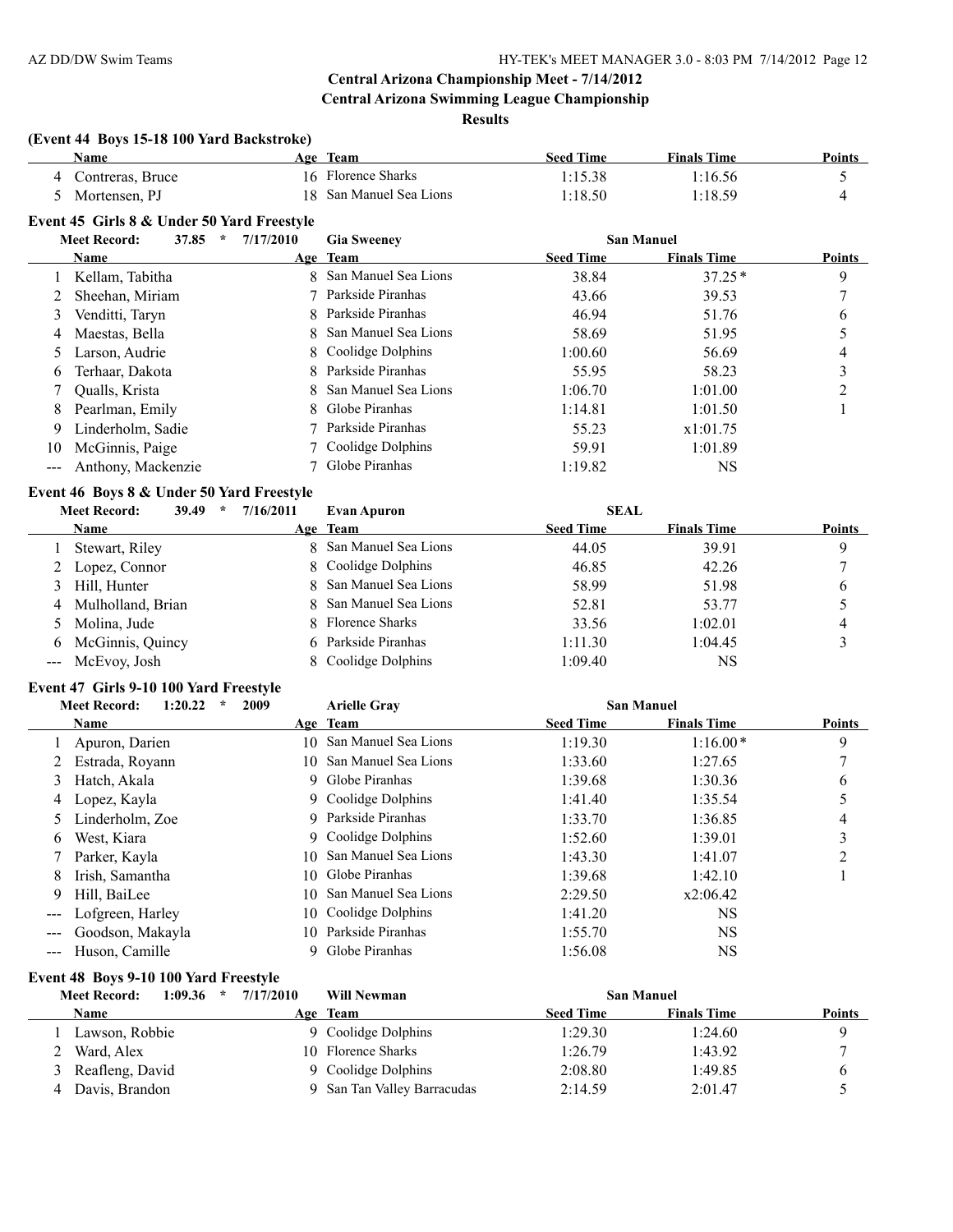**Results**

# **(Event 48 Boys 9-10 100 Yard Freestyle)**

|       | <b>Name</b>                               |           | Age Team                  | <b>Seed Time</b> | <b>Finals Time</b>    | <b>Points</b>  |
|-------|-------------------------------------------|-----------|---------------------------|------------------|-----------------------|----------------|
|       | Skelly, Brent                             |           | 10 Globe Piranhas         | 1:45.04          | <b>NS</b>             |                |
| $---$ | Parkin, Logan                             | 10        | San Tan Valley Barracudas | NT               | <b>NS</b>             |                |
|       | Event 49 Girls 11-12 100 Yard Freestyle   |           |                           |                  |                       |                |
|       | <b>Meet Record:</b><br>1:05.41<br>$\star$ | 7/17/2010 | <b>Bianca Silva</b>       |                  | <b>San Tan Valley</b> |                |
|       | Name                                      |           | Age Team                  | <b>Seed Time</b> | <b>Finals Time</b>    | <b>Points</b>  |
|       | Lopez, Lindsay                            |           | 11 Coolidge Dolphins      | 1:13.60          | 1:13.33               | 9              |
|       | George, Hanna                             | 11        | San Tan Valley Barracudas | 1:16.14          | 1:13.56               | 7              |
| 3     | Rosta, Paige                              | 12        | Parkside Piranhas         | 1:16.40          | 1:14.30               | 6              |
| 4     | Padilla, Amy                              | 12        | <b>Florence Sharks</b>    | 1:23.68          | 1:25.35               | 5              |
| 5     | Froman, Tatum                             | 12        | <b>Florence Sharks</b>    | 1:49.56          | 1:29.97               | 4              |
| 6     | Shipley, Caresa                           | 12        | Globe Piranhas            | 1:33.00          | 1:34.47               | 3              |
|       | Rice, Jessi                               | 11        | San Manuel Sea Lions      | 1:42.30          | 1:38.71               | $\overline{c}$ |
| 8     | Chavez, Nereyda                           | 11        | San Manuel Sea Lions      | 1:46.40          | 1:38.77               |                |
| 9     | Woods, Raya                               | 12        | San Manuel Sea Lions      | 1:56.50          | 1:48.12               |                |
| 10    | Mustic, Kathleen                          | 12        | Parkside Piranhas         | 1:44.50          | 1:58.33               |                |
| 11    | Smith, Alexis                             | 11        | San Manuel Sea Lions      | 1:57.00          | x2:02.03              |                |
|       | Event 50 Boys 11-12 100 Yard Freestyle    |           |                           |                  |                       |                |
|       | <b>Meet Record:</b><br>1:02.88<br>$\star$ | 7/16/2011 | <b>Will Newman</b>        | <b>SEAL</b>      |                       |                |
|       | Name                                      |           | Age Team                  | <b>Seed Time</b> | <b>Finals Time</b>    | <b>Points</b>  |
|       | Baker, Dalton                             |           | 12 Florence Sharks        | 1:20.14          | 1:14.10               | 9              |
|       | Venditti, Devin                           | 12        | Parkside Piranhas         | 1:21.70          | 1:16.69               | 7              |
| 3     | Sosa, Thomas                              | 12        | Eloy Otters               | 1:21.69          | 1:20.04               | 6              |
| 4     | Primero, Michael                          | 11        | San Manuel Sea Lions      | 1:20.40          | 1:22.54               | 5              |
| 5     | Johncola, Christian                       | 12        | Parkside Piranhas         | 1:28.70          | 1:28.42               | 4              |
| 6     | Argento, Andrew                           | 12        | San Tan Valley Barracudas | 1:37.59          | 1:33.21               | 3              |
|       | Davis, Cameron                            | 12        | San Tan Valley Barracudas | 2:15.58          | 1:43.50               | $\overline{c}$ |
| 8     | Irish, Jakob                              | 11        | Globe Piranhas            | 1:43.72          | 1:43.71               | 1              |
| 9     | Bergman, Alex                             | 12        | Globe Piranhas            | 2:18.93          | 2:09.44               |                |
|       | Reed, Robert                              | 11        | Coolidge Dolphins         | 1:34.00          | <b>NS</b>             |                |
| ---   | Parkin, Ethan                             | 11        | San Tan Valley Barracudas | NT               | <b>NS</b>             |                |

#### **Event 51 Girls 13-14 100 Yard Freestyle**

|       | 2008<br><b>Meet Record:</b><br>1:08.44<br>$\star$ |     | <b>Maya Gort</b>          | <b>San Manuel</b> |                    |               |
|-------|---------------------------------------------------|-----|---------------------------|-------------------|--------------------|---------------|
|       | Name                                              |     | Age Team                  | <b>Seed Time</b>  | <b>Finals Time</b> | <b>Points</b> |
|       | Silva, Bianca                                     |     | 14 Coolidge Dolphins      | 1:01.10           | $1:02.89*$         | 9             |
|       | McGinnis, Savannah                                |     | 13 Coolidge Dolphins      | 1:07.90           | $1:07.90*$         |               |
| 3     | Sweeney, Theresa                                  |     | 14 San Manuel Sea Lions   | 1:07.80           | 1:11.66            | 6             |
| 4     | Higgenbotham, Devan                               |     | 14 Coolidge Dolphins      | 1:15.10           | 1:15.54            |               |
| 5     | Heet, Allyson                                     |     | 14 Coolidge Dolphins      | 1:17.50           | x1:15.66           |               |
| 6     | Cundiff, Hannah                                   |     | 14 Florence Sharks        | 1:08.27           | 1:16.04            | 4             |
|       | Eiring, Raven                                     | 13. | San Tan Valley Barracudas | 1:20.88           | 1:18.28            | 3             |
| 8     | Gillum, Cloey                                     |     | 14 Globe Piranhas         | 1:35.48           | 1:25.09            | ↑             |
| 9     | Olson, Makayla                                    |     | 14 Florence Sharks        | 1:13.04           | 1:28.67            |               |
| 10    | Runice, Taylor                                    | 3   | Parkside Piranhas         | 1:38.20           | 1:40.38            |               |
| $---$ | Das, Angali                                       |     | 14 Globe Piranhas         | 1:45.57           | NS                 |               |

# **Event 52 Boys 13-14 100 Yard Freestyle**

| <b>Meet Record:</b> | 56.18<br>$\star$ | 7/16/2011 | <b>Adriel Huerta</b> | <b>SVAL</b>      |                    |        |
|---------------------|------------------|-----------|----------------------|------------------|--------------------|--------|
| Name                |                  | Age       | Team                 | <b>Seed Time</b> | <b>Finals Time</b> | Points |
| Sanchez, Michael    |                  |           | San Manuel Sea Lions | 1:04.90          | 1:02.89            |        |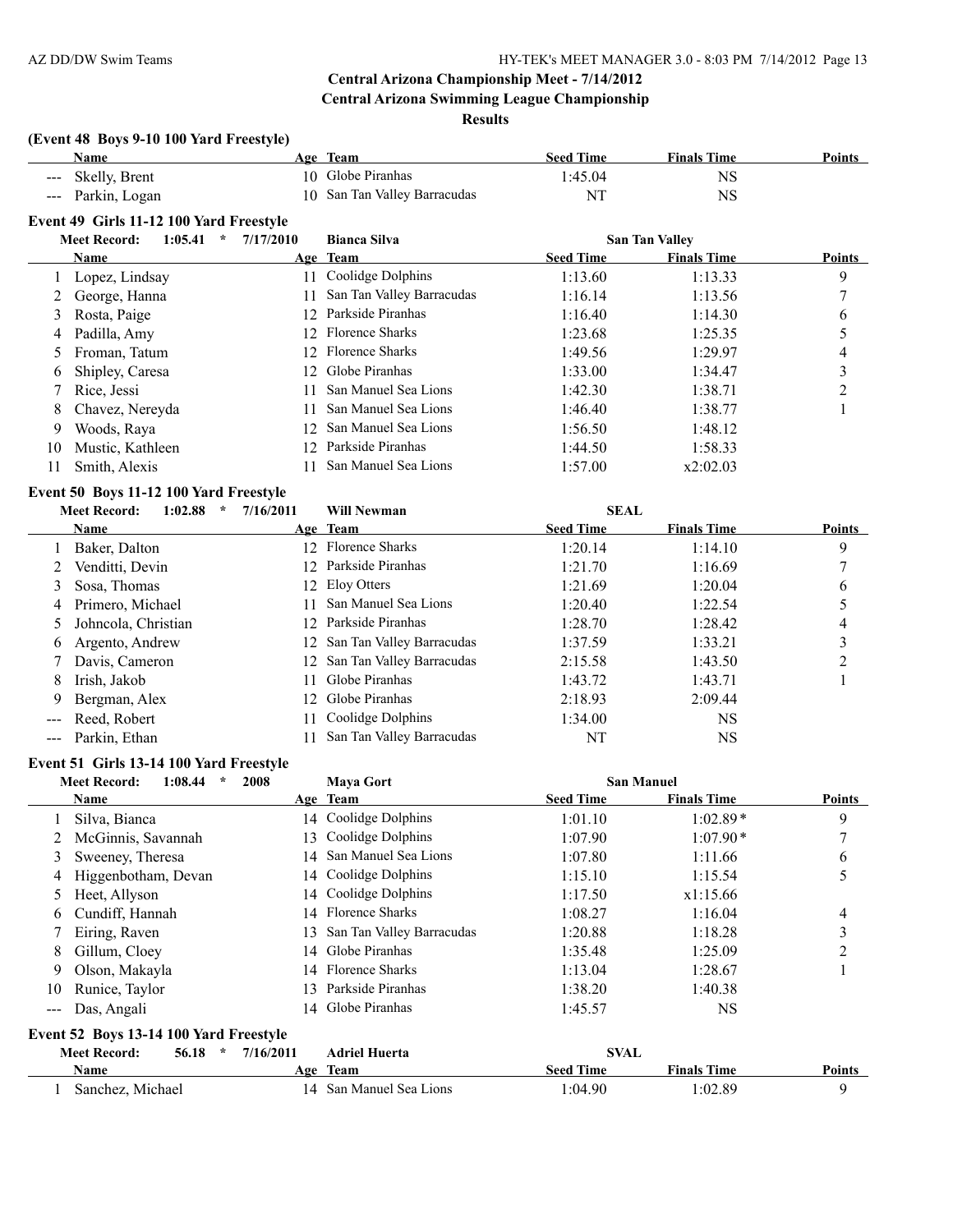#### **Results**

# **(Event 52 Boys 13-14 100 Yard Freestyle)**

|                     | <b>Name</b>          | Age Team                     | <b>Seed Time</b> | <b>Finals Time</b> | <b>Points</b> |
|---------------------|----------------------|------------------------------|------------------|--------------------|---------------|
|                     | Scott, Trevor        | 14 Parkside Piranhas         | 1:09.80          | 1:08.05            |               |
|                     | Stratton, Colby      | 13 San Manuel Sea Lions      | 1:10.90          | 1:09.41            | 6             |
| 4                   | Curiel, Michael      | 14 Coolidge Dolphins         | 1:08.40          | 1:10.18            |               |
|                     | Woods, Taylor        | 14 San Manuel Sea Lions      | 1:21.20          | 1:19.86            | 4             |
| 6                   | Garcia, Michael      | 13 San Manuel Sea Lions      | 1:22.90          | x1:25.59           |               |
|                     | Flores, Jacob        | 14 Globe Piranhas            | 1:30.84          | 1:28.49            |               |
| 8                   | Davis, Aaron         | 13 San Tan Valley Barracudas | 1:51.00          | 1:36.00            |               |
| $\qquad \qquad - -$ | McEvoy, Joseph       | 13 Coolidge Dolphins         | 1:30.10          | <b>NS</b>          |               |
|                     | --- Jorgensen, Tyler | 14 Coolidge Dolphins         | NT               | <b>NS</b>          |               |
|                     |                      |                              |                  |                    |               |

#### **Event 53 Girls 15-18 100 Yard Freestyle**

|   | <b>Meet Record:</b><br>1:01.47<br>$\star$ | 7/16/2011 | Meghan Cook             | <b>SEAL</b>      |                    |               |
|---|-------------------------------------------|-----------|-------------------------|------------------|--------------------|---------------|
|   | Name                                      |           | Age Team                | <b>Seed Time</b> | <b>Finals Time</b> | <b>Points</b> |
|   | Gort, Maya                                |           | 18 San Manuel Sea Lions | 1:02.10          | 1:02.88            | 9             |
|   | Apuron, Amara                             |           | 16 San Manuel Sea Lions | 1:06.50          | 1:09.15            |               |
|   | 3 Cundiff, Grace                          | 17.       | Florence Sharks         | 1:17.30          | 1:16.84            | 6             |
| 4 | Higgenbotham, Danielle                    |           | 17 Coolidge Dolphins    | 1:16.60          | 1:17.69            |               |
|   | Olson, Sabrina                            |           | 15 Florence Sharks      | 59.31            | 1:19.68            | 4             |
| 6 | Garcia, Megan                             |           | 16 San Manuel Sea Lions | 1:22.20          | 1:23.55            |               |
|   | Hamilton, Breann                          | 17.       | <b>Florence Sharks</b>  | 1:20.79          | 1:26.62            |               |
| 8 | Harmon, Mimi                              |           | 15 Florence Sharks      | 1:36.55          | x1:44.78           |               |
|   | --- Reed, Cienna                          |           | 15 Coolidge Dolphins    | 1:07.30          | NS                 |               |

#### **Event 54 Boys 15-18 100 Yard Freestyle**

|                                                                                                                                                                                                                                                                                                                                                                                              | <b>Meet Record:</b><br>54.69<br>$\star$ | 7/16/2011 | <b>Blaine Mulholland</b> | <b>SEAL</b>      |                    |               |
|----------------------------------------------------------------------------------------------------------------------------------------------------------------------------------------------------------------------------------------------------------------------------------------------------------------------------------------------------------------------------------------------|-----------------------------------------|-----------|--------------------------|------------------|--------------------|---------------|
|                                                                                                                                                                                                                                                                                                                                                                                              | <b>Name</b>                             |           | Age Team                 | <b>Seed Time</b> | <b>Finals Time</b> | <b>Points</b> |
|                                                                                                                                                                                                                                                                                                                                                                                              | Payne, Ross                             |           | 18 San Manuel Sea Lions  | 57.70            | 57.58              | 9             |
|                                                                                                                                                                                                                                                                                                                                                                                              | 2 Newman, Wayne                         |           | San Manuel Sea Lions     | 57.60            | 57.69              |               |
|                                                                                                                                                                                                                                                                                                                                                                                              | 3 Lynde, Nathaniel                      |           | 16 Coolidge Dolphins     | 1:07.10          | 1:03.17            | b             |
|                                                                                                                                                                                                                                                                                                                                                                                              | 4 Contreras, Brandon                    |           | 15 Florence Sharks       | 1:09.47          | 1:06.46            |               |
|                                                                                                                                                                                                                                                                                                                                                                                              | 5 Rosette, Vinnie                       |           | 15 Coolidge Dolphins     | 1:09.20          | 1:08.81            | 4             |
|                                                                                                                                                                                                                                                                                                                                                                                              | 6 Xxx, Riley                            |           | 15 Globe Piranhas        | 1:13.06          | 1:10.09            |               |
| $\frac{1}{2} \frac{1}{2} \frac{1}{2} \frac{1}{2} \frac{1}{2} \frac{1}{2} \frac{1}{2} \frac{1}{2} \frac{1}{2} \frac{1}{2} \frac{1}{2} \frac{1}{2} \frac{1}{2} \frac{1}{2} \frac{1}{2} \frac{1}{2} \frac{1}{2} \frac{1}{2} \frac{1}{2} \frac{1}{2} \frac{1}{2} \frac{1}{2} \frac{1}{2} \frac{1}{2} \frac{1}{2} \frac{1}{2} \frac{1}{2} \frac{1}{2} \frac{1}{2} \frac{1}{2} \frac{1}{2} \frac{$ | Larson, Chandler                        |           | 15 Florence Sharks       | 1:40.98          | NS                 |               |
|                                                                                                                                                                                                                                                                                                                                                                                              | --- Dean, Brandon                       |           | 16 Florence Sharks       | 58.96            | NS                 |               |

#### **Event 55 Girls 6 & Under 25 Yard Breaststroke**

|                                                                                                                                                                                                                                                                                                                                                                                                                                                                            | 34.25<br>2008<br><b>Meet Record:</b><br>$\star$ |  | <b>San Manuel</b><br><b>Gia Sweeney</b> |                  |                    |               |
|----------------------------------------------------------------------------------------------------------------------------------------------------------------------------------------------------------------------------------------------------------------------------------------------------------------------------------------------------------------------------------------------------------------------------------------------------------------------------|-------------------------------------------------|--|-----------------------------------------|------------------|--------------------|---------------|
|                                                                                                                                                                                                                                                                                                                                                                                                                                                                            | Name                                            |  | Age Team                                | <b>Seed Time</b> | <b>Finals Time</b> | <b>Points</b> |
|                                                                                                                                                                                                                                                                                                                                                                                                                                                                            | Esser, Brooke                                   |  | 6 Florence Sharks                       | 34.17            | 35.36              | 9             |
|                                                                                                                                                                                                                                                                                                                                                                                                                                                                            | 2 Clare, Cora                                   |  | 5 Coolidge Dolphins                     | 50.78            | 38.55              |               |
| 3                                                                                                                                                                                                                                                                                                                                                                                                                                                                          | Lankhaar, Ayla                                  |  | 6 Florence Sharks                       | 42.93            | 45.19              | 6             |
|                                                                                                                                                                                                                                                                                                                                                                                                                                                                            | 4 Renteria, Malayah                             |  | 6 San Manuel Sea Lions                  | 50.31            | 46.54              |               |
|                                                                                                                                                                                                                                                                                                                                                                                                                                                                            | 5 Corona, Katarina                              |  | 6 San Manuel Sea Lions                  | 51.55            | 53.20              | 4             |
| 6                                                                                                                                                                                                                                                                                                                                                                                                                                                                          | Wainwright, Sarah                               |  | 5 Coolidge Dolphins                     | 55.37            | 55.08              |               |
| $\frac{1}{2} \left( \frac{1}{2} \right) \left( \frac{1}{2} \right) \left( \frac{1}{2} \right) \left( \frac{1}{2} \right) \left( \frac{1}{2} \right) \left( \frac{1}{2} \right) \left( \frac{1}{2} \right) \left( \frac{1}{2} \right) \left( \frac{1}{2} \right) \left( \frac{1}{2} \right) \left( \frac{1}{2} \right) \left( \frac{1}{2} \right) \left( \frac{1}{2} \right) \left( \frac{1}{2} \right) \left( \frac{1}{2} \right) \left( \frac{1}{2} \right) \left( \frac$ | Webb, Cheyenne                                  |  | 6 Coolidge Dolphins                     | 45.76            | <b>NS</b>          |               |
|                                                                                                                                                                                                                                                                                                                                                                                                                                                                            | --- McEvoy, Andi                                |  | 6 Coolidge Dolphins                     | 57.41            | NS                 |               |

# **Event 56 Boys 6 & Under 25 Yard Breaststroke**

| <b>Meet Record:</b> | 2006<br>29.84<br>$\star$ | Cole Yocum           |                  | Kearny             |        |
|---------------------|--------------------------|----------------------|------------------|--------------------|--------|
| Name                |                          | Age Team             | <b>Seed Time</b> | <b>Finals Time</b> | Points |
| McGinnis, Quincy    |                          | Parkside Piranhas    | 31.02            | 30.45              |        |
| Stewart, Mason      |                          | San Manuel Sea Lions | 37.57            | 33.19              |        |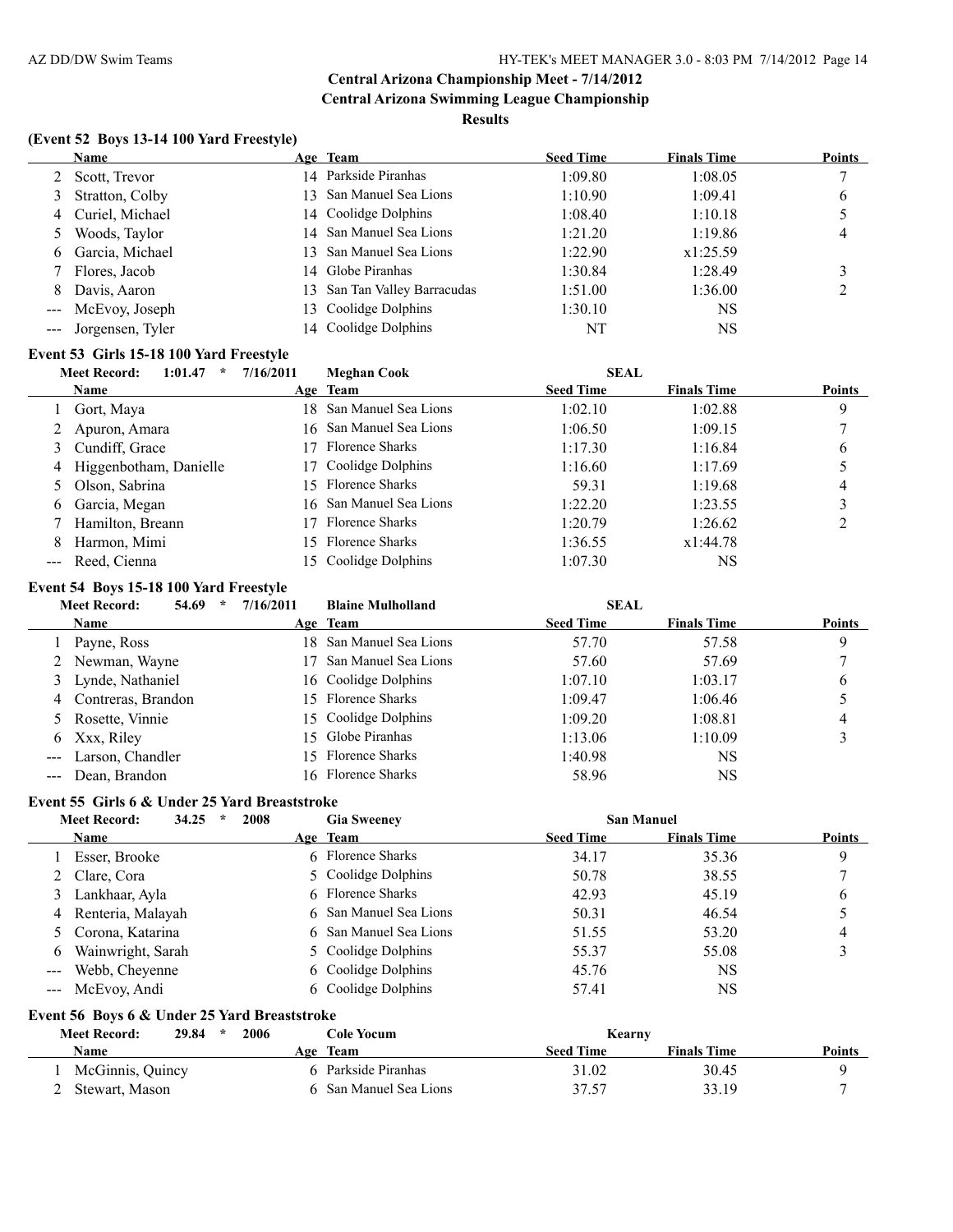**Central Arizona Swimming League Championship Results**

# **(Event 56 Boys 6 & Under 25 Yard Breaststroke)**

|   | <b>Name</b>         | Age Team               | <b>Seed Time</b> | <b>Finals Time</b> | <b>Points</b> |
|---|---------------------|------------------------|------------------|--------------------|---------------|
|   | 3 Froman, Gage      | 6 Florence Sharks      | 39.43            | 38.03              | b             |
| 4 | Pizarro, Zach       | 6 Eloy Otters          | 42.13            | 45.99              |               |
|   | 5 Robinson, Levi    | 6 Globe Piranhas       | 1:56.04          | 48.04              | 4             |
| 6 | Andrade, Rocky      | 6 San Manuel Sea Lions | 48.12            | 50.76              |               |
|   | Zovko, Emerick      | 6 San Manuel Sea Lions | 55.19            | 56.35              |               |
| 8 | Corona, Mikael      | 5 San Manuel Sea Lions | 1:17.40          | x2:14.91           |               |
|   | --- Palms, Sean     | 6 Eloy Otters          | 43.95            | NS                 |               |
|   | --- Anthony, Landon | 6 Globe Piranhas       | 48.45            | NS                 |               |

# **Event 57 Girls 7-8 25 Yard Breaststroke**

| $\star$<br><b>Meet Record:</b><br>22.88 |                      | 2007 | <b>Stormee Galaka</b>  | Kearny           |                    |                |
|-----------------------------------------|----------------------|------|------------------------|------------------|--------------------|----------------|
|                                         | Name                 |      | Age Team               | <b>Seed Time</b> | <b>Finals Time</b> | <b>Points</b>  |
|                                         | Larson, Landon       | 7    | <b>Florence Sharks</b> | 35.47            | 29.67              | 9              |
| 2                                       | Rowley, Ressa        | 8.   | Coolidge Dolphins      | 37.88            | 31.29              | 7              |
| 3                                       | Clare, Isabelle      | 8    | Coolidge Dolphins      | 33.31            | 31.49              | 6              |
| 4                                       | Venditti, Taryn      | 8.   | Parkside Piranhas      | 33.51            | 33.42              | 5              |
| 5                                       | Paterno, Allesandra  |      | Coolidge Dolphins      | 38.03            | 33.71              | 4              |
| 6                                       | Pearlman, Emily      |      | Globe Piranhas         | 40.07            | 34.09              | 3              |
|                                         | Shaw, Megan          |      | Parkside Piranhas      | 36.01            | 34.35              | $\overline{2}$ |
| 8                                       | Gillum, Avery        | 8    | Globe Piranhas         | 34.43            | 34.43              | 1              |
| 9                                       | Rosette, Tiera       |      | Coolidge Dolphins      | NT               | x34.67             |                |
| 10                                      | Parker, Ashlee       |      | San Manuel Sea Lions   | 38.71            | 35.53              |                |
| 11                                      | Maestas, Bella       |      | San Manuel Sea Lions   | 36.85            | 35.85              |                |
| 12                                      | Ontiveros, Angelique | 8    | Globe Piranhas         | 40.32            | 36.14              |                |
| 13                                      | Riley, Morela        | 8    | Parkside Piranhas      | 36.12            | 36.40              |                |
| 14                                      | Salazar, Alexis      | 8    | Eloy Otters            | 43.03            | 39.83              |                |
| 15                                      | Trejo, Sophia        |      | Coolidge Dolphins      | 1:09.80          | x55.54             |                |
| 16                                      | Haley-Brown, Isabel  |      | San Manuel Sea Lions   | 53.96            | 1:01.07            |                |
| 17                                      | Jimenez, Kyla        |      | San Manuel Sea Lions   | 59.13            | x1:02.14           |                |
| $\qquad \qquad \cdots$                  | Pizarro, Jezy        |      | Eloy Otters            | 46.53            | DQ                 |                |
| $\frac{1}{2}$                           | Leonard, Sarah       |      | Coolidge Dolphins      | 36.14            | NS.                |                |
| ---                                     | Hudson, Brianne      |      | Globe Piranhas         | 45.90            | <b>NS</b>          |                |

#### **Event 58 Boys 7-8 25 Yard Breaststroke**

|    | <b>Meet Record:</b><br>25.20<br>$\star$ | 7/16/2011 | <b>Issac Barnes</b>    | <b>GLOB</b>      |                    |               |
|----|-----------------------------------------|-----------|------------------------|------------------|--------------------|---------------|
|    | <b>Name</b>                             |           | Age Team               | <b>Seed Time</b> | <b>Finals Time</b> | <b>Points</b> |
|    | 1 Runice, Clifton                       |           | Parkside Piranhas      | 27.39            | 26.33              | 9             |
|    | 2 Stewart, Riley                        |           | 8 San Manuel Sea Lions | 27.06            | 26.44              |               |
|    | 3 Molina, Jude                          |           | 8 Florence Sharks      | 31.46            | 28.72              | 6             |
|    | 4 Mulholland, Brian                     |           | 8 San Manuel Sea Lions | 29.47            | 31.11              |               |
|    | 5 Lopez, Connor                         |           | 8 Coolidge Dolphins    | 33.93            | 31.64              | 4             |
|    | 6 Pisano, Anthony                       |           | 8 Coolidge Dolphins    | 32.29            | 35.09              |               |
|    | 7 Cundiff, Eddy                         |           | 8 Florence Sharks      | 40.79            | 42.96              |               |
| 8. | Fister, Ben                             |           | San Manuel Sea Lions   | 49.34            | 57.47              |               |

#### **Event 59 Girls 9-10 50 Yard Breaststroke**

| <b>Meet Record:</b> | 2003<br>43.41<br>$\star$ | Robin Ferguson          | Coolidge         |                    |               |
|---------------------|--------------------------|-------------------------|------------------|--------------------|---------------|
| Name                |                          | Age Team                | <b>Seed Time</b> | <b>Finals Time</b> | <b>Points</b> |
| Sweeney, Gia        |                          | 10 San Manuel Sea Lions | 41.00            | $40.74*$           |               |
| 2 Lopez, Kayla      |                          | 9 Coolidge Dolphins     | 56.17            | 53.17              |               |
| Chavez, Star        |                          | San Manuel Sea Lions    | 57.00            | 55.21              |               |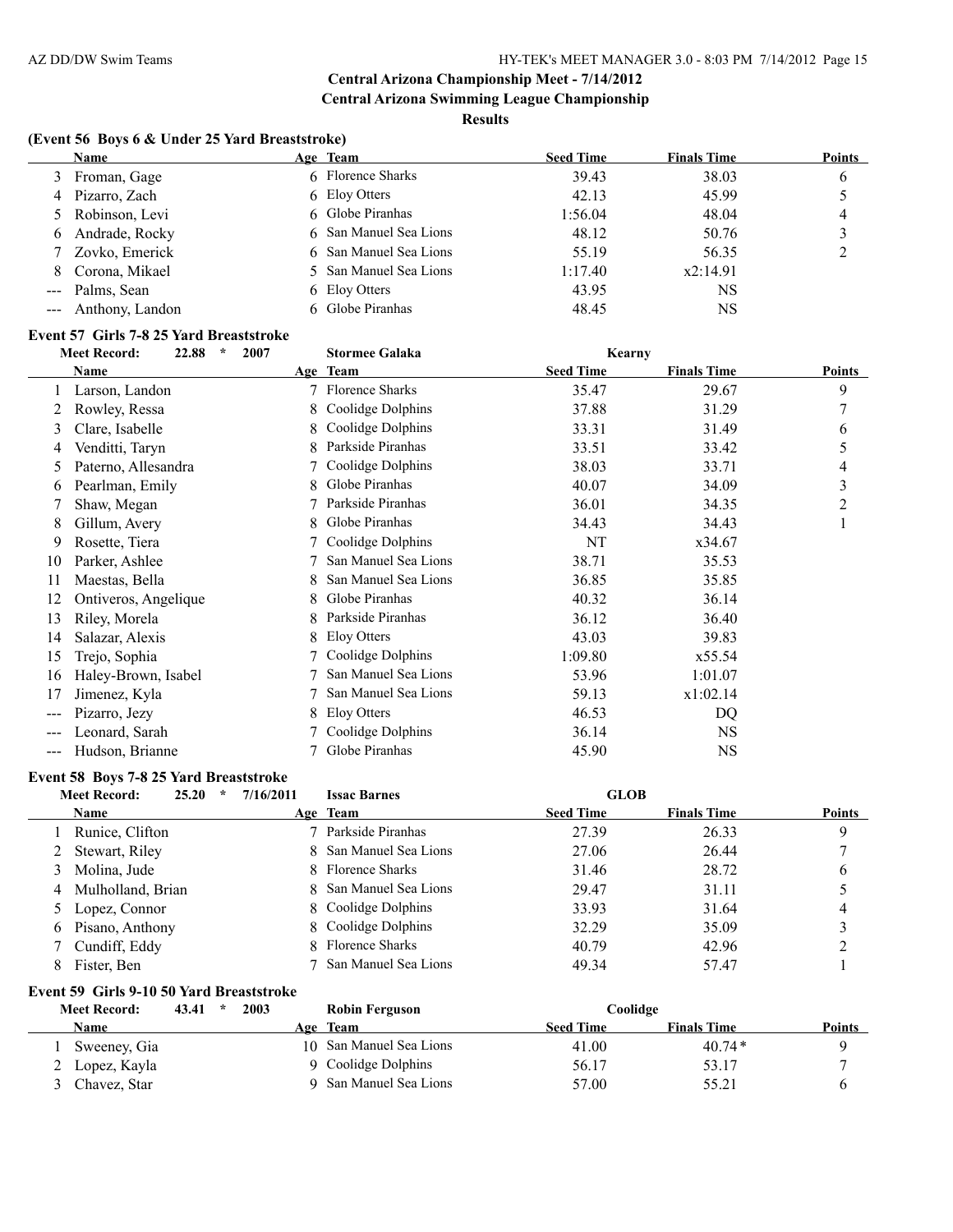#### **Results**

# **(Event 59 Girls 9-10 50 Yard Breaststroke)**

|       | <b>Name</b>         |     | Age Team                | <b>Seed Time</b> | <b>Finals Time</b> | <b>Points</b> |
|-------|---------------------|-----|-------------------------|------------------|--------------------|---------------|
| 4     | Cazares, Vanessa    |     | 10 San Manuel Sea Lions | 56.69            | 55.29              | 5             |
| 5     | Hartman, Makayla    | 9   | Parkside Piranhas       | 57.39            | 56.00              | 4             |
| 6     | Linderholm, Zoe     |     | 9 Parkside Piranhas     | 55.50            | 58.87              | 3             |
|       | Goodson, Makayla    |     | 10 Parkside Piranhas    | 59.91            | 1:00.09            | 2             |
| 8     | Shaw, Lauren        |     | 9 Parkside Piranhas     | 1:02.30          | x1:03.12           |               |
| 9     | Miller, Dine        | 10  | San Manuel Sea Lions    | 1:09.70          | x1:06.56           |               |
| 10    | Berlanga, Audrey    | 10  | Parkside Piranhas       | 1:14.90          | x1:08.56           |               |
| 11    | Castillo, Anaya     |     | 10 Eloy Otters          | 1:17.63          | 1:20.27            |               |
| 12    | Navarro, Isabella   |     | 9 Coolidge Dolphins     | 1:52.80          | 1:24.31            |               |
| 13    | Wainwright, Barbara |     | 9 Coolidge Dolphins     | 1:25.10          | 1:27.94            |               |
| 14    | Gillum, Carley      |     | 9 Globe Piranhas        | 1:35.50          | 1:28.91            |               |
|       | McLaughlin, Kethryn |     | 9 Florence Sharks       | 50.83            | DQ                 |               |
| $---$ | Leonard, Rachel     |     | 9 Coolidge Dolphins     | 1:30.90          | <b>NS</b>          |               |
|       | Shivao, Analyce     | 10. | <b>Florence Sharks</b>  | 56.46            | NS.                |               |
|       | Reed, Monica        | 9.  | Coolidge Dolphins       | 1:20.10          | NS                 |               |

#### **Event 60 Boys 9-10 50 Yard Breaststroke**

|                        | 48.12<br><b>Meet Record:</b><br>2005<br>$\ast$ | Coolidge<br><b>Seth Lara</b> |                           |                  |                    |               |
|------------------------|------------------------------------------------|------------------------------|---------------------------|------------------|--------------------|---------------|
|                        | Name                                           |                              | Age Team                  | <b>Seed Time</b> | <b>Finals Time</b> | <b>Points</b> |
|                        | Sarabia, Anselmo                               |                              | 10 Eloy Otters            | 56.19            | 54.38              | 9             |
|                        | Ward, Alex                                     | 10                           | <b>Florence Sharks</b>    | 47.26            | 56.67              |               |
| 3                      | Neinhaus, Jack                                 | 10.                          | Parkside Piranhas         | 56.31            | 58.03              | 6             |
| 4                      | Haro, Ben                                      | 9.                           | Globe Piranhas            | 1:49.59          | 1:02.63            |               |
| 5                      | Hartman, Brandon                               | 9.                           | Parkside Piranhas         | 1:08.60          | 1:06.11            | 4             |
| O                      | Jimenez, Joaquin                               |                              | 9 Eloy Otters             | 1:11.56          | 1:06.39            | 3             |
|                        | Cruz, Ignacio                                  | 9                            | Eloy Otters               | 1:15.25          | 1:10.56            | 2             |
| 8                      | Smith, Jayden                                  | 10                           | San Manuel Sea Lions      | 1:13.90          | 1:11.80            |               |
| 9                      | Adams, Sam                                     | 10-                          | Coolidge Dolphins         | 1:19.30          | 1:19.99            |               |
| 10                     | Pizarro, Isaac                                 | 10.                          | Eloy Otters               | 1:29.38          | x1:20.20           |               |
| $\qquad \qquad -$      | Xxx, Devon                                     | 10-                          | Globe Piranhas            | 1:18.16          | DQ                 |               |
| $\qquad \qquad \cdots$ | Willis, Riggs                                  | 9                            | Globe Piranhas            | 1:08.78          | DQ                 |               |
|                        | Fister, Nate                                   | 9                            | San Manuel Sea Lions      | 1:19.70          | DQ                 |               |
|                        | Palms, Trayveon                                | 10                           | Eloy Otters               | 1:19.34          | <b>NS</b>          |               |
| $\qquad \qquad -$      | Parkin, Logan                                  | 10                           | San Tan Valley Barracudas | NT               | <b>NS</b>          |               |

# **Event 61 Girls 11-12 50 Yard Breaststroke**

|       | 39.44<br>$\star$<br><b>Meet Record:</b> | Coolidge<br>2008<br><b>Julie Ashford</b> |                        |                  |                    |               |
|-------|-----------------------------------------|------------------------------------------|------------------------|------------------|--------------------|---------------|
|       | Name                                    |                                          | Age Team               | <b>Seed Time</b> | <b>Finals Time</b> | <b>Points</b> |
|       | Shipley, Caresa                         | 12                                       | Globe Piranhas         | 47.13            | 46.23              | 9             |
|       | Gatlin, Tess                            | 12.                                      | Coolidge Dolphins      | 44.56            | 46.89              |               |
| 3     | Neinhaus, Julia                         | 12                                       | Parkside Piranhas      | 47.01            | 48.14              | 6             |
| 4     | Valdez, Maya                            | 11                                       | Coolidge Dolphins      | 57.96            | 55.29              |               |
| 5     | Chavez, Nereyda                         | 11.                                      | San Manuel Sea Lions   | 57.46            | 57.56              | 4             |
| 6     | Woods, Raya                             | 12                                       | San Manuel Sea Lions   | 1:02.10          | 57.96              | 3             |
|       | Brown, Desdine                          | 11.                                      | San Manuel Sea Lions   | 1:08.50          | 1:08.02            | 2             |
| 8     | Foster, Kylie                           | 11                                       | Globe Piranhas         | 1:03.90          | 1:16.97            |               |
| 9     | Smith, Jasmine                          | 11                                       | San Manuel Sea Lions   | 1:12.00          | x1:21.75           |               |
| 10    | Cantrell, Mary                          | 12                                       | San Manuel Sea Lions   | 1:26.40          | x1:29.91           |               |
|       | Bustamante, Anela                       | 11                                       | Coolidge Dolphins      | 1:18.30          | DQ                 |               |
| $---$ | Leifring, Jamie                         | 12                                       | Eloy Otters            | 53.81            | <b>NS</b>          |               |
|       | Nunley, Alyssa                          | $\mathcal{D}$                            | <b>Florence Sharks</b> | 54.62            | NS                 |               |
|       |                                         |                                          |                        |                  |                    |               |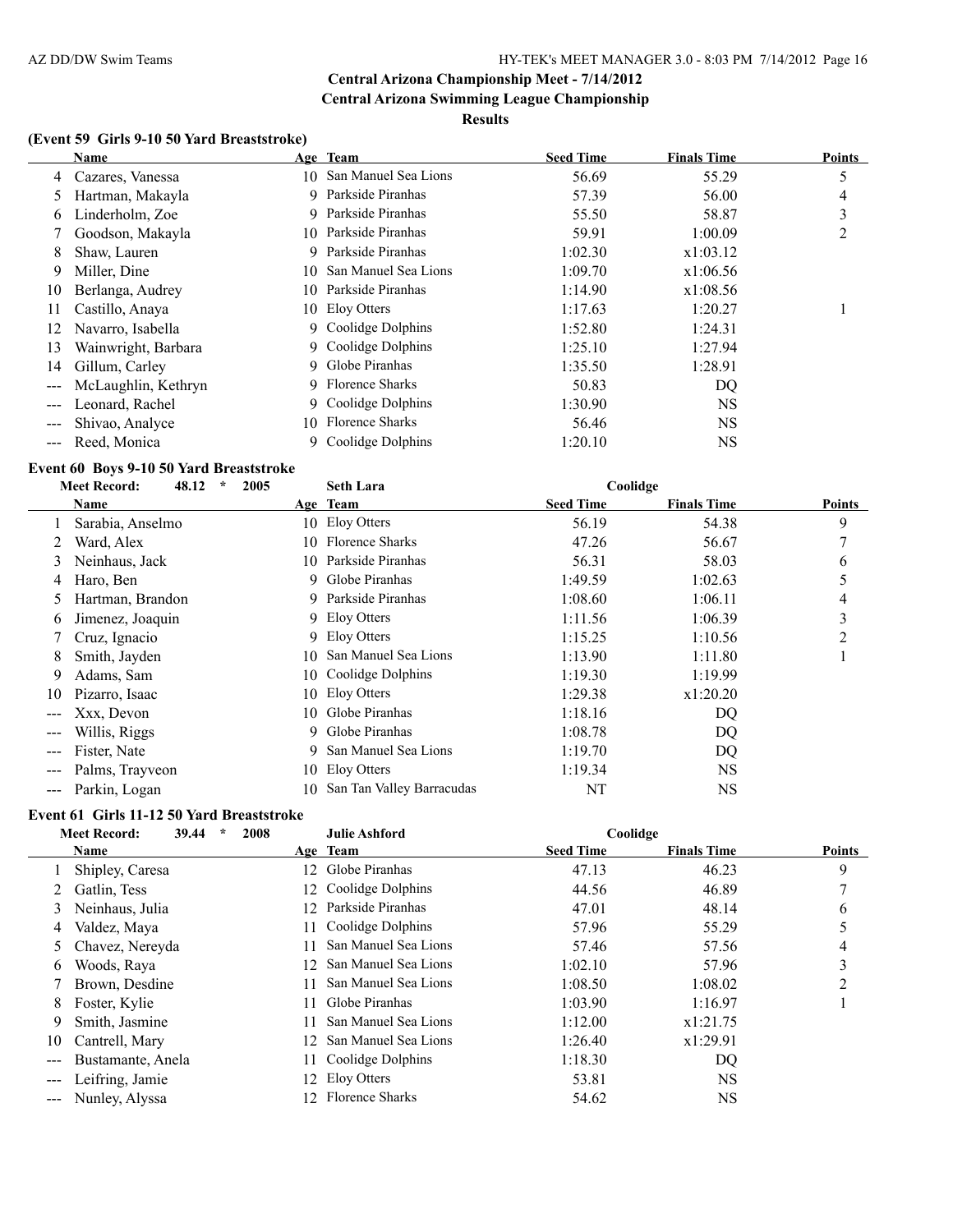#### **Results**

# **(Event 61 Girls 11-12 50 Yard Breaststroke)**

|                   | Name                                     |           | Age Team                  | <b>Seed Time</b> | <b>Finals Time</b> | Points |
|-------------------|------------------------------------------|-----------|---------------------------|------------------|--------------------|--------|
|                   | Leonard, Hannah                          | 11        | Coolidge Dolphins         | 1:02.80          | <b>NS</b>          |        |
|                   | Event 62 Boys 11-12 50 Yard Breaststroke |           |                           |                  |                    |        |
|                   | <b>Meet Record:</b><br>41.30<br>$\star$  | 7/16/2011 | <b>Will Newman</b>        | <b>SEAL</b>      |                    |        |
|                   | Name                                     |           | Age Team                  | <b>Seed Time</b> | <b>Finals Time</b> | Points |
|                   | Newman, Will                             | 12        | San Manuel Sea Lions      | 39.90            | $39.66*$           | 9      |
|                   | Baker, Dalton                            | 12.       | <b>Florence Sharks</b>    | 49.19            | 43.96              | 7      |
| 3                 | Johncola, Christian                      | 12        | Parkside Piranhas         | 46.94            | 45.63              | 6      |
| 4                 | Cantrell, Kainen                         | 12.       | <b>Florence Sharks</b>    | 47.87            | 50.01              | 5      |
| $\mathcal{L}$     | Irish, Jakob                             |           | Globe Piranhas            | 54.19            | 52.97              | 4      |
| 6                 | Sauceda, Mark                            |           | Eloy Otters               | 59.06            | 57.07              | 3      |
|                   | Argento, Andrew                          | 12        | San Tan Valley Barracudas | 1:01.86          | 58.45              | 2      |
| 8                 | Jimenez, Andy                            |           | Eloy Otters               | 1:15.63          | 1:05.65            |        |
| 9                 | Xxx, David                               | 12        | Globe Piranhas            | 1:14.34          | 1:08.52            |        |
| 10                | Davis, Cameron                           | 12        | San Tan Valley Barracudas | 1:27.47          | 1:14.61            |        |
| 11                | Darrow, Kaleb                            |           | Parkside Piranhas         | 1:38.60          | 1:47.07            |        |
|                   | Bergman, Alex                            | 12        | Globe Piranhas            | 1:03.63          | DQ                 |        |
| $---$             | Parkin, Ethan                            | 11        | San Tan Valley Barracudas | NT               | <b>NS</b>          |        |
| $---$             | Mounce, Zane                             | 12        | Globe Piranhas            | 1:02.35          | <b>NS</b>          |        |
|                   | McEvoy, Ezekiel                          | 11        | Coolidge Dolphins         | 1:02.60          | <b>NS</b>          |        |
| $\qquad \qquad -$ | Reed, Robert                             |           | Coolidge Dolphins         | 1:05.20          | NS                 |        |

#### **Event 63 Girls 13-14 100 Yard Breaststroke**

|    | <b>Meet Record:</b><br>1:25.33<br>$\star$ |     | 7/17/2010<br><b>Meghan Cook</b> |                  | <b>San Manuel</b>  |               |
|----|-------------------------------------------|-----|---------------------------------|------------------|--------------------|---------------|
|    | <b>Name</b>                               |     | Age Team                        | <b>Seed Time</b> | <b>Finals Time</b> | <b>Points</b> |
|    | 1 Key, Megan                              | 13  | Coolidge Dolphins               | 1:31.20          | 1:27.36            | 9             |
|    | Hall, Jayla                               |     | 13 Coolidge Dolphins            | 1:27.70          | 1:27.46            |               |
| 3  | Eiring, Raven                             |     | 13 San Tan Valley Barracudas    | 1:38.37          | 1:31.20            | 6             |
|    | 4 Cundiff, Hannah                         |     | 14 Florence Sharks              | 1:38.40          | 1:32.09            |               |
|    | Yanez-Brokeshoulder, Sienna               |     | 13 Coolidge Dolphins            | 1:32.50          | 1:38.94            | 4             |
| 6. | Olson, Makayla                            |     | 14 Florence Sharks              | 1:29.80          | 1:49.41            |               |
|    | Hatch, Jerrica                            |     | 14 Globe Piranhas               | 2:20.45          | 1:59.14            |               |
| 8  | Runice, Taylor                            | 13. | Parkside Piranhas               | 2:07.70          | 2:27.39            |               |
| 9  | Das, Angali                               |     | 14 Globe Piranhas               | 1:57.01          | 2:57.12            |               |
|    | --- Heet, Allyson                         |     | 14 Coolidge Dolphins            | 1:38.30          | NS                 |               |

# **Event 64 Boys 13-14 100 Yard Breaststroke**

|        | 1:24.33<br>$\star$<br><b>Meet Record:</b> | 7/16/2011 | <b>Timothy Mulholland</b>    | <b>SEAL</b>      |                    |               |
|--------|-------------------------------------------|-----------|------------------------------|------------------|--------------------|---------------|
|        | Name                                      |           | Age Team                     | <b>Seed Time</b> | <b>Finals Time</b> | <b>Points</b> |
|        | Noriega, Armando                          |           | 14 San Manuel Sea Lions      | 1:30.50          | 1:27.61            |               |
|        | Flores, Jacob                             |           | 14 Globe Piranhas            | 1:38.91          | 1:35.28            |               |
| $\sim$ | Newman, Alec                              |           | 14 San Manuel Sea Lions      | 1:38.30          | 1:36.56            |               |
| 4      | Sweeney, Robert                           |           | 13 San Manuel Sea Lions      | 1:53.90          | 1:55.68            |               |
|        | Davis, Aaron                              |           | 13 San Tan Valley Barracudas | 2:34.40          | 2:28.77            | 4             |

#### **Event 65 Girls 15-18 100 Yard Breaststroke**

| <b>Meet Record:</b> | 1:21.02<br>$\star$ | 7/16/2011 | <b>Maya Gort</b>        |                  | <b>SEAL</b>        |               |
|---------------------|--------------------|-----------|-------------------------|------------------|--------------------|---------------|
| <b>Name</b>         |                    |           | Age Team                | <b>Seed Time</b> | <b>Finals Time</b> | <b>Points</b> |
| Gort, Maya          |                    |           | 18 San Manuel Sea Lions | 1:18.70          | $1:20.99*$         |               |
| 2 Cundiff, Grace    |                    |           | <b>Florence Sharks</b>  | 1:34.26          | 1:40.49            |               |
| Harrison, Madison   |                    |           | 15 Coolidge Dolphins    | 1:39.50          | 1:42.46            |               |
| Olson, Sabrina      |                    |           | 15 Florence Sharks      | 1:30.26          | 1:47.22            |               |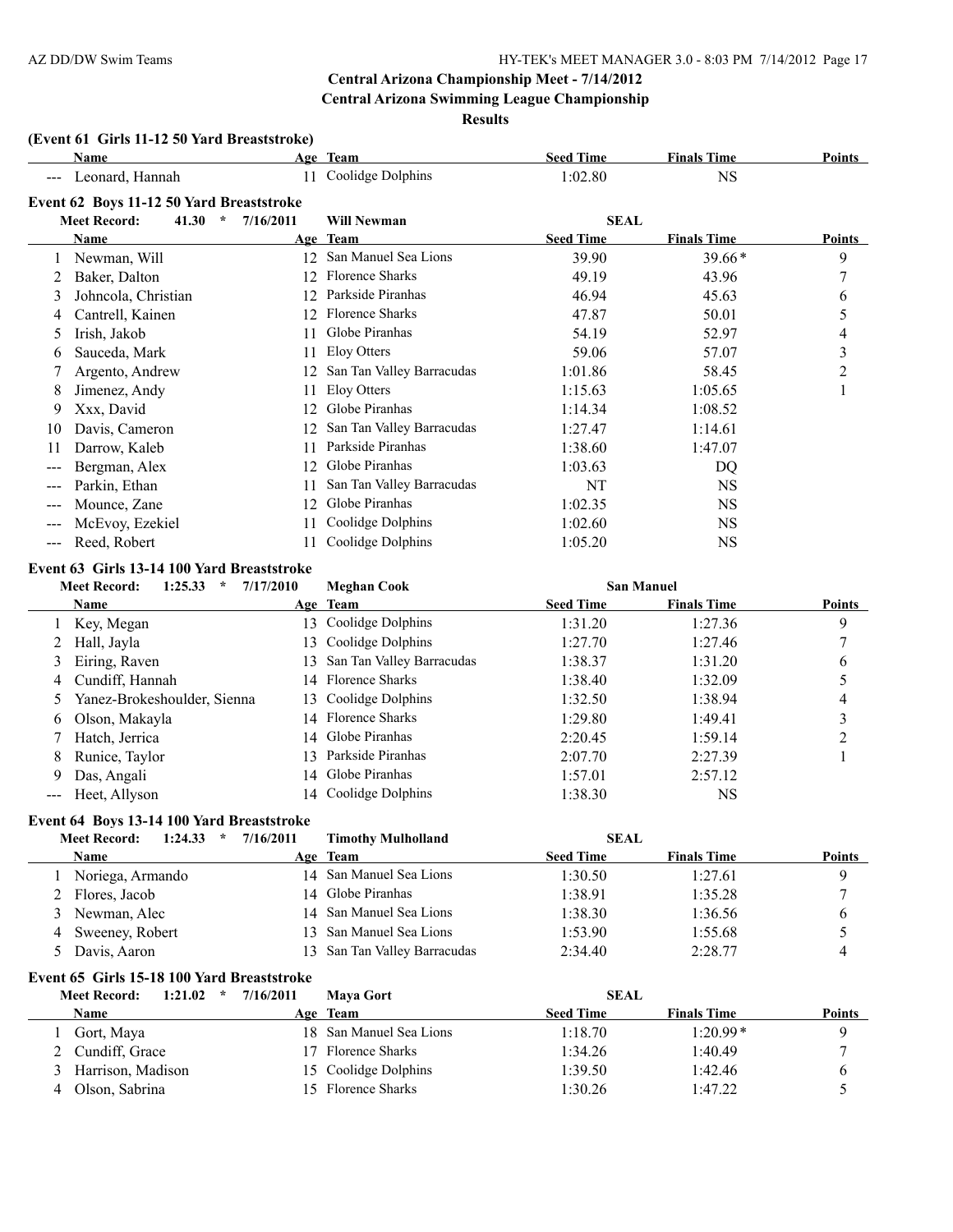#### **Results**

# **(Event 65 Girls 15-18 100 Yard Breaststroke)**

|                     | (Event 65 Girls 15-18 100 Yard Breaststroke) |                  |                         |                  |                    |               |
|---------------------|----------------------------------------------|------------------|-------------------------|------------------|--------------------|---------------|
|                     | <b>Name</b>                                  |                  | Age Team                | <b>Seed Time</b> | <b>Finals Time</b> | Points        |
| 5.                  | Higgenbotham, Danielle                       | 17               | Coolidge Dolphins       | 1:48.60          | 1:50.90            | 4             |
| $\qquad \qquad - -$ | Harris, Brooke                               | 15.              | <b>Florence Sharks</b>  | 2:03.46          | DQ                 |               |
|                     | Event 66 Boys 15-18 100 Yard Breaststroke    |                  |                         |                  |                    |               |
|                     | <b>Meet Record:</b><br>1:11.15<br>$\star$    | 7/16/2011        | <b>Wayne Newman</b>     | <b>SEAL</b>      |                    |               |
|                     | Name                                         |                  | Age Team                | <b>Seed Time</b> | <b>Finals Time</b> | <b>Points</b> |
|                     | Newman, Wayne                                | 17               | San Manuel Sea Lions    | 1:09.30          | $1:09.88*$         | 9             |
|                     | Koltz, Alexander                             | 15 <sup>15</sup> | Parkside Piranhas       | 1:20.90          | 1:19.58            |               |
| 3                   | Contreras, Brandon                           |                  | 15 Florence Sharks      | 1:25.10          | 1:21.98            | b             |
| 4                   | Bribeiescas, John                            |                  | 16 San Manuel Sea Lions | 1:26.00          | 1:26.64            |               |
| 5                   | Lynde, Nathaniel                             |                  | 16 Coolidge Dolphins    | 1:22.60          | J1:26.64           | 4             |
| 6                   | Odom, Nate                                   |                  | 16 San Manuel Sea Lions | 1:55.90          | 1:59.11            | 3             |
|                     | Rosette, Vinnie                              |                  | 15 Coolidge Dolphins    | 1:26.30          | <b>NS</b>          |               |
| $---$               | Larson, Chandler                             | 15.              | <b>Florence Sharks</b>  | 1:42.25          | NS.                |               |
|                     | Dean, Brandon                                |                  | 16 Florence Sharks      | 1:02.36          | <b>NS</b>          |               |
|                     |                                              |                  |                         |                  |                    |               |

# **Event 67 Girls 6 & Under 25 Yard Freestyle**

|   | <b>Meet Record:</b><br>22.97<br>2008<br>÷ | <b>Gia Sweeney</b>     |                  | <b>San Manuel</b>  |               |
|---|-------------------------------------------|------------------------|------------------|--------------------|---------------|
|   | <b>Name</b>                               | Age Team               | <b>Seed Time</b> | <b>Finals Time</b> | <b>Points</b> |
|   | Clare, Cora                               | 5 Coolidge Dolphins    | 37.19            | 30.13              | 9             |
|   | 2 Esser, Brooke                           | 6 Florence Sharks      | 36.13            | 32.06              |               |
|   | 3 Renteria, Malayah                       | 6 San Manuel Sea Lions | 38.25            | 36.48              | 6             |
|   | 4 Derrick, Nevaeh                         | 6 San Manuel Sea Lions | 46.13            | 42.82              |               |
|   | 5 Lankhaar, Ayla                          | 6 Florence Sharks      | 39.62            | 46.07              | 4             |
| 6 | Larson, Hailey                            | 6 Coolidge Dolphins    | 42.73            | 46.98              |               |
|   | Sheehan, Alexandra                        | 4 Parkside Piranhas    | 1:02.40          | 1:11.40            |               |
|   | Webb, Cheyenne                            | 6 Coolidge Dolphins    | 36.37            | NS                 |               |
|   | Mers, McKinlee                            | 6 Parkside Piranhas    | 38.65            | NS                 |               |
|   | Wainwright, Sarah                         | 5 Coolidge Dolphins    | 52.62            | NS                 |               |
|   | McEvov, Andi                              | 6 Coolidge Dolphins    | 46.15            | NS                 |               |

# **Event 68 Boys 6 & Under 25 Yard Freestyle**

|                     | <b>Meet Record:</b><br>23.87<br>2006<br>÷ | <b>Cole Yocum</b>      | Kearny           |                    |               |
|---------------------|-------------------------------------------|------------------------|------------------|--------------------|---------------|
|                     | Name                                      | Age Team               | <b>Seed Time</b> | <b>Finals Time</b> | <b>Points</b> |
|                     | Pisano, Crush                             | 6 Coolidge Dolphins    | 24.91            | $23.75*$           | 9             |
|                     | 2 McGinnis, Quincy                        | 6 Parkside Piranhas    | 32.31            | 26.79              |               |
|                     | 3 Froman, Gage                            | 6 Florence Sharks      | 35.72            | 29.79              | 6             |
| 4                   | Pizarro, Zach                             | 6 Eloy Otters          | 35.69            | 34.46              |               |
|                     | 5 Kellam, Ethan                           | 6 San Manuel Sea Lions | 28.50            | 34.53              | 4             |
| 6                   | Andrade, Rocky                            | 6 San Manuel Sea Lions | 44.47            | 35.49              |               |
|                     | 7 Robinson, Levi                          | 6 Globe Piranhas       | 1:25.53          | 46.12              |               |
| 8                   | Zovko, Emerick                            | 6 San Manuel Sea Lions | 55.42            | 50.86              |               |
| 9                   | Corona, Mikael                            | 5 San Manuel Sea Lions | 1:21.50          | x2:51.71           |               |
|                     | Palms, Sean                               | 6 Eloy Otters          | 44.44            | NS                 |               |
| $\qquad \qquad - -$ | Anthony, Landon                           | 6 Globe Piranhas       | 37.67            | NS.                |               |

#### **Event 69 Girls 7-8 25 Yard Freestyle**

| <b>Meet Record:</b><br>16.72 | 2007<br>$\star$ | <b>Arielle Gray</b> |                  | <b>San Manuel</b>  |        |
|------------------------------|-----------------|---------------------|------------------|--------------------|--------|
| Name                         | Age             | <b>Team</b>         | <b>Seed Time</b> | <b>Finals Time</b> | Points |
| Paterno, Allesandra          |                 | 7 Coolidge Dolphins | 41.25            | 21.93              |        |
| Gammill, Olivia              |                 | Parkside Piranhas   | 23.33            | 25.04              |        |
| Gillum, Avery                |                 | 8 Globe Piranhas    | 26.97            | 25.62              |        |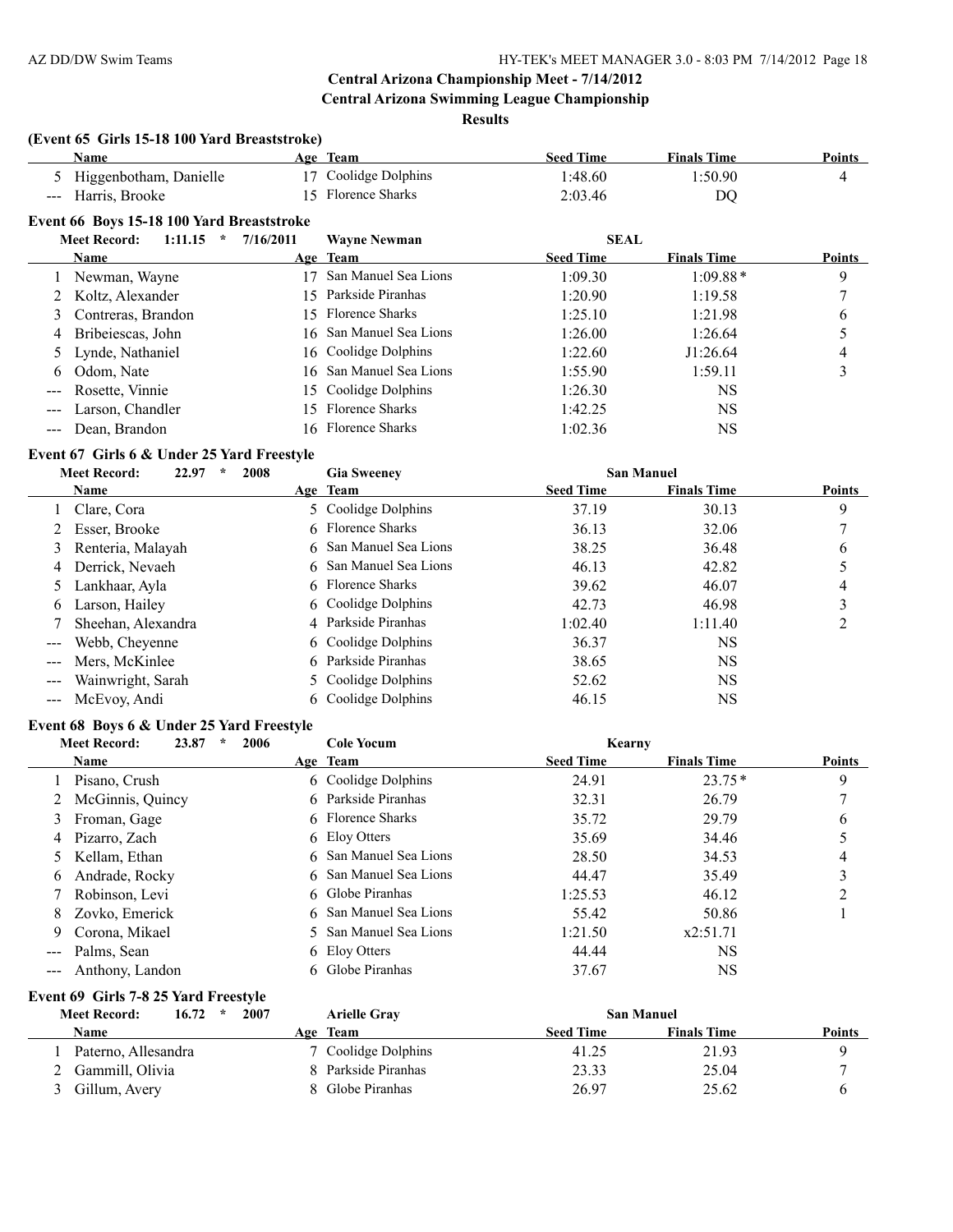# **(Event 69 Girls 7-8 25 Yard Freestyle)**

|     | Name                 |   | Age Team               | <b>Seed Time</b> | <b>Finals Time</b> | <b>Points</b> |
|-----|----------------------|---|------------------------|------------------|--------------------|---------------|
| 4   | Qualls, Krista       |   | 8 San Manuel Sea Lions | 27.90            | 26.30              | 5             |
| 5.  | Clare, Isabelle      |   | 8 Coolidge Dolphins    | 25.10            | 26.52              | 4             |
| 6   | Rowley, Ressa        | 8 | Coolidge Dolphins      | 30.57            | 26.77              | 3             |
|     | Linderholm, Sadie    |   | Parkside Piranhas      | 25.39            | 26.87              | 2             |
| 8   | Riley, Morela        | 8 | Parkside Piranhas      | 27.13            | 27.43              |               |
| 9   | Terhaar, Dakota      | 8 | Parkside Piranhas      | 27.89            | x27.52             |               |
| 10  | Johnson, Markayla    | 8 | San Manuel Sea Lions   | 30.96            | 29.26              |               |
| 11  | Parker, Ashlee       |   | San Manuel Sea Lions   | 28.74            | 29.46              |               |
| 12  | Ontiveros, Angelique | 8 | Globe Piranhas         | 38.60            | 29.55              |               |
| 13  | McGinnis, Paige      |   | Coolidge Dolphins      | 24.23            | x29.58             |               |
| 14  | Larson, Landon       |   | Florence Sharks        | 32.26            | 31.28              |               |
| 15  | Pizarro, Jezy        | 8 | Eloy Otters            | 30.94            | 32.34              |               |
| 16  | Trejo, Sophia        |   | Coolidge Dolphins      | 1:17.60          | x39.14             |               |
| 17  | Jimenez, Kyla        |   | San Manuel Sea Lions   | 44.15            | x42.99             |               |
|     | Anthony, Mackenzie   |   | Globe Piranhas         | 26.81            | <b>NS</b>          |               |
| --- | Hudson, Brianne      |   | Globe Piranhas         | 36.69            | <b>NS</b>          |               |
| --- | Leonard, Sarah       |   | Coolidge Dolphins      | 31.09            | <b>NS</b>          |               |
|     | Rosette, Tiera       |   | Coolidge Dolphins      | NT               | <b>NS</b>          |               |

# **Event 70 Boys 7-8 25 Yard Freestyle**

|                                                                                                                                                                                                                                                                                                                                                                                                                                                                            | <b>Meet Record:</b><br>17.22 | 2008 | <b>Cole Yocum</b>      | Kearny           |                    |        |
|----------------------------------------------------------------------------------------------------------------------------------------------------------------------------------------------------------------------------------------------------------------------------------------------------------------------------------------------------------------------------------------------------------------------------------------------------------------------------|------------------------------|------|------------------------|------------------|--------------------|--------|
|                                                                                                                                                                                                                                                                                                                                                                                                                                                                            | <b>Name</b>                  |      | Age Team               | <b>Seed Time</b> | <b>Finals Time</b> | Points |
|                                                                                                                                                                                                                                                                                                                                                                                                                                                                            | Noriega, Saul                |      | 8 San Manuel Sea Lions | 20.11            | 19.43              | 9      |
|                                                                                                                                                                                                                                                                                                                                                                                                                                                                            | 2 Lopez, Connor              |      | 8 Coolidge Dolphins    | 21.82            | 19.51              |        |
| 3                                                                                                                                                                                                                                                                                                                                                                                                                                                                          | Pisano, Anthony              |      | 8 Coolidge Dolphins    | 31.06            | 21.12              | 6      |
| 4                                                                                                                                                                                                                                                                                                                                                                                                                                                                          | Hill, Hunter                 |      | 8 San Manuel Sea Lions | 25.91            | 25.82              |        |
|                                                                                                                                                                                                                                                                                                                                                                                                                                                                            | 5 Cundiff, Eddy              |      | 8 Florence Sharks      | 28.79            | 29.47              | 4      |
| 6                                                                                                                                                                                                                                                                                                                                                                                                                                                                          | Sansores, Xavier             |      | 7 Globe Piranhas       | 24.86            | 29.91              |        |
|                                                                                                                                                                                                                                                                                                                                                                                                                                                                            | Runice, Clifton              |      | 7 Parkside Piranhas    | 23.33            | 30.95              |        |
| 8.                                                                                                                                                                                                                                                                                                                                                                                                                                                                         | Bean, Brenden                |      | 8 Coolidge Dolphins    | 34.25            | 32.49              |        |
| 9                                                                                                                                                                                                                                                                                                                                                                                                                                                                          | Fister, Ben                  |      | 7 San Manuel Sea Lions | 42.73            | 48.66              |        |
| $\qquad \qquad -$                                                                                                                                                                                                                                                                                                                                                                                                                                                          | Palms, Dayveon               |      | 8 Eloy Otters          | NT               | <b>NS</b>          |        |
| $\frac{1}{2} \left( \frac{1}{2} \right) \left( \frac{1}{2} \right) \left( \frac{1}{2} \right) \left( \frac{1}{2} \right) \left( \frac{1}{2} \right) \left( \frac{1}{2} \right) \left( \frac{1}{2} \right) \left( \frac{1}{2} \right) \left( \frac{1}{2} \right) \left( \frac{1}{2} \right) \left( \frac{1}{2} \right) \left( \frac{1}{2} \right) \left( \frac{1}{2} \right) \left( \frac{1}{2} \right) \left( \frac{1}{2} \right) \left( \frac{1}{2} \right) \left( \frac$ | Jorgenson, Zach              |      | 8 Coolidge Dolphins    | 23.77            | NS                 |        |

# **Event 71 Girls 9-10 50 Yard Freestyle**

|    | 31.82<br>$\star$<br><b>Meet Record:</b> | 2006 | Samantha Arellano    | Maricopa         |                    |               |
|----|-----------------------------------------|------|----------------------|------------------|--------------------|---------------|
|    | Name                                    |      | Age Team             | <b>Seed Time</b> | <b>Finals Time</b> | <b>Points</b> |
|    | Sweeney, Gia                            | 10   | San Manuel Sea Lions | 31.78            | $31.63*$           | 9             |
|    | Estrada, Royann                         | 10.  | San Manuel Sea Lions | 42.62            | 39.48              |               |
| 3  | Hartman, Kennedy                        |      | 9 Parkside Piranhas  | 42.11            | 40.19              | 6             |
| 4  | Hatch, Akala                            | 9.   | Globe Piranhas       | 43.10            | 41.55              |               |
| 5. | Irish, Samantha                         | 10.  | Globe Piranhas       | 43.10            | 42.82              | 4             |
| 6  | Parker, Kayla                           | 10   | San Manuel Sea Lions | 44.80            | 44.88              | 3             |
|    | Chavez, Star                            | 9.   | San Manuel Sea Lions | 50.91            | x48.55             |               |
| 8  | Berlanga, Audrey                        |      | 10 Parkside Piranhas | 53.95            | 49.97              | 2             |
| 9  | Cazares, Vanessa                        | 10   | San Manuel Sea Lions | 52.68            | x50.45             |               |
| 10 | Robinson, Jesalyn                       |      | 10 Globe Piranhas    | 50.23            | 50.64              |               |
| 11 | Hartman, Makayla                        |      | 9 Parkside Piranhas  | 55.05            | 51.79              |               |
| 12 | Goodson, Makayla                        | 10.  | Parkside Piranhas    | 52.89            | x51.83             |               |
| 13 | Shaw, Lauren                            |      | 9 Parkside Piranhas  | 55.77            | x52.81             |               |
| 14 | Gillum, Carley                          |      | Globe Piranhas       | 1:06.38          | x55.81             |               |
|    |                                         |      |                      |                  |                    |               |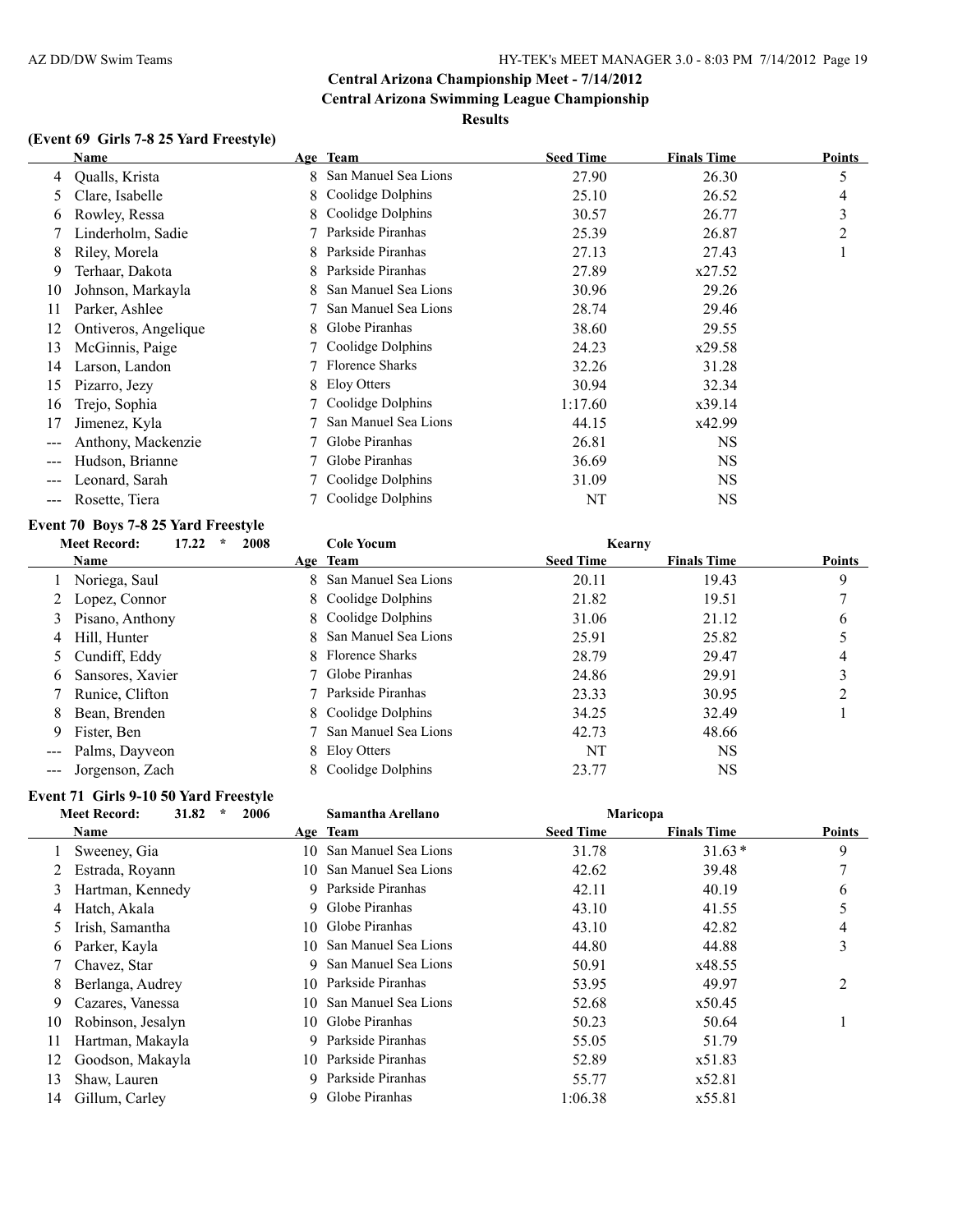#### **Results**

# **(Event 71 Girls 9-10 50 Yard Freestyle)**

|                   | Name                |     | Age Team               | <b>Seed Time</b> | <b>Finals Time</b> | Points |
|-------------------|---------------------|-----|------------------------|------------------|--------------------|--------|
| 15                | Miller, Dine        | 10- | San Manuel Sea Lions   | 1:04.50          | x56.97             |        |
| 16                | Hill, BaiLee        | 10. | San Manuel Sea Lions   | 1:09.10          | x57.07             |        |
| 17                | McLaughlin, Kethryn |     | 9 Florence Sharks      | 1:08.34          | 1:02.02            |        |
| 18                | Navarro, Isabella   |     | 9 Coolidge Dolphins    | 1:16.00          | 1:04.34            |        |
| 19                | Wainwright, Barbara |     | 9 Coolidge Dolphins    | 1:13.40          | 1:13.59            |        |
|                   | Reed, Sophia        | 9.  | Coolidge Dolphins      | 52.03            | <b>NS</b>          |        |
| $---$             | Reed, Monica        |     | 9 Coolidge Dolphins    | 52.25            | <b>NS</b>          |        |
| $---$             | Leonard, Rachel     |     | 9 Coolidge Dolphins    | 1:28.10          | <b>NS</b>          |        |
|                   | Lofgreen, Harley    | 10  | Coolidge Dolphins      | 47.34            | <b>NS</b>          |        |
| $---$             | Castillo, Anaya     |     | 10 Eloy Otters         | 57.62            | <b>NS</b>          |        |
|                   | McDade, Macy        | 9   | Parkside Piranhas      | 43.44            | <b>NS</b>          |        |
| ---               | Huson, Camille      | 9.  | Globe Piranhas         | 56.00            | <b>NS</b>          |        |
| $\qquad \qquad -$ | Qualls, Summer      | 9.  | San Manuel Sea Lions   | 49.18            | <b>NS</b>          |        |
|                   | Ortiz, Mary Faith   | 9   | San Manuel Sea Lions   | 48.50            | <b>NS</b>          |        |
|                   | Shivao, Analyce     | 10. | <b>Florence Sharks</b> | 1:01.38          | <b>NS</b>          |        |

#### **Event 72 Boys 9-10 50 Yard Freestyle**

|               | <b>Meet Record:</b><br>30.77 | $\ast$ | 7/17/2010 | <b>Will Newman</b>        |                  | <b>San Manuel</b>  |               |
|---------------|------------------------------|--------|-----------|---------------------------|------------------|--------------------|---------------|
|               | Name                         |        |           | Age Team                  | <b>Seed Time</b> | <b>Finals Time</b> | <b>Points</b> |
|               | Clare, Hyrum                 |        | 10-       | Coolidge Dolphins         | 47.00            | 45.96              | 9             |
|               | Hartman, Brandon             |        | 9         | Parkside Piranhas         | 52.14            | 49.60              | 7             |
| 3             | Reafleng, David              |        | 9.        | Coolidge Dolphins         | 1:02.10          | 53.19              | 6             |
| 4             | Adams, Sam                   |        | 10-       | Coolidge Dolphins         | 1:01.80          | 59.60              | 5             |
| 5             | Xxx, Devon                   |        | 10.       | Globe Piranhas            | 1:09.68          | 1:03.08            | 4             |
| 6             | Fister, Nate                 |        | 9.        | San Manuel Sea Lions      | 1:03.50          | 1:04.53            | 3             |
| ---           | Parkin, Logan                |        | 10-       | San Tan Valley Barracudas | NT               | NS                 |               |
|               | Skelly, Brent                |        | 10-       | Globe Piranhas            | 45.00            | <b>NS</b>          |               |
| $\frac{1}{2}$ | Jimenez, Joaquin             |        |           | 9 Eloy Otters             | 1:00.06          | NS                 |               |
| ---           | Cruz, Ignacio                |        |           | 9 Eloy Otters             | 1:01.87          | NS                 |               |
|               | Smith, Grant                 |        | 9.        | San Manuel Sea Lions      | NT               | <b>NS</b>          |               |
| ---           | Ward, Alex                   |        | 10-       | <b>Florence Sharks</b>    | 46.94            | <b>NS</b>          |               |
|               | Pizarro, Isaac               |        | 10.       | Eloy Otters               | 1:08.96          | <b>NS</b>          |               |
| ---           | Sarabia, Anselmo             |        | 10.       | Eloy Otters               | 43.10            | NS                 |               |
| ---           | Palms, Trayyeon              |        |           | 10 Eloy Otters            | 1:01.69          | NS                 |               |

# **Event 73 Girls 11-12 50 Yard Freestyle**

|                   | <b>Meet Record:</b> | 31.03<br>$\star$ | 7/17/2010        | <b>Bailey McBride</b>  | Coolidge         |                    |               |
|-------------------|---------------------|------------------|------------------|------------------------|------------------|--------------------|---------------|
|                   | Name                |                  |                  | Age Team               | <b>Seed Time</b> | <b>Finals Time</b> | <b>Points</b> |
|                   | Rosta, Paige        |                  | 12               | Parkside Piranhas      | 33.33            | 31.50              | 9             |
|                   | Ortiz, Raquel       |                  |                  | San Manuel Sea Lions   | 35.88            | 34.46              |               |
| 3                 | Gatlin, Tess        |                  | 12.              | Coolidge Dolphins      | 35.72            | 35.07              | 6             |
| 4                 | Valdez, Maya        |                  | 11               | Coolidge Dolphins      | 43.89            | 40.65              |               |
| 5                 | Mustic, Kathleen    |                  | 12.              | Parkside Piranhas      | 47.32            | 45.65              | 4             |
| 6                 | Vazquez, Hannah     |                  |                  | Parkside Piranhas      | 47.39            | 47.57              | 3             |
|                   | Crisp, Emily        |                  | 12.              | San Manuel Sea Lions   | 55.00            | 50.95              | 2             |
| 8                 | Bustamante, Anela   |                  | 11               | Coolidge Dolphins      | 1:00.00          | 55.13              |               |
| 9                 | Foster, Kylie       |                  | 11               | Globe Piranhas         | 46.32            | 56.25              |               |
| 10                | Smith, Jasmine      |                  | 11               | San Manuel Sea Lions   | 59.28            | 57.45              |               |
| $\qquad \qquad -$ | Nunley, Alyssa      |                  | 12 <sup>12</sup> | <b>Florence Sharks</b> | 50.83            | NS                 |               |
|                   | Padilla, Amy        |                  | $12 -$           | <b>Florence Sharks</b> | 41.72            | NS                 |               |
|                   | Brown, Desdine      |                  |                  | San Manuel Sea Lions   | 1:04.90          | NS                 |               |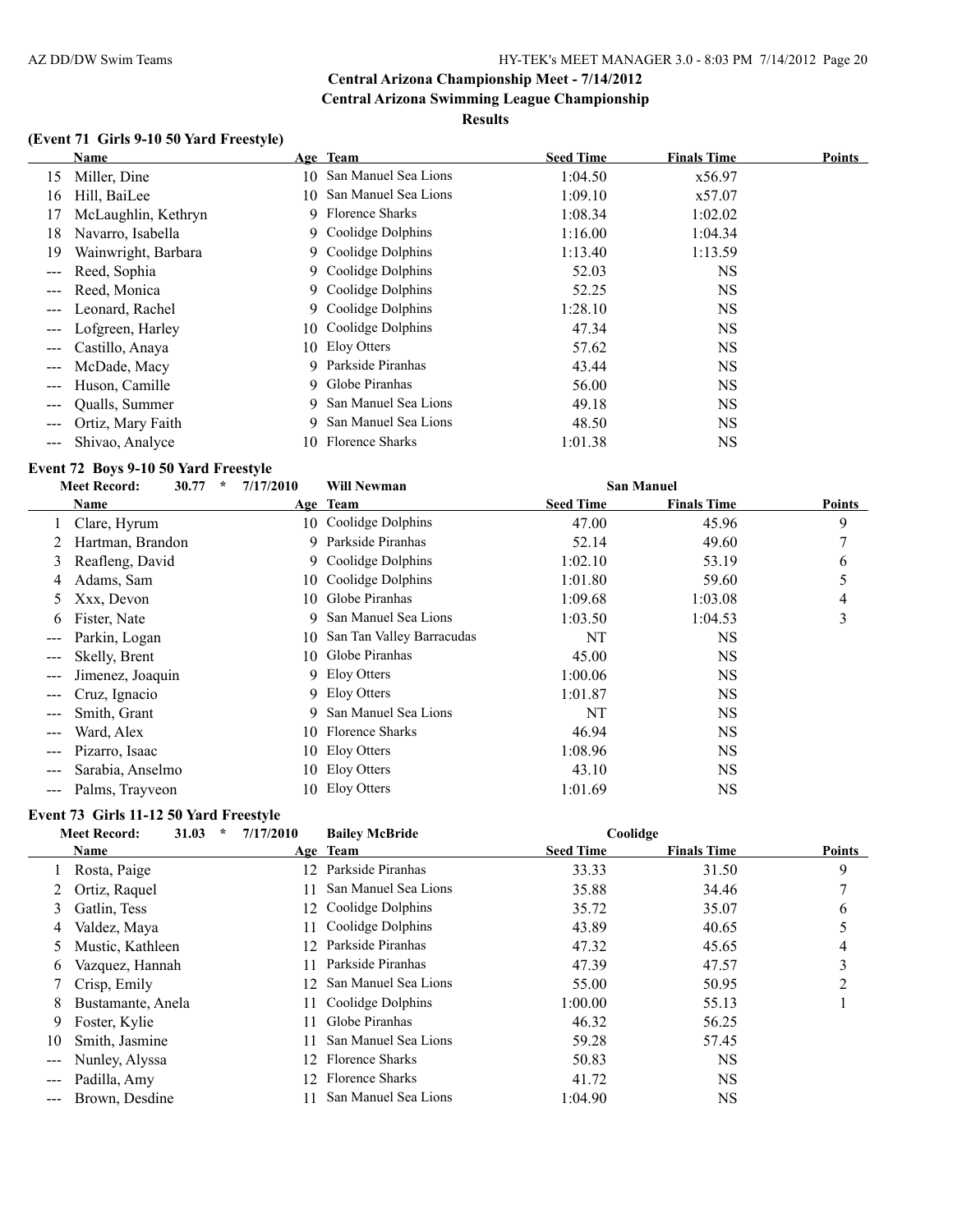# **(Event 73 Girls 11-12 50 Yard Freestyle)**

| Name                | Age Team                | <b>Seed Time</b> | <b>Finals Time</b> | Points |
|---------------------|-------------------------|------------------|--------------------|--------|
| --- Cantrell, Mary  | 12 San Manuel Sea Lions | 1:12.30          | NS                 |        |
| --- Smith, Alexis   | San Manuel Sea Lions    | 57.25            | NS                 |        |
| --- Leonard, Hannah | 11 Coolidge Dolphins    | 52.28            | NS                 |        |
| --- Froman, Tatum   | 12 Florence Sharks      | 41.93            | NS                 |        |
| --- Leifring, Jamie | 12 Eloy Otters          | 47.03            | NS                 |        |

#### **Event 74 Boys 11-12 50 Yard Freestyle**

|                        | 2006<br><b>Meet Record:</b><br>29.81<br>$\ast$ |     | <b>Dustin Bingham</b>     | Kearny           |                    |        |
|------------------------|------------------------------------------------|-----|---------------------------|------------------|--------------------|--------|
|                        | Name                                           |     | Age Team                  | <b>Seed Time</b> | <b>Finals Time</b> | Points |
|                        | Primero, Michael                               |     | San Manuel Sea Lions      | 38.18            | 35.44              | 9      |
| 2                      | Koltz, David                                   |     | Parkside Piranhas         | 39.41            | 37.81              | 7      |
| 3                      | Robison, Logan                                 | 11. | Globe Piranhas            | 40.51            | 48.06              | 6      |
| 4                      | Xxx, David                                     | 12. | Globe Piranhas            | 48.28            | 52.96              | 5      |
| $\mathcal{L}$          | Darrow, Kaleb                                  |     | Parkside Piranhas         | 53.13            | 58.79              | 4      |
| 6                      | Jorgensen, Jaron                               | 12  | Coolidge Dolphins         | 43.22            | 1:02.44            | 3      |
| $\qquad \qquad -$      | Sosa, Thomas                                   |     | 12 Eloy Otters            | 38.28            | <b>NS</b>          |        |
|                        | Jimenez, Andy                                  | 11  | Eloy Otters               | 51.59            | <b>NS</b>          |        |
| $\qquad \qquad \cdots$ | Parkin, Ethan                                  |     | San Tan Valley Barracudas | NT               | <b>NS</b>          |        |
|                        | Bergman, Alex                                  | 12  | Globe Piranhas            | 1:04.19          | <b>NS</b>          |        |
| $\qquad \qquad -$      | Mounce, Zane                                   | 12. | Globe Piranhas            | 45.67            | <b>NS</b>          |        |
|                        | Brown, Nakia                                   | 11  | San Manuel Sea Lions      | 42.00            | <b>NS</b>          |        |
| $\frac{1}{2}$          | Perez, Seth                                    | 12  | Eloy Otters               | 52.20            | <b>NS</b>          |        |
| ---                    | Cantrell, Kainen                               | 12. | Florence Sharks           | 46.23            | <b>NS</b>          |        |
| $\qquad \qquad \cdots$ | Sauceda, Mark                                  |     | Eloy Otters               | 53.59            | <b>NS</b>          |        |

# **Event 75 Girls 13-14 50 Yard Freestyle**

|                                                                                                                                                                                                                                                                                                                                                                                                                                                                            | 27.59<br><b>Meet Record:</b><br>2008<br>$\ast$ |     | <b>Robin Ferguson</b>   | Coolidge         |                    |               |
|----------------------------------------------------------------------------------------------------------------------------------------------------------------------------------------------------------------------------------------------------------------------------------------------------------------------------------------------------------------------------------------------------------------------------------------------------------------------------|------------------------------------------------|-----|-------------------------|------------------|--------------------|---------------|
|                                                                                                                                                                                                                                                                                                                                                                                                                                                                            | <b>Name</b>                                    |     | Age Team                | <b>Seed Time</b> | <b>Finals Time</b> | <b>Points</b> |
|                                                                                                                                                                                                                                                                                                                                                                                                                                                                            | Silva, Bianca                                  |     | 14 Coolidge Dolphins    | 27.48            | 28.68              | 9             |
|                                                                                                                                                                                                                                                                                                                                                                                                                                                                            | 2 Key, Megan                                   |     | 13 Coolidge Dolphins    | 30.41            | 29.83              |               |
| 3                                                                                                                                                                                                                                                                                                                                                                                                                                                                          | Koltz, Megan                                   | 13. | Parkside Piranhas       | 33.06            | 31.91              | 6             |
| 4                                                                                                                                                                                                                                                                                                                                                                                                                                                                          | Sweeney, Theresa                               |     | 14 San Manuel Sea Lions | 32.38            | 32.16              |               |
|                                                                                                                                                                                                                                                                                                                                                                                                                                                                            | Higgenbotham, Devan                            |     | 14 Coolidge Dolphins    | 33.93            | 33.43              | 4             |
| 6                                                                                                                                                                                                                                                                                                                                                                                                                                                                          | Heet, Allyson                                  |     | 14 Coolidge Dolphins    | 33.54            | x33.65             |               |
|                                                                                                                                                                                                                                                                                                                                                                                                                                                                            | Hatch, Jerrica                                 |     | 14 Globe Piranhas       | 48.12            | 43.09              | 3             |
| 8                                                                                                                                                                                                                                                                                                                                                                                                                                                                          | Das, Angali                                    |     | 14 Globe Piranhas       | 50.90            | 50.51              |               |
| $\qquad \qquad -$                                                                                                                                                                                                                                                                                                                                                                                                                                                          | Cundiff, Hannah                                |     | 14 Florence Sharks      | 42.71            | <b>NS</b>          |               |
| $\sim$ $\sim$ $\sim$                                                                                                                                                                                                                                                                                                                                                                                                                                                       | Rivera, Angela                                 |     | 14 Florence Sharks      | 31.56            | <b>NS</b>          |               |
| $\sim$ $\sim$ $\sim$                                                                                                                                                                                                                                                                                                                                                                                                                                                       | Bailey, Paige                                  |     | 13 Coolidge Dolphins    | 34.66            | <b>NS</b>          |               |
| $\frac{1}{2} \left( \frac{1}{2} \right) \left( \frac{1}{2} \right) \left( \frac{1}{2} \right) \left( \frac{1}{2} \right) \left( \frac{1}{2} \right) \left( \frac{1}{2} \right) \left( \frac{1}{2} \right) \left( \frac{1}{2} \right) \left( \frac{1}{2} \right) \left( \frac{1}{2} \right) \left( \frac{1}{2} \right) \left( \frac{1}{2} \right) \left( \frac{1}{2} \right) \left( \frac{1}{2} \right) \left( \frac{1}{2} \right) \left( \frac{1}{2} \right) \left( \frac$ | Olson, Makayla                                 |     | 14 Florence Sharks      | 34.86            | <b>NS</b>          |               |

# **Event 76 Boys 13-14 50 Yard Freestyle**

| 25.54<br><b>Meet Record:</b><br>$\star$ | 7/16/2011 | <b>Adriel Huerta</b>    | <b>SVAL</b>      |                    |               |
|-----------------------------------------|-----------|-------------------------|------------------|--------------------|---------------|
| Name                                    |           | Age Team                | <b>Seed Time</b> | <b>Finals Time</b> | <b>Points</b> |
| Stratton, Colby                         |           | 13 San Manuel Sea Lions | 31.44            | 30.52              | 9             |
| 2 Noriega, Armando                      |           | 14 San Manuel Sea Lions | 31.53            | 32.00              |               |
| 3 Haro, Matthew                         |           | 14 Globe Piranhas       | 41.93            | 37.36              | $\sigma$      |
| --- Jorgensen, Tyler                    |           | 14 Coolidge Dolphins    | NT               | NS                 |               |
| --- Curiel, Michael                     |           | 14 Coolidge Dolphins    | 28.96            | NS                 |               |
| --- Newman, Alec                        |           | 14 San Manuel Sea Lions | 33.34            | NS                 |               |
| --- McEvoy, Joseph                      |           | 13 Coolidge Dolphins    | 37.10            | NS                 |               |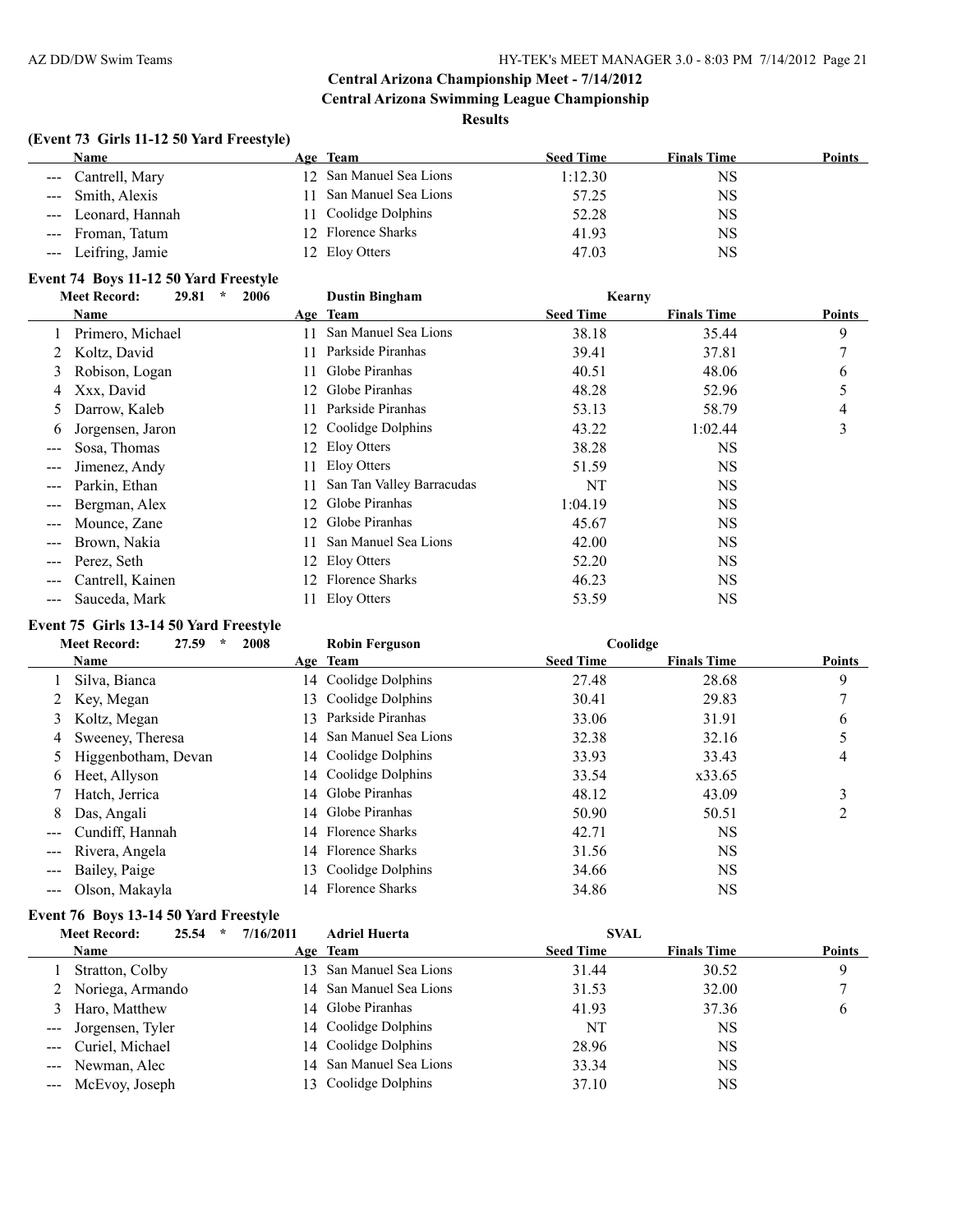# **Event 77 Girls 15-18 50 Yard Freestyle**

|   | <b>Meet Record:</b><br>27.77<br>$\star$ | 2002    | Sasha Ward              | <b>Florence</b>  |                    |               |
|---|-----------------------------------------|---------|-------------------------|------------------|--------------------|---------------|
|   | Name                                    |         | Age Team                | <b>Seed Time</b> | <b>Finals Time</b> | <b>Points</b> |
|   | Apuron, Amara                           |         | 16 San Manuel Sea Lions | 29.84            | 29.86              | 9             |
|   | 2 Primero, Nicole                       | I. 5. I | San Manuel Sea Lions    | 31.25            | 29.89              |               |
| 3 | Higgenbotham, Danielle                  |         | 17 Coolidge Dolphins    | 34.11            | 31.95              | 6             |
| 4 | Sanchez, Jazelle                        |         | 15 San Manuel Sea Lions | 33.17            | 32.04              |               |
|   | 5 Garcia, Megan                         |         | 16 San Manuel Sea Lions | 37.29            | x39.43             |               |
|   | --- Cundiff, Grace                      |         | 17 Florence Sharks      | 39.54            | NS                 |               |
|   | --- Harris, Brooke                      |         | 15 Florence Sharks      | 59.74            | <b>NS</b>          |               |
|   | Hamilton, Breann                        |         | 17 Florence Sharks      | 40.32            | <b>NS</b>          |               |
|   | --- Reed, Cienna                        |         | 15 Coolidge Dolphins    | 30.15            | <b>NS</b>          |               |
|   | --- Bresee, Kamarie                     |         | Coolidge Dolphins       | 33.90            | NS                 |               |

# **Event 78 Boys 15-18 50 Yard Freestyle**

|                                                                                                                                                                                                                                                                                                                                                                                                                                                                            | <b>Meet Record:</b><br>23.87<br>$\star$ | 2002 | <b>Greg Weston</b>      | Globe            |                    |               |
|----------------------------------------------------------------------------------------------------------------------------------------------------------------------------------------------------------------------------------------------------------------------------------------------------------------------------------------------------------------------------------------------------------------------------------------------------------------------------|-----------------------------------------|------|-------------------------|------------------|--------------------|---------------|
|                                                                                                                                                                                                                                                                                                                                                                                                                                                                            | Name                                    |      | Age Team                | <b>Seed Time</b> | <b>Finals Time</b> | <b>Points</b> |
|                                                                                                                                                                                                                                                                                                                                                                                                                                                                            | 1 Payne, Ross                           |      | 18 San Manuel Sea Lions | 25.56            | 25.64              | 9             |
|                                                                                                                                                                                                                                                                                                                                                                                                                                                                            | 2 Fryhover, Wyatt                       |      | 15 Parkside Piranhas    | 26.31            | 26.29              |               |
|                                                                                                                                                                                                                                                                                                                                                                                                                                                                            | 3 Lynde, Nathaniel                      |      | 16 Coolidge Dolphins    | 27.34            | 27.91              | 6             |
|                                                                                                                                                                                                                                                                                                                                                                                                                                                                            | 4 Xxx, Riley                            |      | 15 Globe Piranhas       | 32.62            | 31.79              |               |
|                                                                                                                                                                                                                                                                                                                                                                                                                                                                            | 5 Koltz, Alexander                      |      | 15 Parkside Piranhas    | 32.07            | 32.46              | 4             |
|                                                                                                                                                                                                                                                                                                                                                                                                                                                                            | 6 Mortensen, PJ                         |      | 18 San Manuel Sea Lions | 28.90            | 32.60              |               |
| $\qquad \qquad - -$                                                                                                                                                                                                                                                                                                                                                                                                                                                        | Odom, Nate                              |      | 16 San Manuel Sea Lions | NT               | NS                 |               |
| $\frac{1}{2} \left( \frac{1}{2} \right) \left( \frac{1}{2} \right) \left( \frac{1}{2} \right) \left( \frac{1}{2} \right) \left( \frac{1}{2} \right) \left( \frac{1}{2} \right) \left( \frac{1}{2} \right) \left( \frac{1}{2} \right) \left( \frac{1}{2} \right) \left( \frac{1}{2} \right) \left( \frac{1}{2} \right) \left( \frac{1}{2} \right) \left( \frac{1}{2} \right) \left( \frac{1}{2} \right) \left( \frac{1}{2} \right) \left( \frac{1}{2} \right) \left( \frac$ | Contreras, Brandon                      |      | 15 Florence Sharks      | 30.62            | NS                 |               |
|                                                                                                                                                                                                                                                                                                                                                                                                                                                                            | Dean, Brandon                           |      | 16 Florence Sharks      | 30.95            | NS                 |               |
|                                                                                                                                                                                                                                                                                                                                                                                                                                                                            | --- Rosette, Vinnie                     |      | 15 Coolidge Dolphins    | 30.47            | NS                 |               |

#### **Event 79 Girls 8 & Under 100 Yard Freestyle Relay**

|    | <b>Meet Record:</b><br>1:26.87<br>$\star$ | 2002<br><b>Dolphins</b> | Coolidge               |                           |        |
|----|-------------------------------------------|-------------------------|------------------------|---------------------------|--------|
|    |                                           | Robin, Toni, Alexis     |                        |                           |        |
|    | Team                                      | Relav                   | <b>Seed Time</b>       | <b>Finals Time</b>        | Points |
|    | Parkside Piranhas                         | A                       | 1:40.90                | 1:33.80                   | 18     |
|    | 1) Gammill, Olivia 8                      | 2) Venditti, Taryn 8    | 3) Linderholm, Sadie 7 | 4) Sheehan, Miriam 7      |        |
| 2  | San Manuel Sea Lions                      | А                       | 1:40.00                | 1:38.45                   | 14     |
|    | 1) Kellam, Tabitha 8                      | 2) Estrada, Genevieve 8 | 3) Parker, Ashlee 7    | 4) Maestas, Bella 8       |        |
| 3  | Coolidge Dolphins                         | А                       | 1:58.88                | 1:48.68                   | 12     |
|    | 1) Larson, Audrie 8                       | 2) Rowley, Ressa 8      | 3) Clare, Isabelle 8   | 4) McGinnis, Paige 7      |        |
| 4  | Parkside Piranhas                         | B                       | 2:15.20                | 1:50.48                   | 10     |
|    | 1) Terhaar, Dakota 8                      | 2) Shaw, Megan 7        | 3) Riley, Morela 8     |                           |        |
| 5. | Globe Piranhas                            | A                       | NT                     | 1:51.67                   | 8      |
|    | 1) Anthony, Mackenzie 7                   | 2) Gillum, Avery 8      | 3) Pearlman, Emily 8   | 4) Ontiveros, Angelique 8 |        |
| 6  | Coolidge Dolphins                         | B                       | NT                     | 2:34.83                   | 6      |
|    | 1) Wainwright, Sarah 5                    | 2) Larson, Hailey 6     | 3) Clare, Cora 5       | 4) Paterno, Allesandra 7  |        |
|    | San Manuel Sea Lions                      | B                       | 2:26.00                | 2:46.12                   | 4      |
|    | 1) Haley-Brown, Isabel 7                  | 2) Derrick, Nevaeh 6    | 3) Jimenez, Kyla 7     | 4) Renteria, Malayah 6    |        |

# **Event 80 Boys 8 & Under 100 Yard Freestyle Relay**

| 1:22.38<br><b>Meet Record:</b><br>$\star$ | 2002<br><b>Stingrays</b> | Kearny            |                    |               |
|-------------------------------------------|--------------------------|-------------------|--------------------|---------------|
|                                           | Zane, Dustin, Gabriel    |                   |                    |               |
| <b>Team</b>                               | <b>Relav</b>             | <b>Seed Time</b>  | <b>Finals Time</b> | <b>Points</b> |
| San Manuel Sea Lions                      |                          | 1:20.00           | $1:20.53*$         | 18            |
| 1) Mulholland, Brian 8                    | 2) Stewart, Riley 8      | 3) Hill, Hunter 8 | 4) Apuron, Evan 8  |               |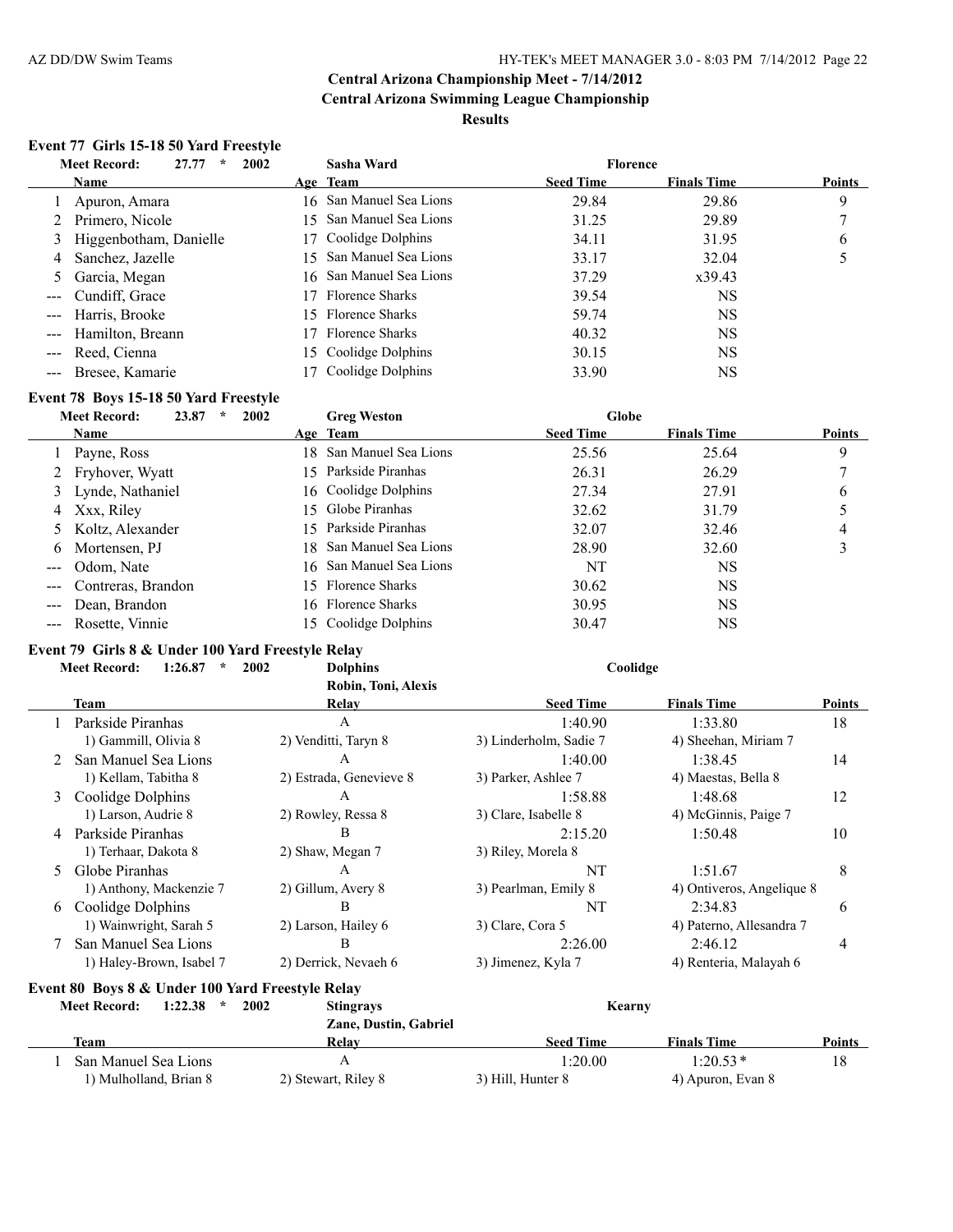**Central Arizona Swimming League Championship**

**Results**

#### **(Event 80 Boys 8 & Under 100 Yard Freestyle Relay)**

|                                                                                                                                                                                                                                                                                                                                                                                              | Team                  | Relay                | <b>Seed Time</b>    | <b>Finals Time</b> | <b>Points</b> |
|----------------------------------------------------------------------------------------------------------------------------------------------------------------------------------------------------------------------------------------------------------------------------------------------------------------------------------------------------------------------------------------------|-----------------------|----------------------|---------------------|--------------------|---------------|
|                                                                                                                                                                                                                                                                                                                                                                                              | Coolidge Dolphins     | A                    | 2:18.18             | 2:05.56            | 14            |
|                                                                                                                                                                                                                                                                                                                                                                                              | 1) Jorgenson, Zach 8  | 2) Pisano, Anthony 8 | 3) Pisano, Crush 6  | 4) Lopez, Connor 8 |               |
|                                                                                                                                                                                                                                                                                                                                                                                              | San Manuel Sea Lions  | В                    | 2:21.00             | 2:21.23            | 12            |
|                                                                                                                                                                                                                                                                                                                                                                                              | 1) Kellam, Ethan 6    | 2) Stewart, Mason 6  | 3) Andrade, Rocky 6 | 4) Fister, Ben 7   |               |
| 4                                                                                                                                                                                                                                                                                                                                                                                            | Globe Piranhas        | A                    | NT                  | 3:19.69            | 10            |
|                                                                                                                                                                                                                                                                                                                                                                                              | 1) Sansores, Xavier 7 | 2) Anthony, Landon 6 | 3) Robinson, Levi 6 |                    |               |
| $\frac{1}{2} \frac{1}{2} \frac{1}{2} \frac{1}{2} \frac{1}{2} \frac{1}{2} \frac{1}{2} \frac{1}{2} \frac{1}{2} \frac{1}{2} \frac{1}{2} \frac{1}{2} \frac{1}{2} \frac{1}{2} \frac{1}{2} \frac{1}{2} \frac{1}{2} \frac{1}{2} \frac{1}{2} \frac{1}{2} \frac{1}{2} \frac{1}{2} \frac{1}{2} \frac{1}{2} \frac{1}{2} \frac{1}{2} \frac{1}{2} \frac{1}{2} \frac{1}{2} \frac{1}{2} \frac{1}{2} \frac{$ | Florence Sharks       | A                    | 1:50.57             | NS                 |               |
|                                                                                                                                                                                                                                                                                                                                                                                              | 1) Froman, Gage 6     | 2) Cundiff, Eddy 8   | 3) Molina, Jude 8   |                    |               |
|                                                                                                                                                                                                                                                                                                                                                                                              | Parkside Piranhas     | A                    | 2:03.50             | <b>NS</b>          |               |
|                                                                                                                                                                                                                                                                                                                                                                                              | 1) McGinnis, Quincy 6 | 2) Runice, Clifton 7 |                     |                    |               |

# **Event 81 Girls 9-10 200 Yard Freestyle Relay**

**Meet Record: 2:29.59 \* 7/16/2011 San Manuel Sea Lions SEAL**

**D Apuron, P Gray, M Cook**

|    |                        | $\sim$                   |                        |                         |               |
|----|------------------------|--------------------------|------------------------|-------------------------|---------------|
|    | Team                   | Relay                    | <b>Seed Time</b>       | <b>Finals Time</b>      | <b>Points</b> |
|    | San Manuel Sea Lions   | A                        | 2:33.49                | 2:29.94                 | 18            |
|    | 1) Parker, Kayla 10    | 2) Estrada, Royann 10    | 3) Apuron, Darien 10   | 4) Sweeney, Gia 10      |               |
| 2  | Parkside Piranhas      | A                        | 3:09.10                | 3:00.34                 | 14            |
|    | 1) McDade, Macy 9      | 2) Linderholm, Zoe 9     | 3) Goodson, Makayla 10 | 4) Hartman, Kennedy 9   |               |
| 3  | Globe Piranhas         | A                        | NT                     | 3:22.74                 | 12            |
|    | 1) Hatch, Akala 9      | 2) Irish, Samantha 10    | 3) Gillum, Carley 9    | 4) Robinson, Jesalyn 10 |               |
| 4  | Parkside Piranhas      | В                        | 3:41.20                | 3:33.99                 | 10            |
|    | 1) Berlanga, Audrey 10 | 2) Hartman, Makayla 9    | 3) Shaw, Lauren 9      |                         |               |
| 5. | San Manuel Sea Lions   | B                        | 4:16.02                | 3:36.07                 | 8             |
|    | 1) Ortiz, Mary Faith 9 | 2) Oualls, Summer 9      | 3) Chavez, Star 9      | 4) Cazares, Vanessa 10  |               |
|    | Coolidge Dolphins      | В                        | NT                     | NS.                     |               |
|    | 1) Navarro, Isabella 9 | 2) Wainwright, Barbara 9 | 3) Reed, Monica 9      | 4) Leonard, Rachel 9    |               |
|    | Coolidge Dolphins      | A                        | NT                     | NS                      |               |
|    | 1) West, Kiara 9       | 2) Reed, Sophia 9        | 3) Lopez, Kayla 9      | 4) Lofgreen, Harley 10  |               |

#### **Event 82 Boys 9-10 200 Yard Freestyle Relay**

|   | 2:28.06<br><b>Meet Record:</b><br>$\star$ | 2006<br><b>Sea Lions</b>      | <b>San Manuel</b>   |                     |               |
|---|-------------------------------------------|-------------------------------|---------------------|---------------------|---------------|
|   |                                           | <b>Austin, Parker, Effren</b> |                     |                     |               |
|   | <b>Team</b>                               | Relay                         | <b>Seed Time</b>    | <b>Finals Time</b>  | <b>Points</b> |
|   | Parkside Piranhas                         | A                             | 3:13.60             | 3:24.52             | 18            |
|   | 1) Neinhaus, Jack 10                      | 2) Hartman, Brandon 9         |                     |                     |               |
|   | Coolidge Dolphins                         | A                             | 3:16.62             | 3:36.82             | 14            |
|   | $1)$ Adams, Sam $10$                      | 2) Reafleng, David 9          | 3) Clare, Hyrum 10  | 4) Lawson, Robbie 9 |               |
| 3 | Globe Piranhas                            | A                             | NT                  | 3:41.70             | 12            |
|   | $1)$ Haro, Ben 9                          | 2) Willis, Riggs 9            | 3) Skelly, Brent 10 |                     |               |
| 4 | San Manuel Sea Lions                      | A                             | 4:08.40             | 4:11.01             | 10            |
|   | 1) Fister, Nate 9                         | 2) Smith, Jayden 10           | 3) Dadow, Garry 10  | 4) Smith, Grant 9   |               |

#### **Event 83 Girls 11-12 200 Yard Freestyle Relay Meet Record: 2:13.75 \* 2010 Dolphins Coolidge**

|                        | ----<br>$\sim$ 0.11.11.11.11     | $\sim$                |                      |               |
|------------------------|----------------------------------|-----------------------|----------------------|---------------|
|                        | Samantha, Julia, Francie, Breigh |                       |                      |               |
| Team                   | Relay                            | <b>Seed Time</b>      | <b>Finals Time</b>   | <b>Points</b> |
| Parkside Piranhas      | Α                                | 3.0730                | 2:53.80              | 18            |
| 1) Neinhaus, Julia 12  | 2) Mustic, Kathleen 12           | 3) Vazquez, Hannah 11 |                      |               |
| 2 San Manuel Sea Lions | Α                                | 3:06.62               | 2:56.81              | 14            |
| 1) Ortiz, Raquel 11    | 2) Rice, Jessi 11                | 3) Chavez, Nereyda 11 | 4) Smith, Jasmine 11 |               |
| Globe Piranhas         | Α                                | NT                    | 3:26.20              | 12            |
| 1) Shipley, Caresa 12  | 2) Foster, Kylie 11              |                       |                      |               |
|                        |                                  |                       |                      |               |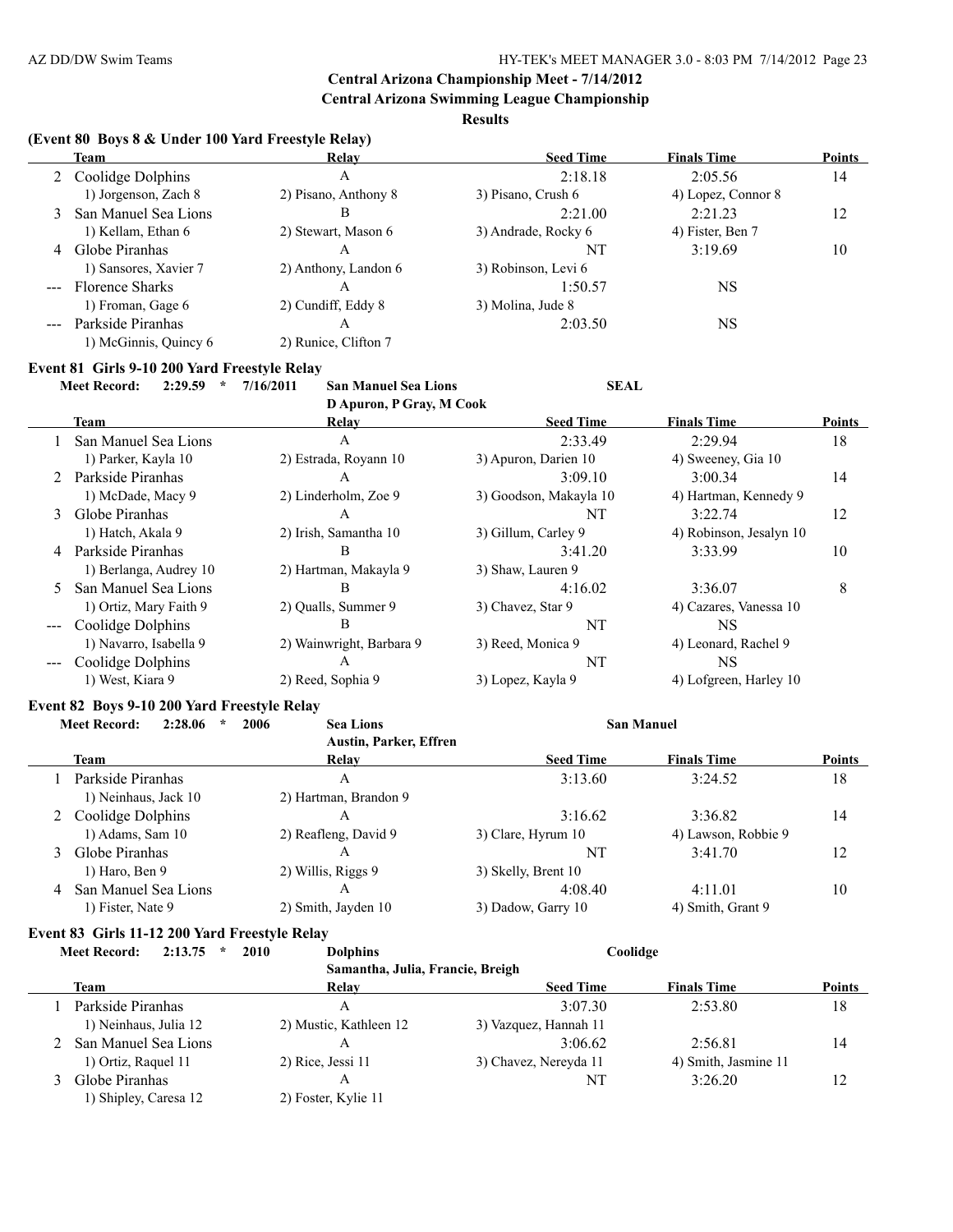**Central Arizona Swimming League Championship**

**Results**

#### **(Event 83 Girls 11-12 200 Yard Freestyle Relay)**

|                                                                                                                                                                                                                                                                                                                                                                                                                                                                            | <b>Team</b>            | Relay                   | <b>Seed Time</b>    | <b>Finals Time</b> | <b>Points</b> |
|----------------------------------------------------------------------------------------------------------------------------------------------------------------------------------------------------------------------------------------------------------------------------------------------------------------------------------------------------------------------------------------------------------------------------------------------------------------------------|------------------------|-------------------------|---------------------|--------------------|---------------|
| $---$                                                                                                                                                                                                                                                                                                                                                                                                                                                                      | <b>Florence Sharks</b> |                         | 1:41.36             | NS                 |               |
|                                                                                                                                                                                                                                                                                                                                                                                                                                                                            | 1) Nunley, Alyssa 12   | 2) Padilla, Amy 12      | 3) Froman, Tatum 12 |                    |               |
| $\frac{1}{2} \left( \frac{1}{2} \right) \left( \frac{1}{2} \right) \left( \frac{1}{2} \right) \left( \frac{1}{2} \right) \left( \frac{1}{2} \right) \left( \frac{1}{2} \right) \left( \frac{1}{2} \right) \left( \frac{1}{2} \right) \left( \frac{1}{2} \right) \left( \frac{1}{2} \right) \left( \frac{1}{2} \right) \left( \frac{1}{2} \right) \left( \frac{1}{2} \right) \left( \frac{1}{2} \right) \left( \frac{1}{2} \right) \left( \frac{1}{2} \right) \left( \frac$ | Coolidge Dolphins      |                         | 3.13.34             | NS                 |               |
|                                                                                                                                                                                                                                                                                                                                                                                                                                                                            | 1) Gatlin, Tess 12     | 2) Bustamante, Anela 11 | 3) Valdez, Maya 11  |                    |               |
|                                                                                                                                                                                                                                                                                                                                                                                                                                                                            | San Manuel Sea Lions   |                         | 3:42.68             | NS                 |               |

# **Event 84 Boys 11-12 200 Yard Freestyle Relay**

|   | 2:19.78<br><b>Meet Record:</b><br>$\star$ | 2007<br><b>Sea Lions</b><br><b>Austin, Parker</b> |                     | <b>San Manuel</b>  |               |
|---|-------------------------------------------|---------------------------------------------------|---------------------|--------------------|---------------|
|   | <b>Team</b>                               | Relav                                             | <b>Seed Time</b>    | <b>Finals Time</b> | <b>Points</b> |
|   | San Manuel Sea Lions                      | A                                                 | 2:29.66             | $2:16.88*$         | 18            |
|   | 1) Newman, Will 12                        | 2) Primero, Michael 11                            | 3) Brown, Nakia 11  |                    |               |
|   | Parkside Piranhas                         | A                                                 | 2:52.50             | 2:59.64            | 14            |
|   | 1) Venditti, Devin 12                     | 2) Johncola, Christian 12                         | 3) Darrow, Kaleb 11 | 4) Koltz, David 11 |               |
| 3 | Globe Piranhas                            | A                                                 | NT                  | 3:34.44            | 12            |
|   | 1) Irish, Jakob 11                        | 2) Robison, Logan 11                              | 3) Bergman, Alex 12 |                    |               |
|   | Eloy Otters                               | A                                                 | 2:50.31             | NS                 |               |
|   | 1) Perez, Seth 12                         | 2) Jimenez, Andy 11                               | 3) Sauceda, Mark 11 | 4) Sosa, Thomas 12 |               |

#### **Event 85 Girls 13-14 200 Yard Freestyle Relay**

| 2:14.20<br><b>Meet Record:</b><br>$\star$ | 2002<br><b>Barracudas</b> | Maricopa                                                   |                          |               |
|-------------------------------------------|---------------------------|------------------------------------------------------------|--------------------------|---------------|
|                                           | Casey, Cassandra          |                                                            |                          |               |
| Team                                      | Relay                     | <b>Seed Time</b>                                           | <b>Finals Time</b>       | <b>Points</b> |
| Coolidge Dolphins                         | A                         | 2:09.12                                                    | $2:03.22*$               | 18            |
| 1) Hall, Jayla 13                         | 2) Key, Megan 13          | 3) Silva, Bianca 14                                        | 4) McGinnis, Savannah 13 |               |
| 2 Parkside Piranhas                       | A                         | 2:11.50                                                    | $2:11.08*$               | 14            |
| 1) Koltz, Megan 13                        | 2) Rosta, Paige 12        |                                                            |                          |               |
| 3 Coolidge Dolphins                       | B                         | 2:17.04                                                    | 2:31.37                  | 12            |
| 1) Bailey, Paige 13                       | 2) Heet, Allyson 14       | 3) Yanez-Brokeshoulder, Sienna 134) Higgenbotham, Devan 14 |                          |               |
| 4 San Manuel Sea Lions                    | A                         | 3:45.90                                                    | 2:50.01                  | 10            |
| 1) Sweeney, Theresa 14                    | 2) Woods, Raya 12         | 3) Crisp, Emily 12                                         |                          |               |
| 5 Globe Piranhas                          | А                         | NT                                                         | 2:53.83                  | 8             |
| 1) Hatch, Jerrica 14                      | 2) Gillum, Cloey 14       | 3) Das, Angali 14                                          |                          |               |
| <b>Florence Sharks</b>                    | A                         | 2:50.36                                                    | <b>NS</b>                |               |
| 1) Cundiff, Hannah 14                     | 2) Rivera, Angela 14      | 3) Olson, Makayla 14                                       |                          |               |

#### **Event 86 Boys 13-14 200 Yard Freestyle Relay**

| <b>Meet Record:</b><br>2:03.81<br>$\star$ | 2007<br><b>Stingrays</b> | Kearny                 |                       |               |
|-------------------------------------------|--------------------------|------------------------|-----------------------|---------------|
|                                           | Dustin, Alex, Jared      |                        |                       |               |
| Team                                      | <b>Relav</b>             | <b>Seed Time</b>       | <b>Finals Time</b>    | <b>Points</b> |
| San Manuel Sea Lions                      | А                        | 2:05.13                | 2:05.56               | 18            |
| 1) Sanchez, Michael 14                    | 2) Stratton, Colby 13    | 3) Noriega, Armando 14 | 4) Newman, Alec 14    |               |
| 2 San Manuel Sea Lions                    | В                        | 2:35.78                | 2:28.86               | 14            |
| 1) Woods, Taylor 14                       | 2) Garcia, Michael 13    | 3) Sweeney, Robert 13  |                       |               |
| 3 Globe Piranhas                          | Α                        | NT                     | 2:47.81               | 12            |
| 1) Haro, Matthew 14                       | 2) Flores, Jacob 14      |                        |                       |               |
| Coolidge Dolphins                         | Α                        | NT                     | NS                    |               |
| 1) McEvoy, Joseph 13                      |                          | 3) Jorgensen, Tyler 14 | 4) Curiel, Michael 14 |               |